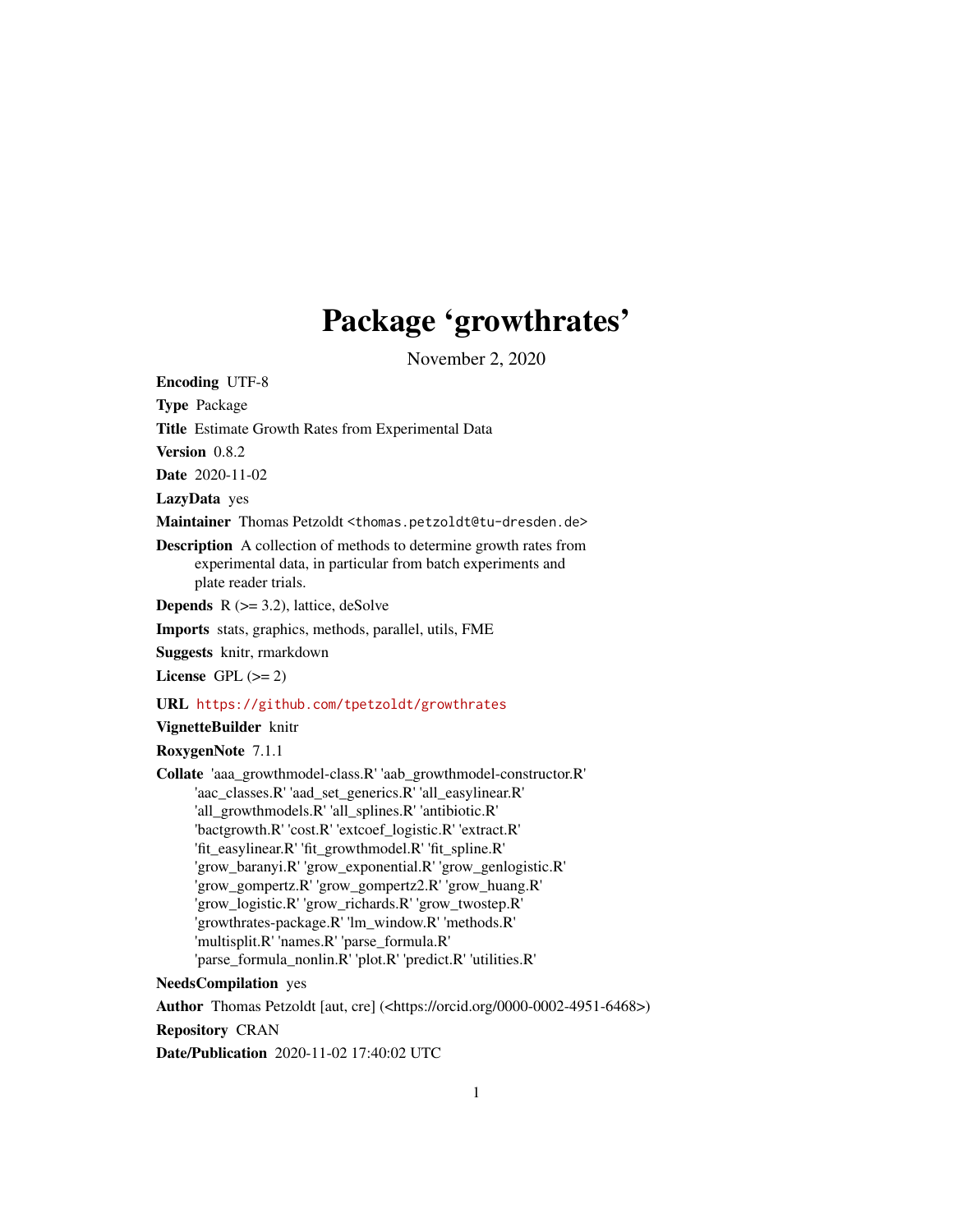# <span id="page-1-0"></span>R topics documented:

|       | growthrates-package $\ldots \ldots \ldots \ldots \ldots \ldots \ldots \ldots \ldots \ldots \ldots \ldots \ldots$ | 2              |
|-------|------------------------------------------------------------------------------------------------------------------|----------------|
|       |                                                                                                                  | $\overline{4}$ |
|       |                                                                                                                  | 5              |
|       |                                                                                                                  | 8              |
|       |                                                                                                                  | <sup>10</sup>  |
|       |                                                                                                                  | 11             |
|       |                                                                                                                  | 12             |
|       |                                                                                                                  | 15             |
|       |                                                                                                                  | <b>16</b>      |
|       |                                                                                                                  | <b>18</b>      |
|       |                                                                                                                  | <b>20</b>      |
|       |                                                                                                                  | <b>20</b>      |
|       |                                                                                                                  | 21             |
|       |                                                                                                                  | 21             |
|       |                                                                                                                  | 22             |
|       |                                                                                                                  | 23             |
|       |                                                                                                                  | 24             |
|       |                                                                                                                  | 25             |
|       |                                                                                                                  | 26             |
|       |                                                                                                                  | 28             |
|       |                                                                                                                  | 29             |
|       |                                                                                                                  | 30             |
|       |                                                                                                                  | 31             |
|       |                                                                                                                  | 33             |
|       |                                                                                                                  | 34             |
|       |                                                                                                                  | 36             |
|       | $rsquared, growth rates_f it. method \ldots \ldots \ldots \ldots \ldots \ldots \ldots \ldots \ldots \ldots$      | 38             |
|       | $[$ , multiple_fits, ANY, missing-method $\ldots \ldots \ldots \ldots \ldots \ldots \ldots \ldots \ldots \ldots$ | 40             |
|       |                                                                                                                  |                |
| Index |                                                                                                                  | 42             |

growthrates-package *Estimate Growth Rates from Experimental Data*

# Description

A collection of methods to determine growth rates from experimental data, in particular from batch experiments and plate reader trials.

The package contains basically three methods:

- fit a linear regression to a subset of data with the steepest log-linear increase (a method, similar to Hall et al., 2013),
- fit parametric nonlinear models to the complete data set, where the model functions can be given either in closed form or as numerically solved (system of) differential equation(s),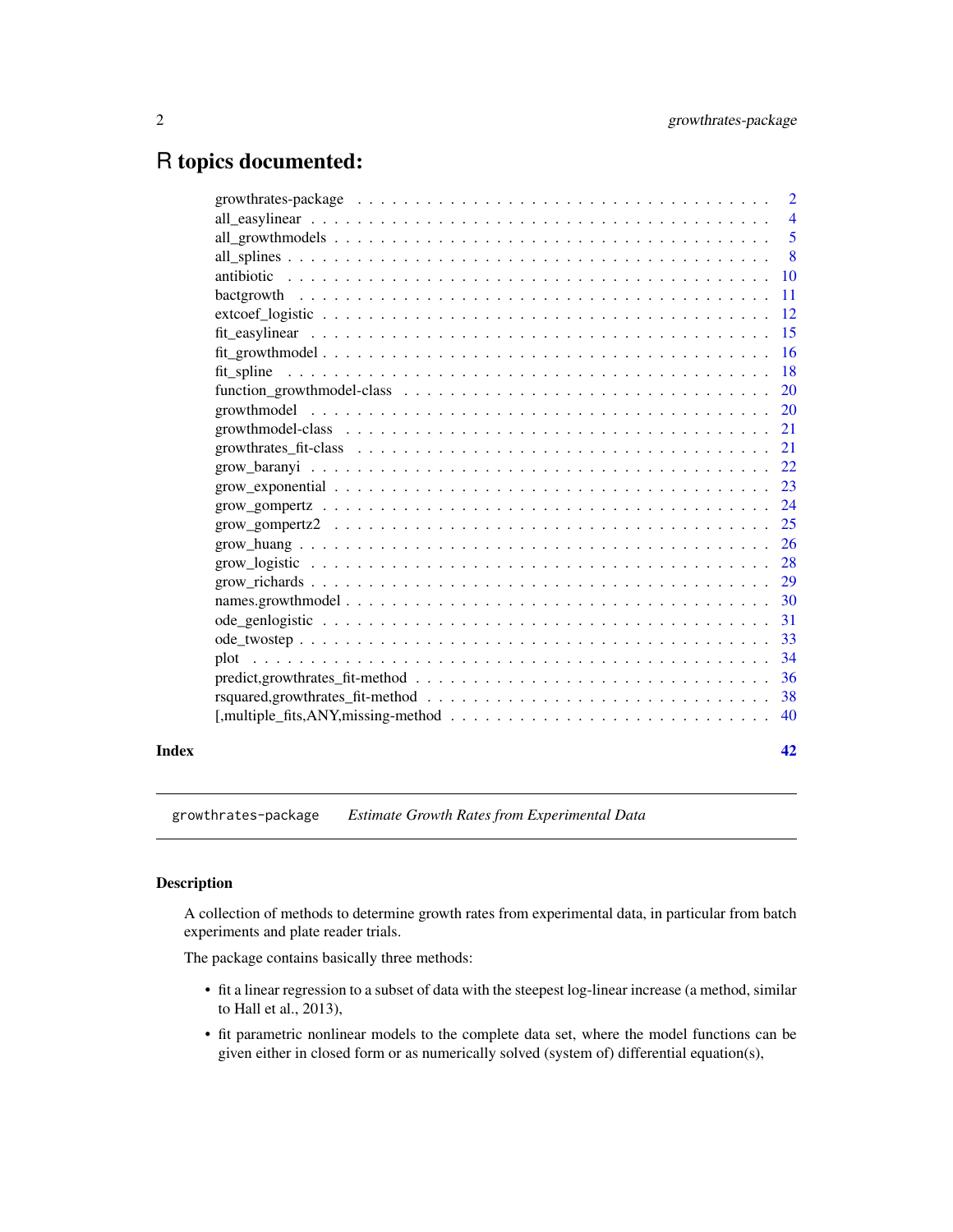# <span id="page-2-0"></span>growthrates-package 3

• use maximum of the 1st derivative of a smoothing spline with log-transformed y-values (similar to Kahm et al., 2010).

The package can fit data sets of single experiments or complete series containing multiple data sets. Included are functions for extracting estimates and for plotting. The package supports growth models given as numerically solved differential equations. Multi-core computation is used to speed up fitting of parametric models.

# Author(s)

Thomas Petzoldt

#### References

Hall, B. G., Acar, H. and Barlow, M. 2013. Growth Rates Made Easy. Mol. Biol. Evol. 31, 232-238, doi: [10.1093/molbev/mst197](https://doi.org/10.1093/molbev/mst197)

Kahm, M., Hasenbrink, G., Lichtenberg-Frate, H., Ludwig, J., Kschischo, M. 2010. grofit: Fitting Biological Growth Curves with R. Journal of Statistical Software, 33(7), 1-21, doi: [10.18637/](https://doi.org/10.18637/jss.v033.i07) [jss.v033.i07](https://doi.org/10.18637/jss.v033.i07)

Soetaert, K. and Petzoldt, T. 2010. Inverse Modelling, Sensitivity and Monte Carlo Analysis in R Using Package FME. Journal of Statistical Software, 33(3), 1-28, doi: [10.18637/jss.v033.i03](https://doi.org/10.18637/jss.v033.i03)

Soetaert, K., Petzoldt, T. Setzer, R. W. 2010. Solving Differential Equations in R: Package deSolve. Journal of Statistical Software, 33(9), 1-25, doi: [10.18637/jss.v033.i09](https://doi.org/10.18637/jss.v033.i09)

#### See Also

[fit\\_easylinear](#page-14-1), [fit\\_spline](#page-17-1), [fit\\_growthmodel](#page-15-1), [all\\_easylinear](#page-3-1), [all\\_splines](#page-7-1), [all\\_growthmodels](#page-4-1)

```
data(bactgrowth)
splitted.data <- multisplit(bactgrowth, c("strain", "conc", "replicate"))
## get table from single experiment
dat <- splitted.data[["D:0:1"]]
fit1 <- fit_spline(dat$time, dat$value)
plot(fit1, log="y")
plot(fit1)
## derive start parameters from spline fit
p <- coef(fit1)
## subset of first 10 data
first10 <- dat[1:10, ]
fit2 <- fit_growthmodel(grow_exponential, p=p, time=first10$time, y=first10$value)
## use parameters from spline fit and take K from the data maximum
p \leftarrow c(coef(fitt), K = max(data\$value))
```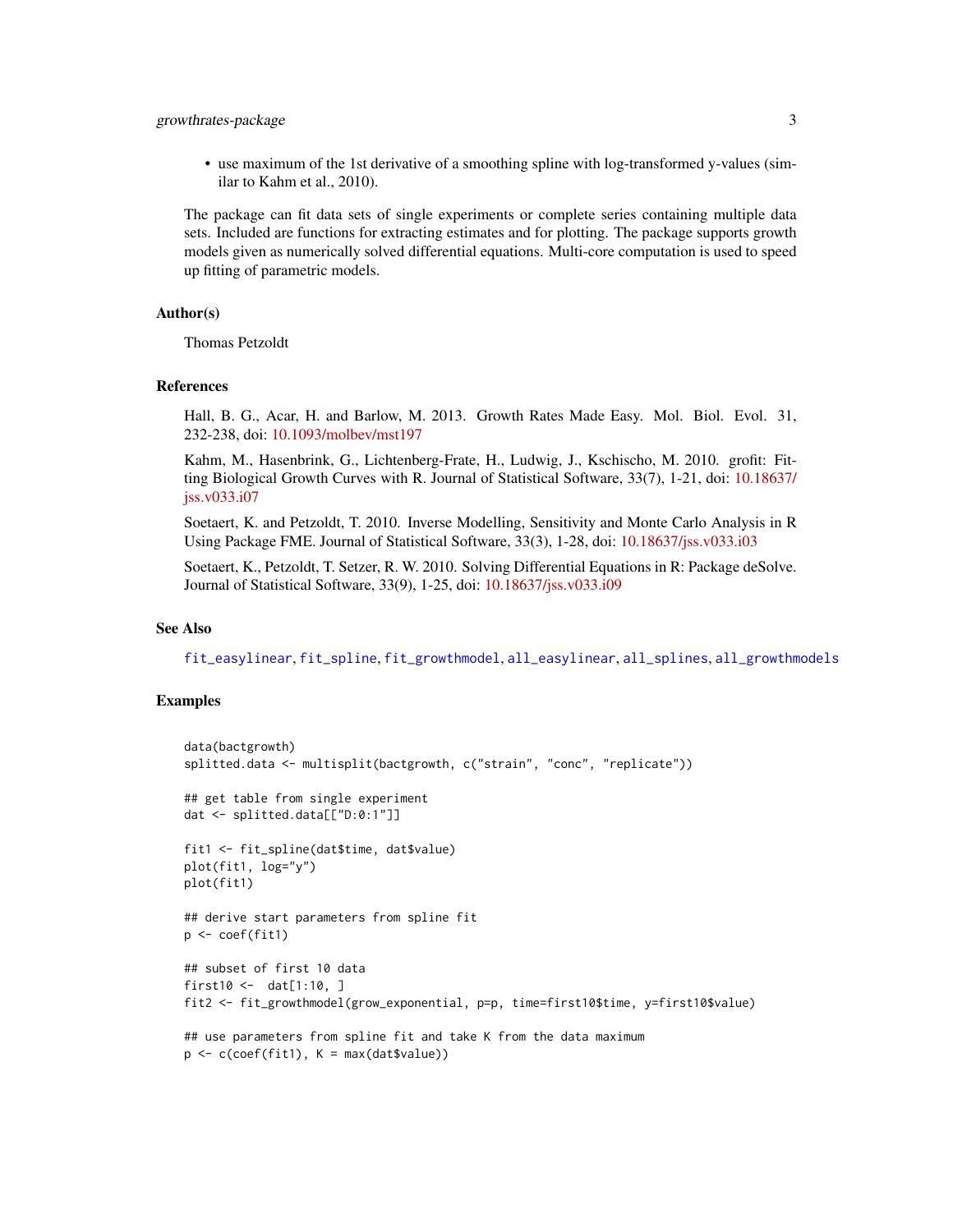```
fit3 <- fit_growthmodel(grow_logistic, p=p, time=dat$time, y=dat$value, transform="log")
plot(fit1)
lines(fit2, col="green")
lines(fit3, col="red")
```
<span id="page-3-1"></span>all\_easylinear *Easy Growth Rates Fit to data Frame*

# Description

Determine maximum growth rates from log-linear part of the growth curve for a series of experiments.

# Usage

```
all_easylinear(...)
## S3 method for class 'formula'
all_easylinear(formula, data, h = 5, quota = 0.95, subset = NULL, ...)
## S3 method for class 'data.frame'
all_easylinear(
 data,
 grouping,
 time = "time",
 y = "value",h = 5,
 quota = 0.95,
  ...
\mathcal{L}
```
# Arguments

| .        | generic parameters, reserved for future extensions.                                                                                     |
|----------|-----------------------------------------------------------------------------------------------------------------------------------------|
| formula  | model formula specifying dependent, independent and grouping variables in the<br>form: dependent $\sim$ independent   group1 + group2 + |
| data     | data frame of observational data.                                                                                                       |
| h        | with of the window (number of data).                                                                                                    |
| quota    | part of window fits considered for the overall linear fit (relative to max. growth<br>rate).                                            |
| subset   | a specification of the rows to be used: defaults to all rows.                                                                           |
| grouping | model formula or character vector of criteria defining subsets in the data frame.                                                       |
| time     | character vectors with name independent variabl.e.                                                                                      |
| y        | character vector with name of dependent variable                                                                                        |

<span id="page-3-0"></span>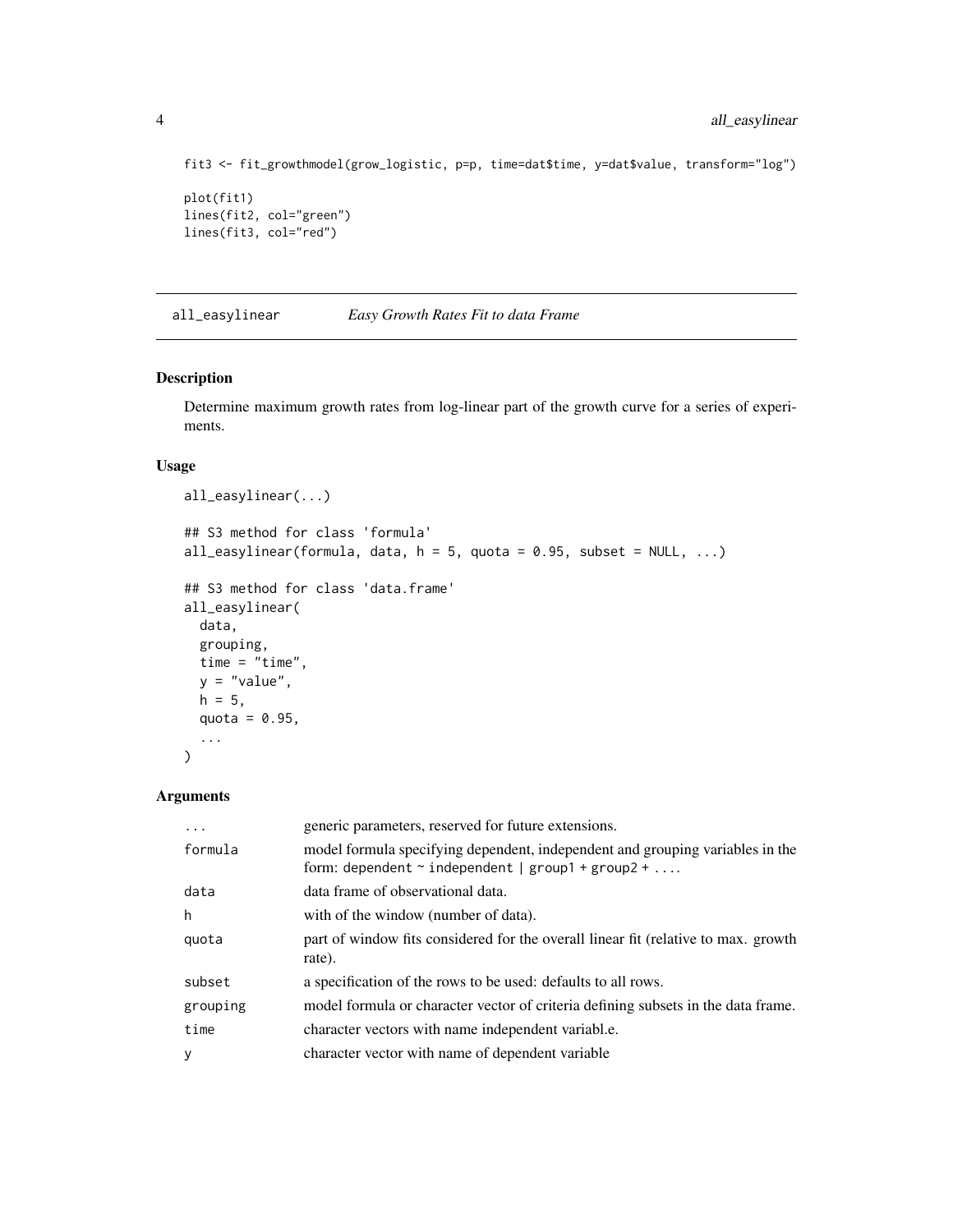# <span id="page-4-0"></span>all\_growthmodels 5

# Value

object with parameters of all fits.

# References

Hall, BG., Acar, H, Nandipati, A and Barlow, M (2014) Growth Rates Made Easy. Mol. Biol. Evol. 31: 232-38, doi: [10.1093/molbev/mst187](https://doi.org/10.1093/molbev/mst187)

# See Also

Other fitting functions: [all\\_growthmodels\(](#page-4-1)), [all\\_splines\(](#page-7-1)), [fit\\_easylinear\(](#page-14-1)), [fit\\_growthmodel\(](#page-15-1)), [fit\\_spline\(](#page-17-1))

# Examples

```
library("growthrates")
L <- all_easylinear(value ~ time | strain + conc + replicate, data=bactgrowth)
summary(L)
coef(L)
rsquared(L)
results <- results(L)
library(lattice)
xyplot(mumax ~ conc|strain, data=results)
```
<span id="page-4-1"></span>all\_growthmodels *Fit Nonlinear Growth Models to Data Frame*

# Description

Determine maximum growth rates by nonlinear fits for a series of experiments.

# Usage

```
all_growthmodels(...)
## S3 method for class 'formula'
all_growthmodels(
  formula,
  data,
  p,
  lower = -Inf,upper = Inf,
```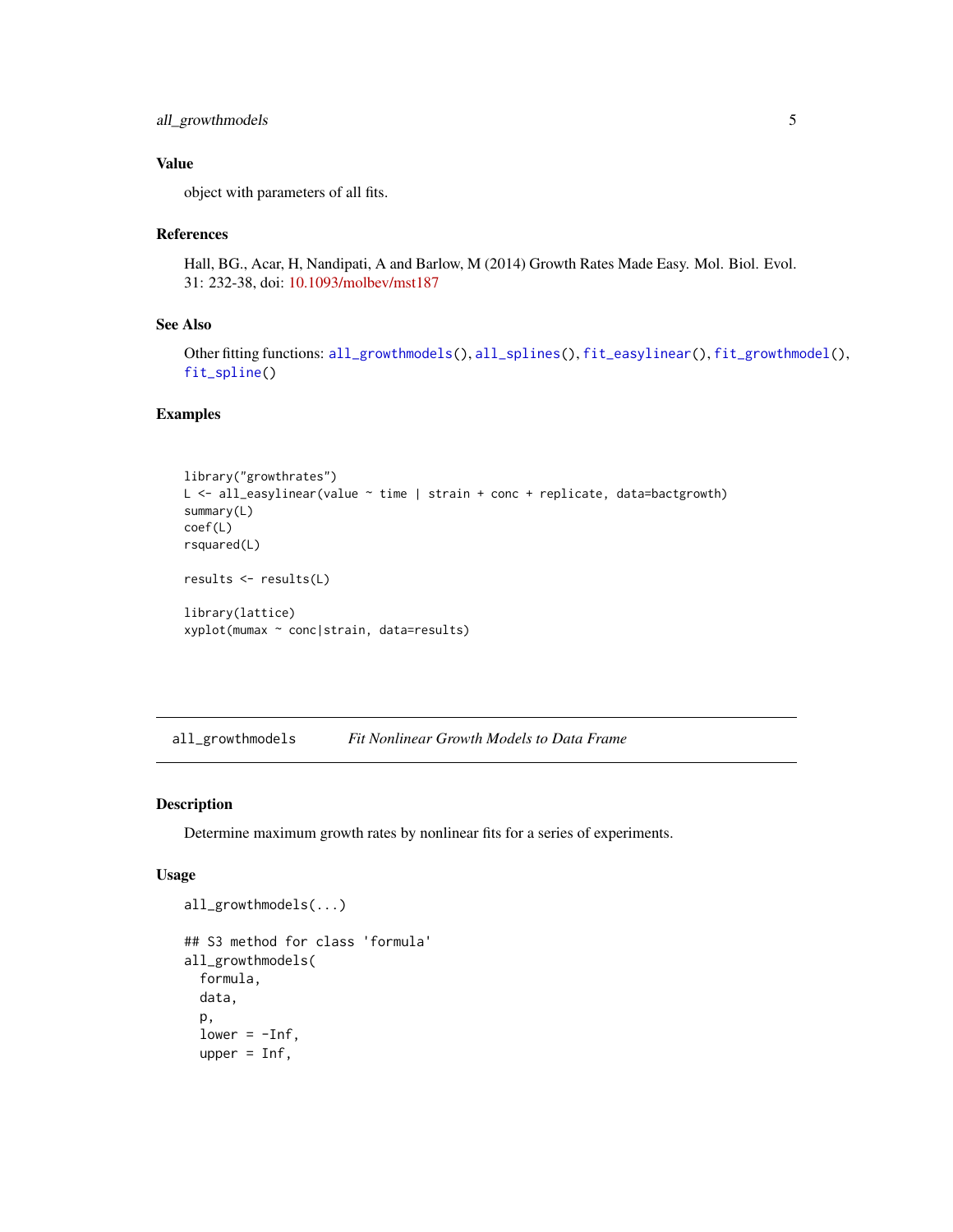```
which = names(p),
 FUN = NULL,method = "Marq",
 transform = c("none", "log"),
  ...,
 subset = NULL,ncores = detectCores(logical = FALSE)
\mathcal{L}## S3 method for class '`function`'
all_growthmodels(
 FUN,
 p,
 data,
 grouping = NULL,
 time = "time",
 y = "value",
 lower = -Inf,
 upper = Inf,
 which = names(p),
 method = "Marq",
 transform = c("none", "log"),
  ...,
 ncores = detectCores(logical = FALSE)
\mathcal{L}
```
# Arguments

| .          | generic parameters, including parameters passed to the optimizer.                                                                                                                                                                                                 |
|------------|-------------------------------------------------------------------------------------------------------------------------------------------------------------------------------------------------------------------------------------------------------------------|
| formula    | model formula specifying dependent, independent and grouping variables in the<br>form: dependent $\sim$ independent   group1 + group2 +                                                                                                                           |
| data       | data frame of observational data.                                                                                                                                                                                                                                 |
| p          | named vector of start parameters and initial values of the growth model.                                                                                                                                                                                          |
| lower      | lower bound of the parameter vector.                                                                                                                                                                                                                              |
| upper      | upper bound of the parameter vector.                                                                                                                                                                                                                              |
| which      | vector of parameter names that are to be fitted.                                                                                                                                                                                                                  |
| <b>FUN</b> | function of growth model to be fitted.                                                                                                                                                                                                                            |
| method     | character vector specifying the optimization algorithm.                                                                                                                                                                                                           |
| transform  | fit model to non-transformed or log-transformed data.                                                                                                                                                                                                             |
| subset     | a specification of the rows to be used: defaults to all rows.                                                                                                                                                                                                     |
| ncores     | number of CPU cores used for parallel computation. The number of real cores is<br>detected automatically by default, but fort debugging purposes it could be wise<br>to set ncores = 1. Usage of logical (hyperthreading) cores does not speed up<br>computation. |
| grouping   | vector of grouping variables defining subsets in the data frame.                                                                                                                                                                                                  |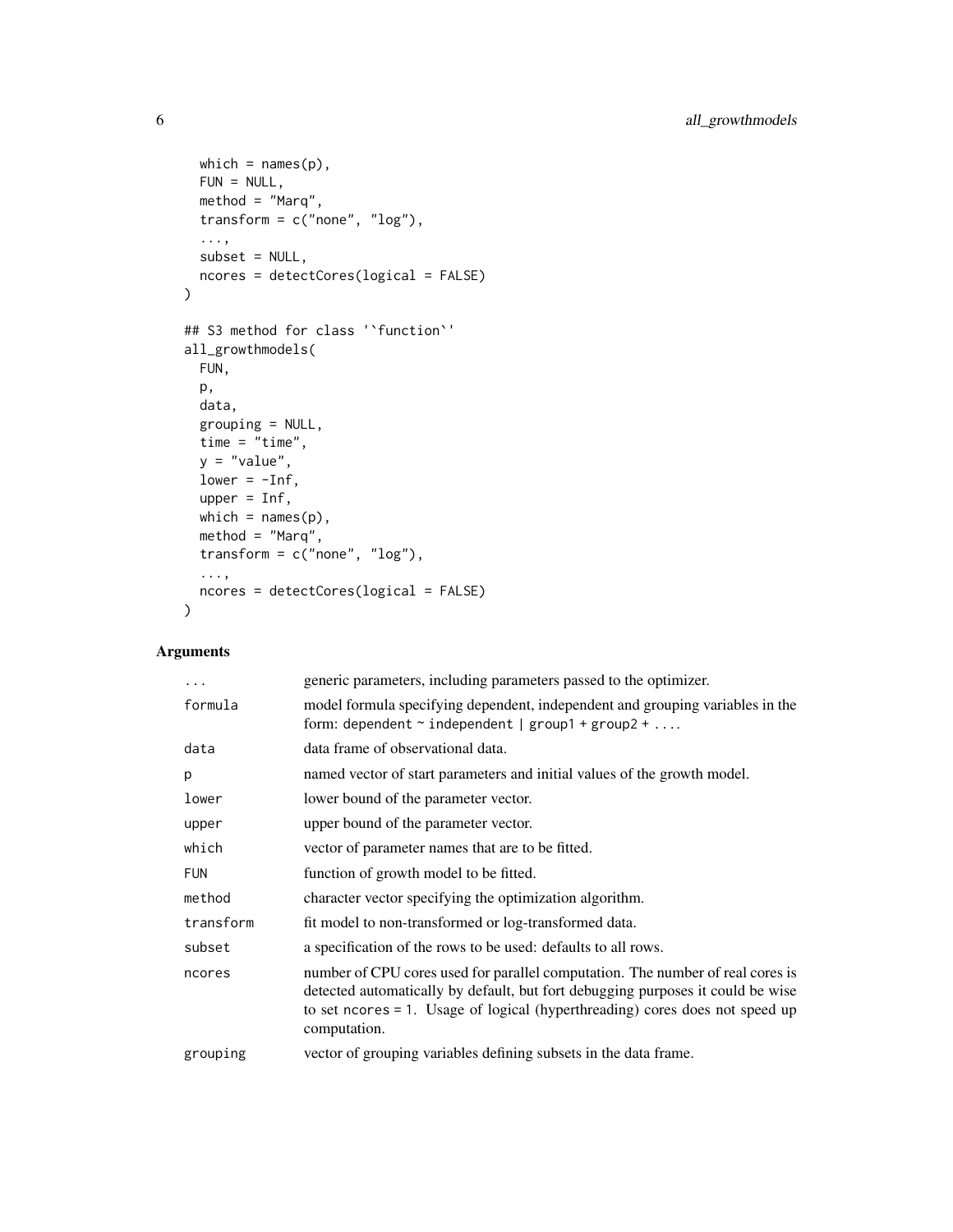# <span id="page-6-0"></span>all\_growthmodels 7

| time | character vector with name of independent variable. |
|------|-----------------------------------------------------|
|      | character vector with name of dependent variable.   |

# Value

object containing the parameters of all fits.

# See Also

```
Other fitting functions: all_easylinear(), all_splines(), fit_easylinear(), fit_growthmodel(),
fit_spline()
```

```
data(bactgrowth)
splitted.data <- multisplit(value ~ time | strain + conc + replicate,
                 data = bactgrowth)
## show which experiments are in splitted.data
names(splitted.data)
## get table from single experiment
dat <- splitted.data[["D:0:1"]]
fit0 <- fit_spline(dat$time, dat$value)
fit1 <- all_splines(value ~ time | strain + conc + replicate,
                 data = bactgrowth, spar = 0.5)
## these examples require some CPU power and may take a bit longer
## initial parameters
p \leftarrow c(coef(fit0), K = max(datavalue))## avoid negative parameters
lower = c(y0 = 0, \text{ mumax} = 0, \text{ K} = 0)## fit all models
fit2 \le all_growthmodels(value \sim time | strain + conc + replicate,
          data = bactgrowth, FUN=grow_logistic,
          p = p, lower = lower, ncores = 2)
results1 <- results(fit1)
results2 <- results(fit2)
plot(results1$mumax, results2$mumax, xlab="smooth splines", ylab="logistic")
## experimental: nonlinear model as part of the formula
fit3 <- all_growthmodels(
          value ~ grow_logistic(time, parms) | strain + conc + replicate,
```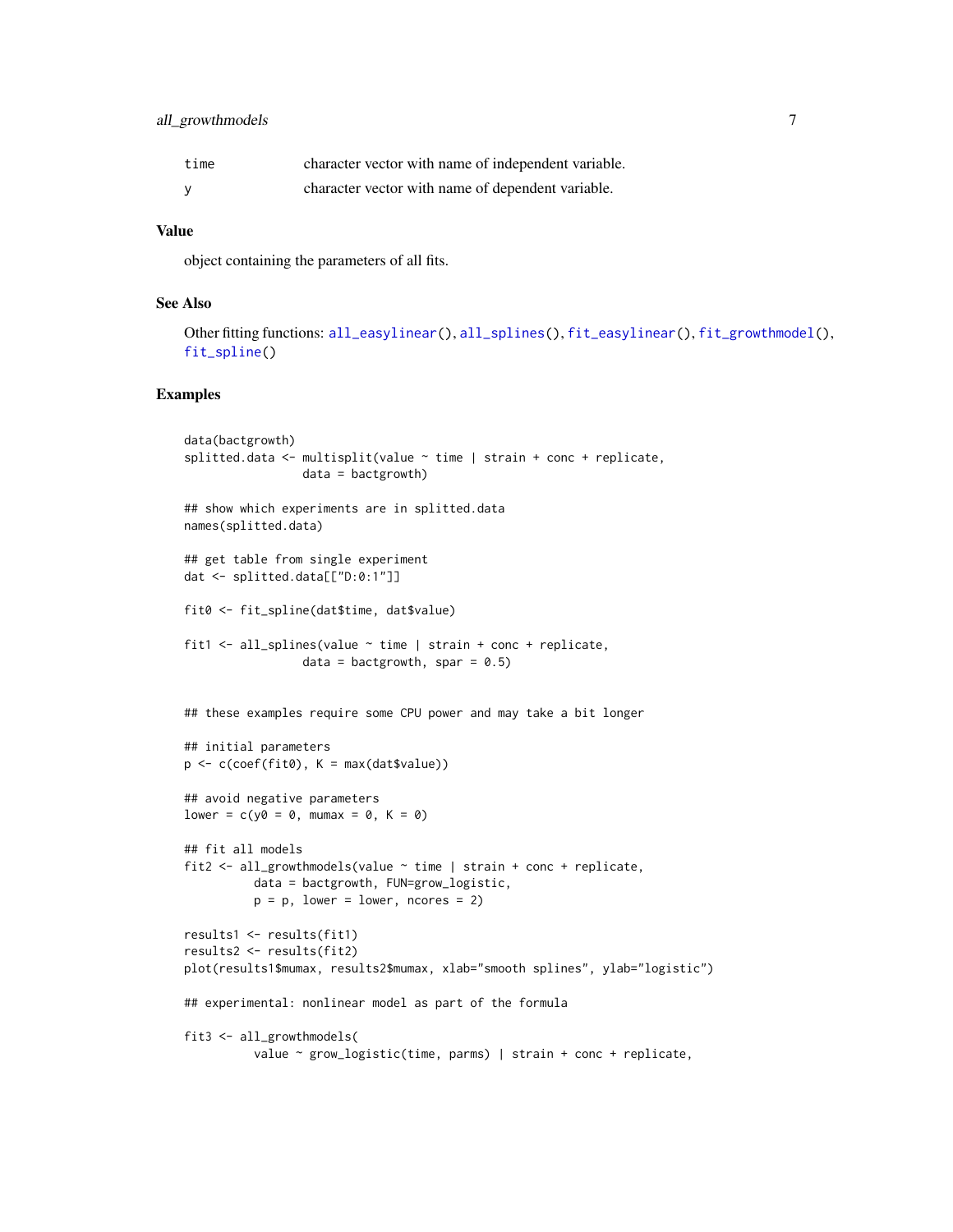```
data = bactgrowth, p = p, lower = lower, ncores = 2)
## this allows also to fit to the 'global' data set or any subsets
fit4 <- all_growthmodels(
         value ~ grow_logistic(time, parms),
          data = bactgrowth, p = p, lower = lower, ncores = 1)
plot(fit4)
fit5 <- all_growthmodels(
         value ~ grow_logistic(time, parms) | strain + conc,
          data = bactgrowth, p = p, lower = lower, ncores = 2)
plot(fit5)
```
<span id="page-7-1"></span>all\_splines *Fit Exponential Growth Model with Smoothing Spline*

# Description

Determine maximum growth rates from log-linear part of the growth curve for a series of experiments by using smoothing splines.

# Usage

```
all_splines(...)
## S3 method for class 'formula'
all_splines(formula, data = NULL, optgrid = 50, subset = NULL, \ldots)
## S3 method for class 'data.frame'
all_splines(
 data,
 grouping = NULL,
 time = "time",
 y = "value",optgrid = 50,
  ...
)
```
# Arguments

| $\cdot$ $\cdot$ $\cdot$ | generic parameters, including parameters passed to smooth, spline, see details.                                                         |
|-------------------------|-----------------------------------------------------------------------------------------------------------------------------------------|
| formula                 | model formula specifying dependent, independent and grouping variables in the<br>form: dependent $\sim$ independent   group1 + group2 + |
| data                    | data frame of observational data.                                                                                                       |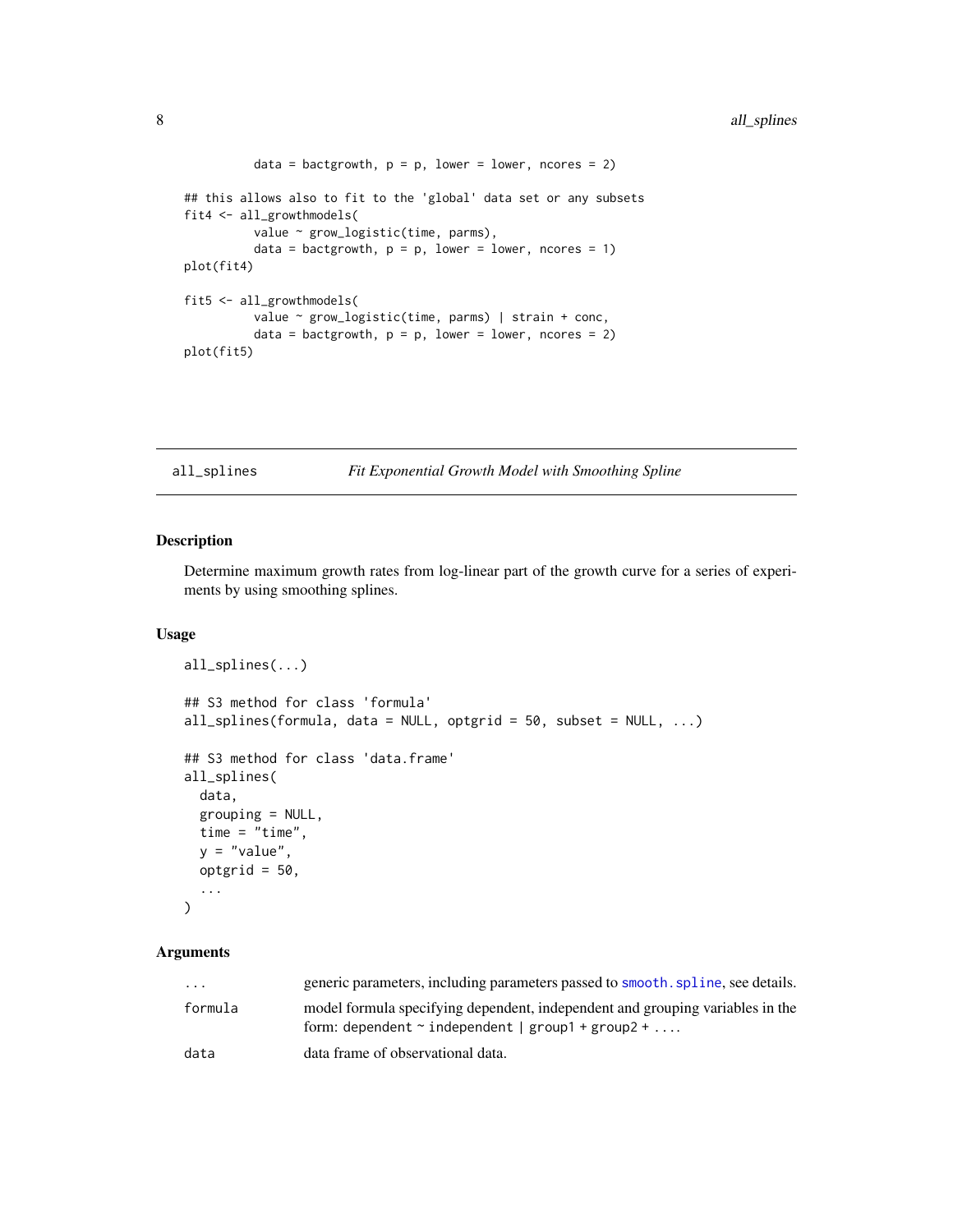# <span id="page-8-0"></span>all\_splines 9

| optgrid  | number of steps on the x-axis used for searching the maximum of the first deriva-  |
|----------|------------------------------------------------------------------------------------|
|          | tive of the spline. The default should work in most cases, as long as the data are |
|          | equally spaced. A smaller number may lead to non-detectable speed-up, but has      |
|          | the risk that the search is trapped in a local minimum.                            |
| subset   | a specification of the rows to be used: defaults to all rows.                      |
| grouping | vector of grouping variables defining subsets in the data frame.                   |
| time     | character vectors with name independent variable.                                  |
| У        | character vector with name of dependent variable.                                  |

#### Details

The method was inspired by an algorithm of Kahm et al. (2010), with different settings and assumptions. In the moment, spline fitting is always done with log-transformed data, assuming exponential growth at the time point of the maximum of its first derivative.

All the hard work is done by function smooth. spline from package stats, that is highly user configurable. Normally, smoothness is automatically determined via cross-validation. This works well in many cases, whereas manual adjustment is required otherwise, e.g. by setting spar to a fixed value [0, 1] that also disables cross-validation. A typical case where cross validation does not work is, if time dependent measurements are taken as pseudoreplicates from the same experimental unit.

#### Value

object with parameters of the fit.

# References

Kahm, M., Hasenbrink, G., Lichtenberg-Frate, H., Ludwig, J., Kschischo, M. 2010. grofit: Fitting Biological Growth Curves with R. Journal of Statistical Software, 33(7), 1-21, doi: [10.18637/](https://doi.org/10.18637/jss.v033.i07) [jss.v033.i07](https://doi.org/10.18637/jss.v033.i07)

# See Also

Other fitting functions: [all\\_easylinear\(](#page-3-1)), [all\\_growthmodels\(](#page-4-1)), [fit\\_easylinear\(](#page-14-1)), [fit\\_growthmodel\(](#page-15-1)), [fit\\_spline\(](#page-17-1))

```
data(bactgrowth)
L <- all_splines(value ~ time | strain + conc + replicate,
                 data = bactgrowth, spar = 0.5)
par(mfrow=c(4, 3))
plot(L)
results <- results(L)
xyplot(mumax ~ log(conc + 1)|strain, data=results)
## fit splines at lower grouping levels
```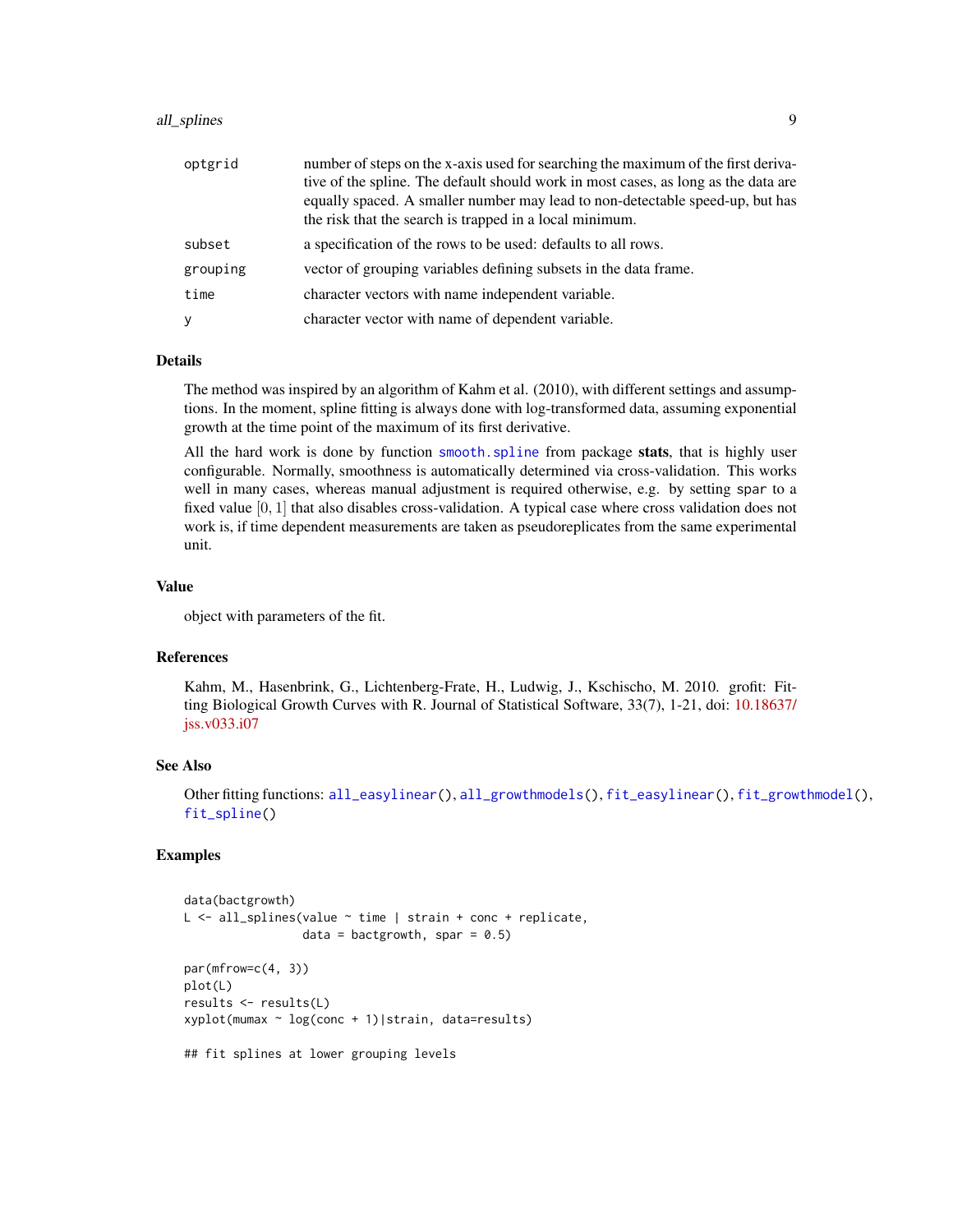#### <span id="page-9-0"></span>10 antibiotic and  $\frac{1}{2}$  antibiotic antibiotic antibiotic antibiotic antibiotic antibiotic antibiotic antibiotic antibiotic antibiotic antibiotic antibiotic antibiotic antibiotic antibiotic antibiotic antibiotic antibio

```
L2 \leftarrow all_splines(value \sim time | conc + strain,
                     data = bactgrowth, spar = 0.5)
plot(L2)
## total data set without any grouping
L3 <- all_splines(value ~ time,
                     data = bactgrowth, spar = 0.5)
par(mfrow=c(1, 1))
plot(L3)
```
#### antibiotic *Plate Reader Data of Bacterial Growth*

# Description

Example data set from growth experiments with Pseudomonas putida on a tetracycline concentration gradient.

# Format

Data frame with the following columns:

time time in hours.

variable sample code.

value bacteria concentration measured as optical density.

conc concentration of the antibiotics (Tetracycline).

repl Replicate.

# Details

The sample data set shows four out of six replicates of the original experiment.

#### Source

Claudia Seiler, TU Dresden, Institute of Hydrobiology.

```
## plot data and determine growth rates
data(antibiotic)
dat <- subset(antibiotic, conc==0.078 & repl=="R4")
parms <- c(y0=0.01, mumax=0.2, K=0.5)
fit <- fit_growthmodel(grow_logistic, parms, dat$time, dat$value)
plot(fit); plot(fit, log="y")
```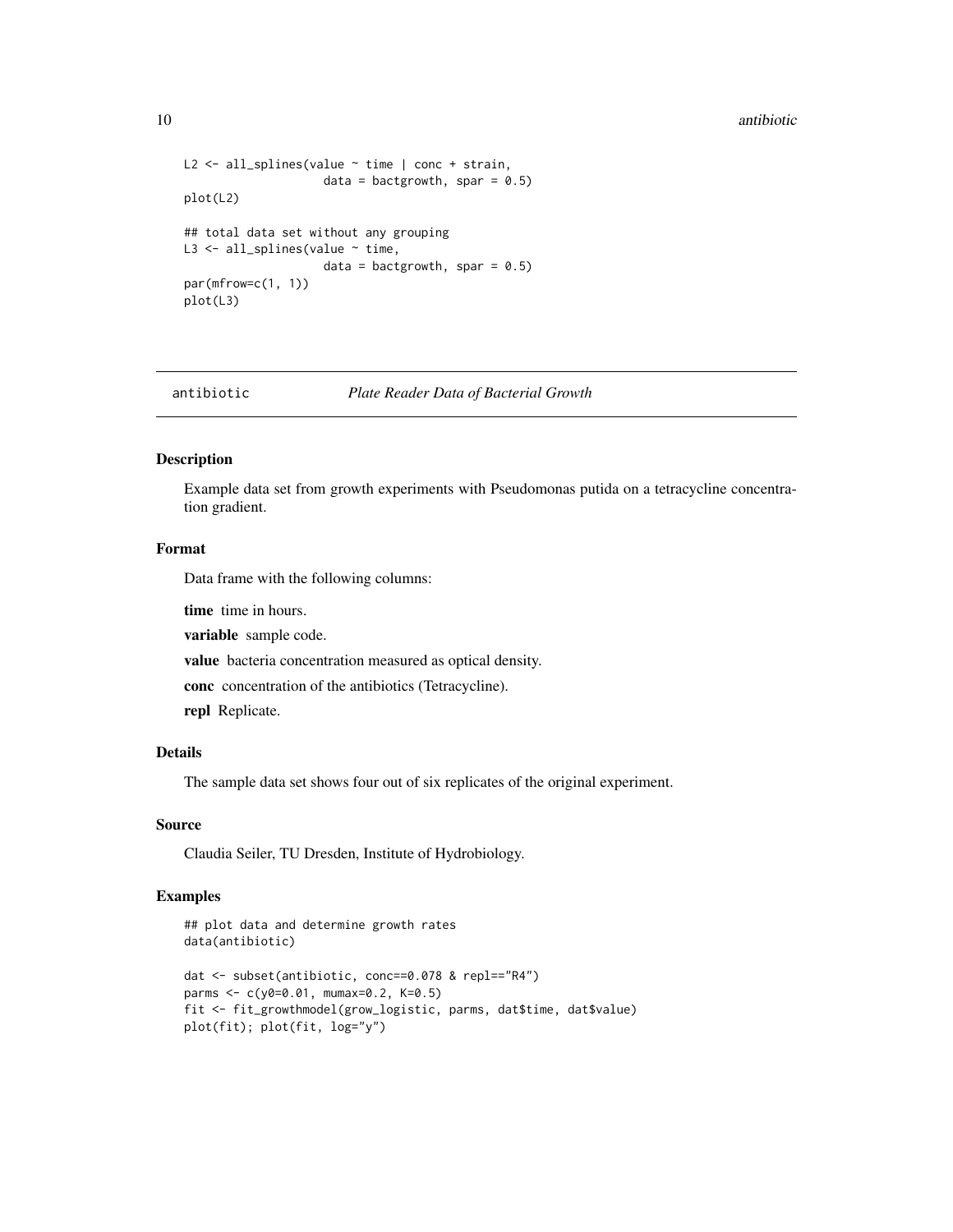<span id="page-10-0"></span>

# Description

Example data set from growth experiments with different concentrations of antibiotics.

# Format

Data frame with the following columns:

strain identifier of the bacterial strain, D=donor, R=recipient, T=transconjugant.

replicate replicate of the trial.

conc concentration of the antibiotics (Tetracycline).

time time in hours.

value bacteria concentration measured as optical density.

# Details

This rather 'difficult' data set was intentionally selected to make model fitting by the package more challenging.

# Source

Claudia Seiler, TU Dresden, Institute of Hydrobiology.

```
## plot data and determine growth rates
data(bactgrowth)
```

```
library(lattice)
xyplot(value ~ time | strain + as.factor(conc),
     data = bactgrowth, groups = replicate)
```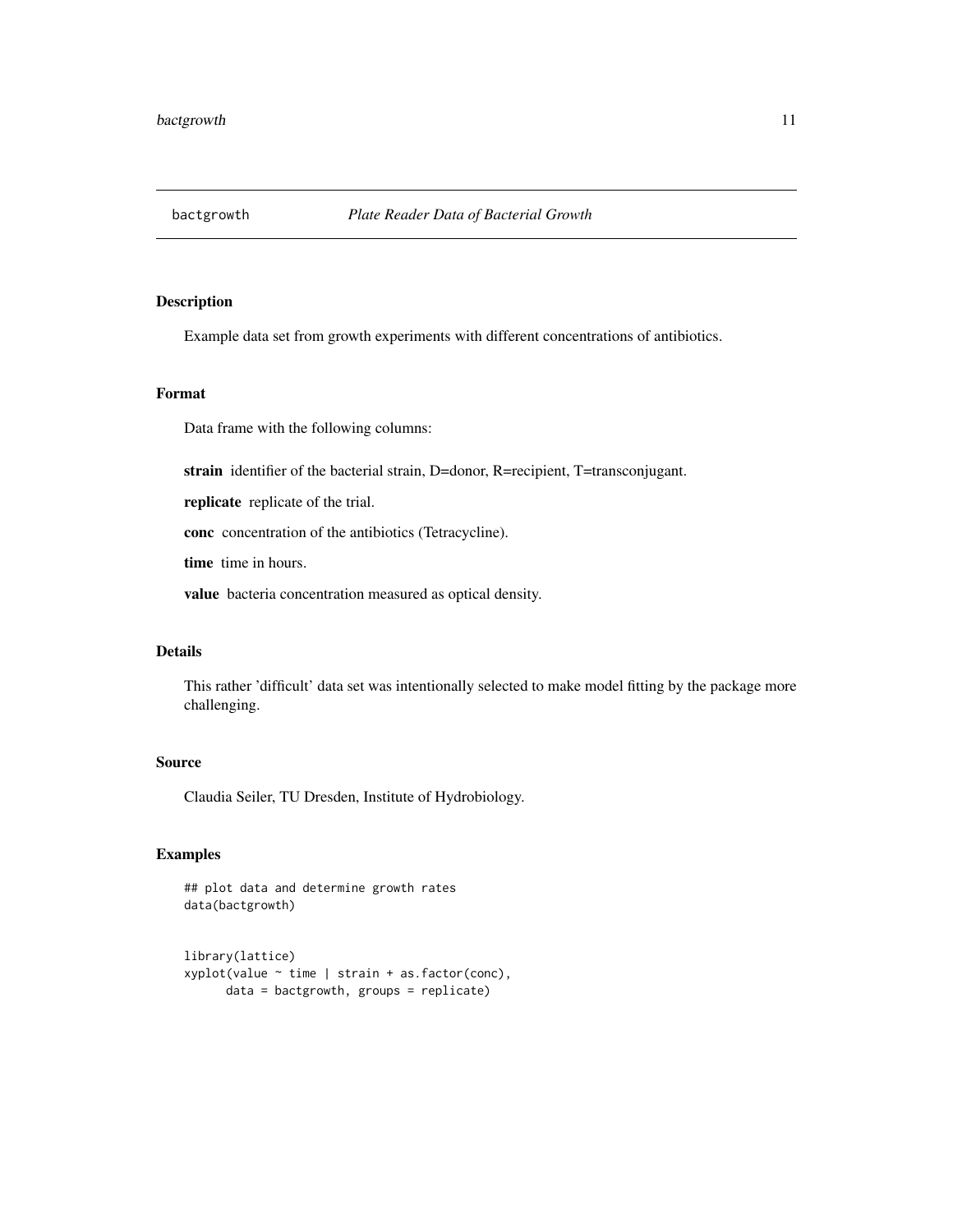<span id="page-11-0"></span>

#### **Description**

Estimate model-specific derived parameters of the logistic growth model

# Usage

```
extcoef\_logistic(object, quantile = 0.95, time = NULL, ...)
```
# Arguments

| object                  | model object fited by fit_growthmodel                                                                                                                                                                             |
|-------------------------|-------------------------------------------------------------------------------------------------------------------------------------------------------------------------------------------------------------------|
| quantile                | fraction of the capacity parameter $(K)$ for the quantile method                                                                                                                                                  |
| time                    | 2-valued vector of the search interval for the independent variable (time). Note:<br>this needs to be set this manually if saturation is not reached within the observa-<br>tion time period taken from the data. |
| $\cdot$ $\cdot$ $\cdot$ | reserved for future extensions                                                                                                                                                                                    |

#### Details

This function returns the estimated parameters of a logistic growth model  $(y\theta, \text{mumax}, K)$  and a series of estimates for the time of approximate saturation. The estimates are defined as follows:

- turnpoint: time of turnpoint (50% saturation)
- sat1: time of the minimum of the 2nd derivative
- sat2: time of the intercept between the steepest increase (the tangent at mumax) and the carrying capacity K
- sat3: time when a quantile of K (default 0.95) is reached

This function is normally not directly called by the user. It is usually called indirectly from coef or results if extended=TRUE.

# Value

vector that contains the fitted parameters and some derived characteristics (extended parameters) of the logistic function.

# Note

The estimates for the turnpoint and the time of approximate saturation (sat1, sat2, sat3) may be unreliable, if saturation is not reached within the observation time period. See example below. A set of extended parameters exists currently only for the standard logistic growth model (grow\_logistic). The code and naming of the parameters is preliminary and may change in future versions.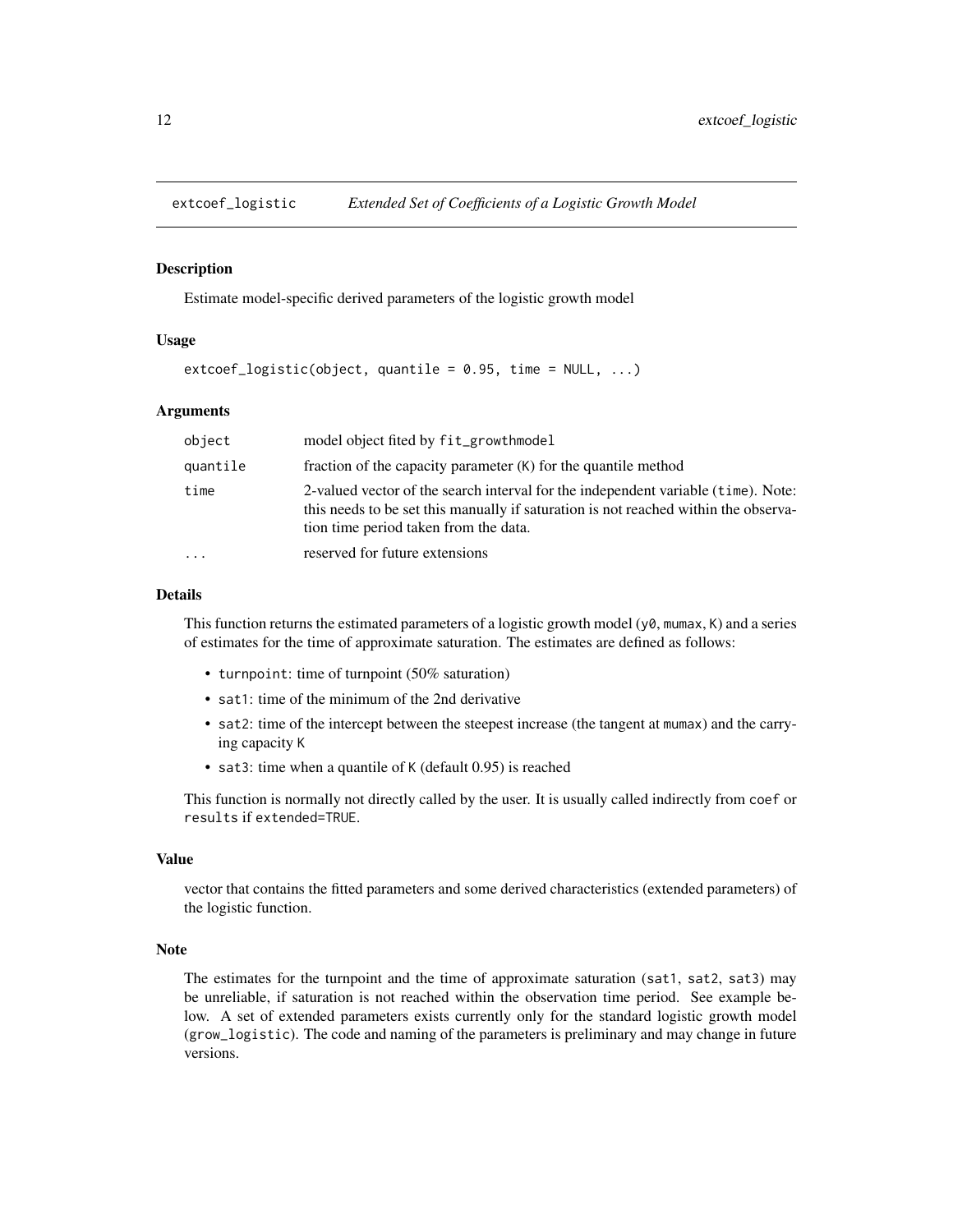# extcoef\_logistic 13

```
## =========================================================================
## The 'extended parameters' are usually derived
## =========================================================================
data(antibiotic)
## fit a logistic model to a single data set
dat <- subset(antibiotic, conc==0.078 & repl=="R4")
parms <- c(y0=0.01, mumax=0.2, K=0.5)
fit <- fit_growthmodel(grow_logistic, parms, dat$time, dat$value)
coef(fit, extended=TRUE)
## fit the logistic to all data sets
myData <- subset(antibiotic, repl=="R3")
parms <- c(y0=0.01, mumax=0.2, K=0.5)
all <- all_growthmodels(value ~ time | conc,
                        data = myData, FUN=grow_logistic,
                         p = parms, ncores = 2)
par(mfrow=c(3,4))
plot(all)
results(all, extended=TRUE)
## we see that the the last 3 series (10...12) do not go into saturation
## within the observation time period.
## We can try to extend the search range:
results(all[10:12], extended=TRUE, time=c(0, 5000))
## =========================================================================
## visualisation how the 'extended parameters' are derived
## =========================================================================
# Derivatives of the logistic:
# The 1st and 2nd derivatives are internal functions of the package.
# They are used here for the visualisation of the algorithm.
deriv1 <- function(time, y0, mumax, K) {
  ret <- (K*mumax*y0*(K - y0)*exp(mumax * time))/
    ((K + y0 * (exp(mumax * time) - 1))^2)unname(ret)
}
deriv2 <- function(time, y0, mumax, K) {
  ret <- -(K * mumax^2 * y0 * (K - y0) * exp(mumax * time) *(-K + y0 * exp(mumax * time) + y0))/(K + y0 * (exp(mumax * time) - 1))^3unname(ret)
```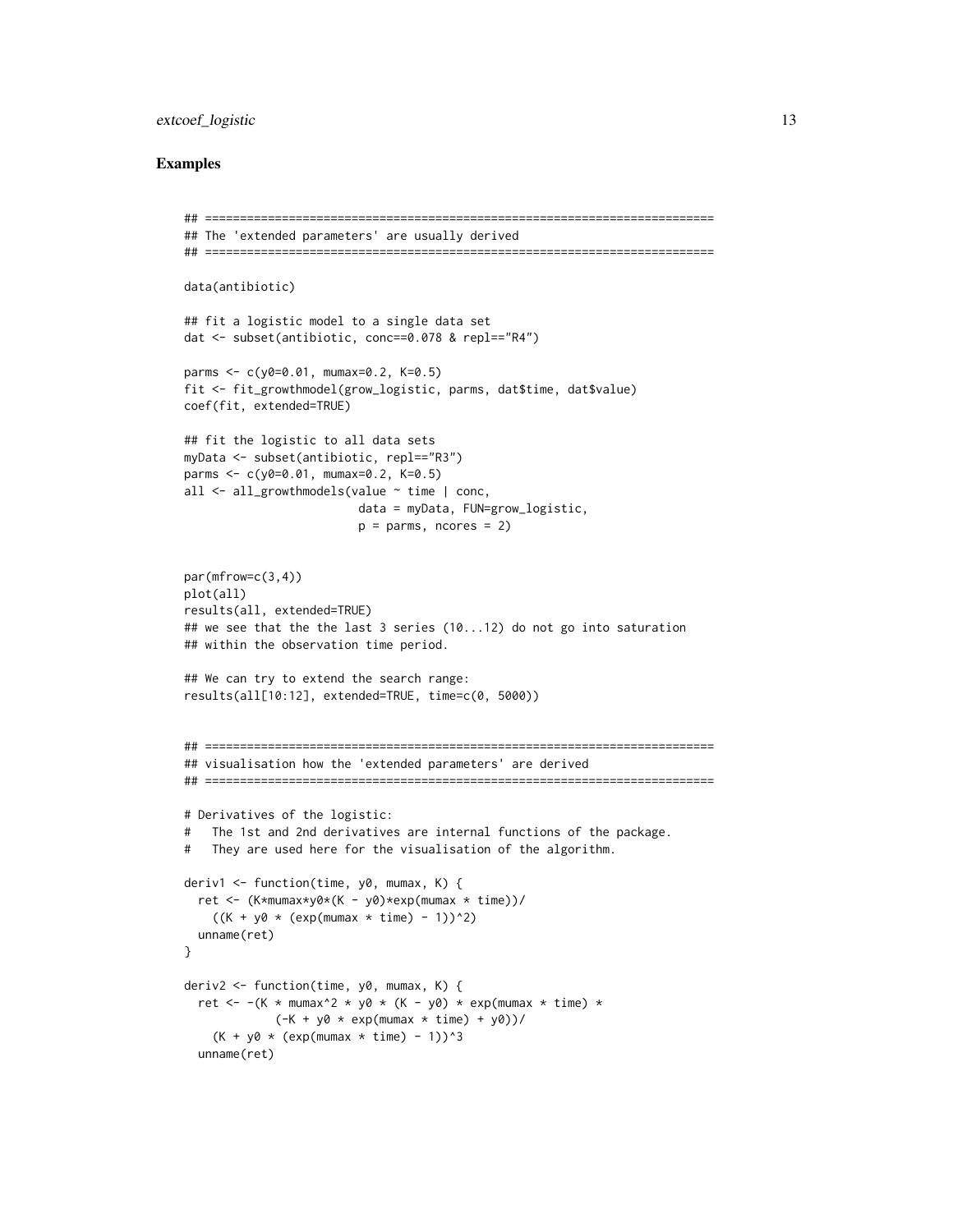```
}
## =========================================================================
data(bactgrowth)
## extract one growth experiment by name
dat <- multisplit(bactgrowth, c("strain", "conc", "replicate"))[["D:0:1"]]
## unconstraied fitting
p \leq -c(y0 = 0.01, \text{ mumax} = 0.2, K = 0.1) # start parameters
fit1 <- fit_growthmodel(FUN = grow_logistic, p = p, dat$time, dat$value)
summary(fit1)
p <- coef(fit1, extended=TRUE)
## copy parameters to separate variables to improve readability -----------
y0 <- p["y0"]
mumax <- p["mumax"]
K <- p["K"]
turnpoint <- p["turnpoint"]
sat1 <- p["sat1"] # 2nd derivative
sat2 <- p["sat2"] # intercept between steepest increase and K
sat3 <- p['sat3''] # a given quantile of K, default 95\%## show saturation values in growth curve and 1st and 2nd derivatives ------
opar <- par(no.readonly=TRUE)
par(mfrow=c(3, 1), mar=c(4,4,0.2,0))
plot(fit1)
## 95% saturation
abline(h=0.95*K, col="magenta", lty="dashed")
## Intercept between steepest increase and 100% saturation
b <- deriv1(turnpoint, y0, mumax, K)
a <- K/2 - b*turnpoint
abline(a=a, b=b, col="orange", lty="dashed")
abline(h=K, col="orange", lty="dashed")
points(sat2, K, pch=16, col="orange")
points(turnpoint, K/2, pch=16, col="blue")
## sat2 is the minimum of the 2nd derivative
abline(v=c(turnpoint, sat1, sat2, sat3),
       col=c("blue", "grey", "orange", "magenta"), lty="dashed")
## plot the derivatives
with(dat, plot(time, deriv1(time, y0, mumax, K), type="l", ylab="y'"))
abline(v=c(turnpoint, sat1), col=c("blue", "grey"), lty="dashed")
with(dat, plot(time, deriv2(time, y0, mumax, K), type="l", ylab="y''"))
abline(v=sat1, col="grey", lty="dashed")
par(opar)
```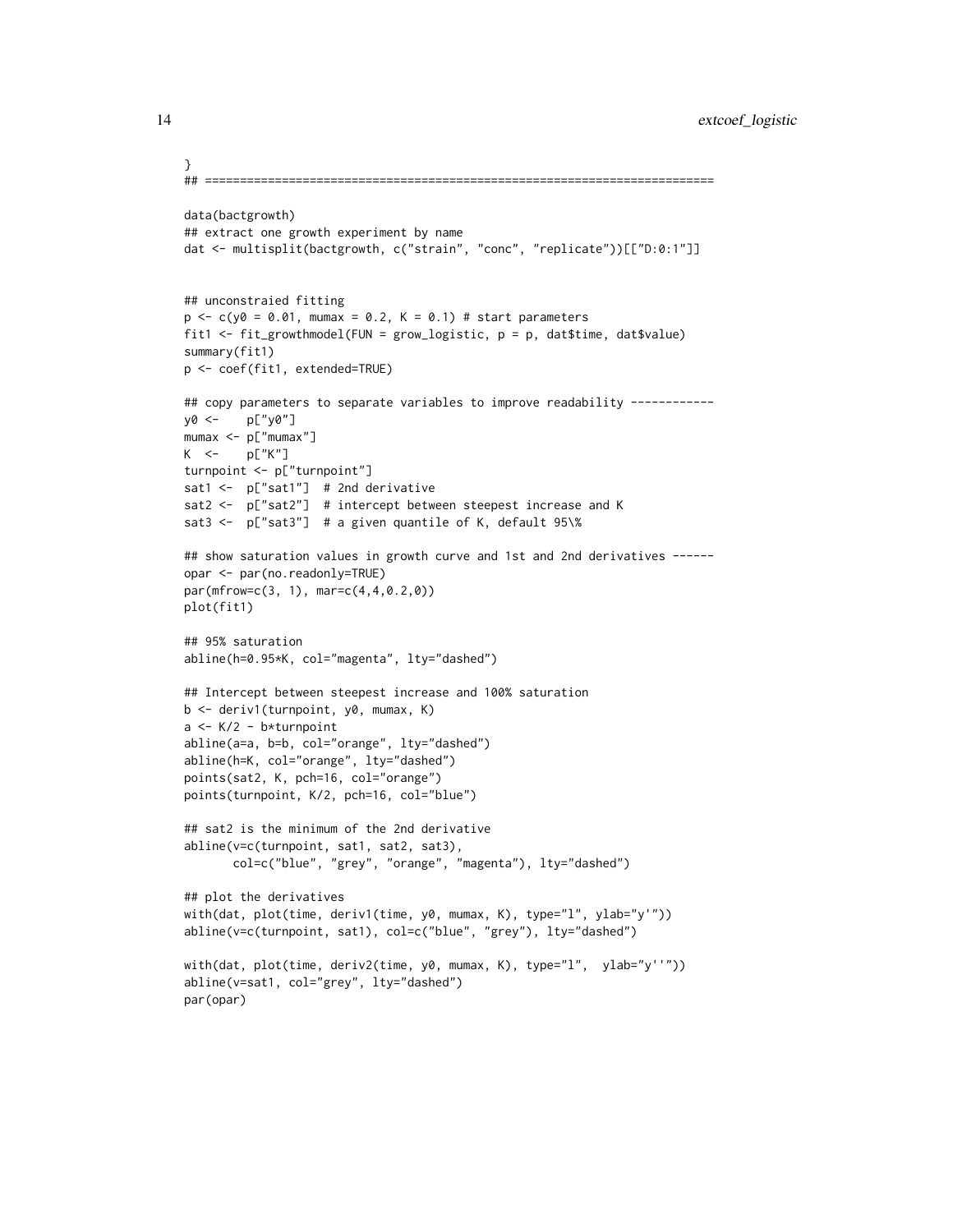<span id="page-14-1"></span><span id="page-14-0"></span>

# Description

Determine maximum growth rates from the log-linear part of a growth curve using a heuristic approach similar to the "growth rates made easy"-method of Hall et al. (2013).

#### Usage

fit\_easylinear(time,  $y$ ,  $h = 5$ , quota = 0.95)

# Arguments

| time  | vector of independent variable.                                                             |
|-------|---------------------------------------------------------------------------------------------|
| y     | vector of dependent variable (concentration of organisms).                                  |
| h     | width of the window (number of data).                                                       |
| quota | part of window fits considered for the overall linear fit (relative to max. growth<br>rate) |

# Details

The algorithm works as follows:

- 1. Fit linear regressions to all subsets of h consecutive data points. If for example  $h = 5$ , fit a linear regression to points  $1 \dots 5$ ,  $2 \dots 6$ ,  $3 \dots 7$  and so on. The method seeks the highest rate of exponential growth, so the dependent variable is of course log-transformed.
- 2. Find the subset with the highest slope

 $b_{max}$ 

and include also the data points of adjacent subsets that have a slope of at least

 $quota \cdot b_{max}$ 

, e.g. all data sets that have at least 95% of the maximum slope.

3. Fit a new linear model to the extended data window identified in step 2.

#### Value

object with parameters of the fit. The lag time is currently estimated as the intersection between the fit and the horizontal line with  $y = y_0$ , where y0 is the first value of the dependent variable. The intersection of the fit with the abscissa is indicated as  $y\theta_{\text{-}}lm$  (lm for linear model). These identifieres and their assumptions may change in future versions.

#### References

Hall, BG., Acar, H, Nandipati, A and Barlow, M (2014) Growth Rates Made Easy. Mol. Biol. Evol. 31: 232-38, doi: [10.1093/molbev/mst187](https://doi.org/10.1093/molbev/mst187)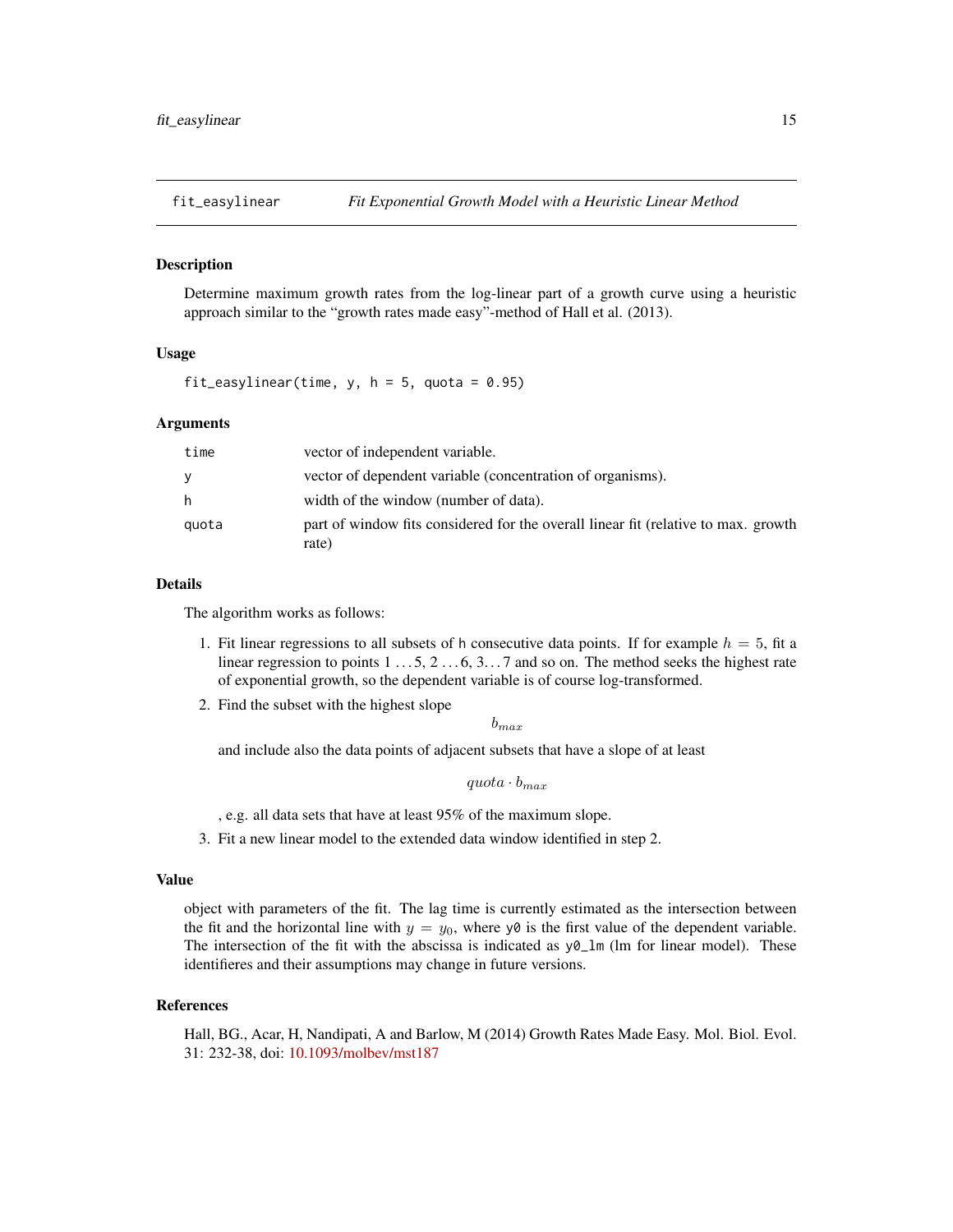# See Also

Other fitting functions: [all\\_easylinear\(](#page-3-1)), [all\\_growthmodels\(](#page-4-1)), [all\\_splines\(](#page-7-1)), [fit\\_growthmodel\(](#page-15-1)), [fit\\_spline\(](#page-17-1))

# Examples

```
data(bactgrowth)
```

```
splitted.data <- multisplit(bactgrowth, c("strain", "conc", "replicate"))
dat <- splitted.data[[1]]
plot(value ~ time, data=dat)fit <- fit_easylinear(dat$time, dat$value)
plot(fit)
plot(fit, log="y")
plot(fit, which="diagnostics")
fitx <- fit_easylinear(dat$time, dat$value, h=8, quota=0.95)
plot(fit, log="y")
lines(fitx, pch="+", col="blue")
plot(fit)
lines(fitx, pch="+", col="blue")
```
<span id="page-15-1"></span>fit\_growthmodel *Fit Nonlinear Parametric Growth Model*

# Description

Determine maximum growth rates by fitting nonlinear models.

# Usage

```
fit_growthmodel(
  FUN,
  p,
  time,
  y,
  lower = -Inf,upper = Inf,
 which = names(p),
 method = "Marq",
  transform = c("none", "log"),
 control = NULL,
  ...
)
```
<span id="page-15-0"></span>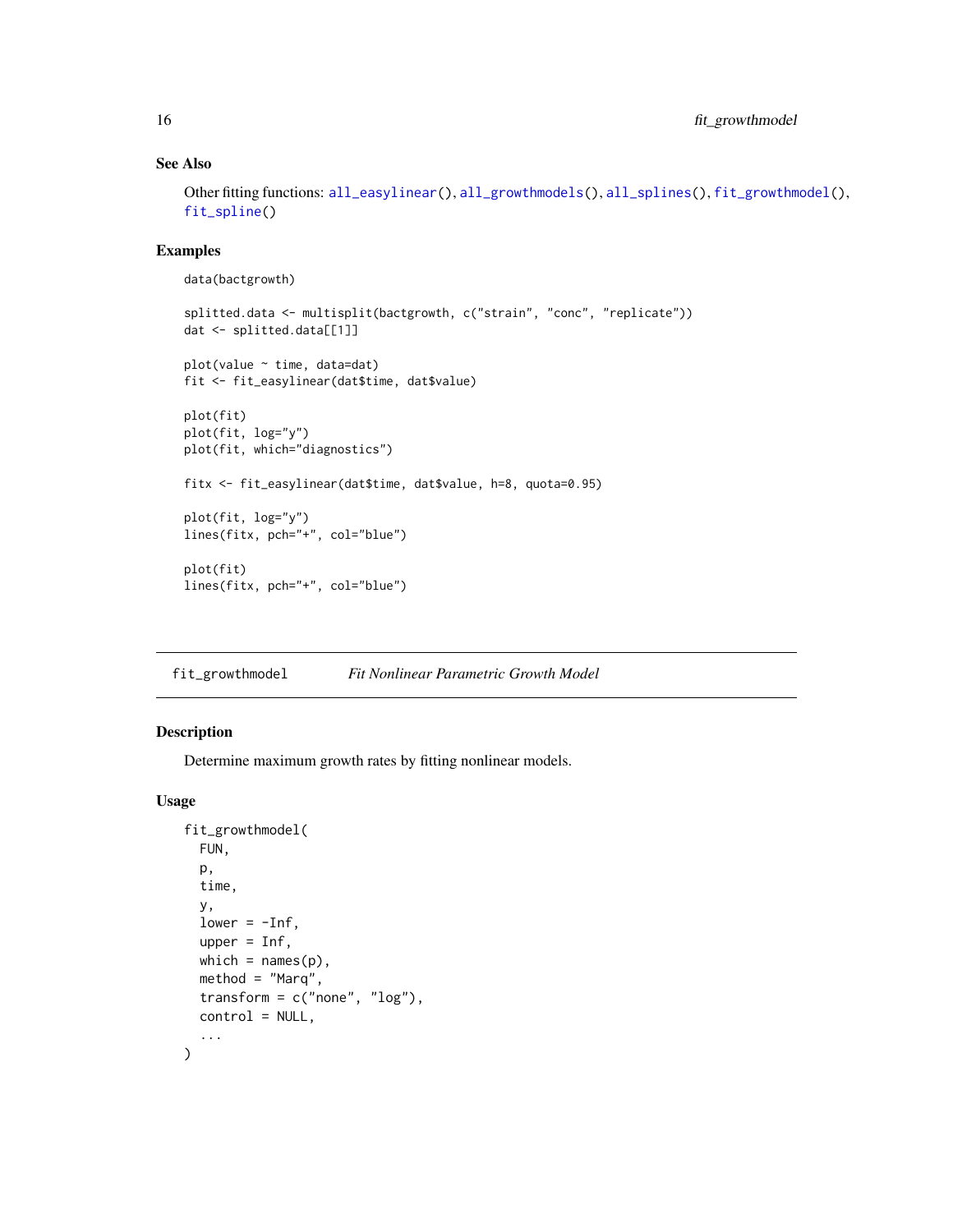# <span id="page-16-0"></span>fit\_growthmodel 17

# Arguments

| <b>FUN</b> | function of growth model to be fitted.                                   |
|------------|--------------------------------------------------------------------------|
| p          | named vector of start parameters and initial values of the growth model. |
| time       | vector of independent variable.                                          |
| у          | vector of dependent variable (concentration of organisms).               |
| lower      | lower bound of the parameter vector (optional).                          |
| upper      | upper bound of the parameter vector (optional).                          |
| which      | vector of parameter names that are to be fitted.                         |
| method     | character vector specifying the optimization algorithm (see modFit).     |
| transform  | fit model to non-transformed or log-transformed data.                    |
| control    | A list of control parameters for the optimizers. See Details.            |
| .          | additional parameters passed to the optimizer.                           |

# Details

This function calls modFit from package FME. Syntax of control parameters and available options may differ, depending on the optimizer used, except control=list(trace=...) that switches tracing on and off for all methods and is either TRUE, or FALSE, or an integer value like 0, 1, 2, 3, depending on the optimizer.

#### Value

object with parameters of the fit.

#### See Also

[modFit](#page-0-0) about constrained fitting of models to data

```
all_easylinear(all_growthmodels(all_splines(fit_easylinear(),
fit_spline()
```

```
data(bactgrowth)
splitted.data <- multisplit(bactgrowth, c("strain", "conc", "replicate"))
## get one element either by index or by name
dat <- splitted.data[[1]]
dat <- splitted.data[["D:0:1"]]
p \leq -c(y0 = 0.01, \text{ mumax} = 0.2, K = 0.1)## unconstraied fitting
fit1 <- fit_growthmodel(FUN = grow_logistic, p = p, dat$time, dat$value)
coef(fit1)
summary(fit1)
```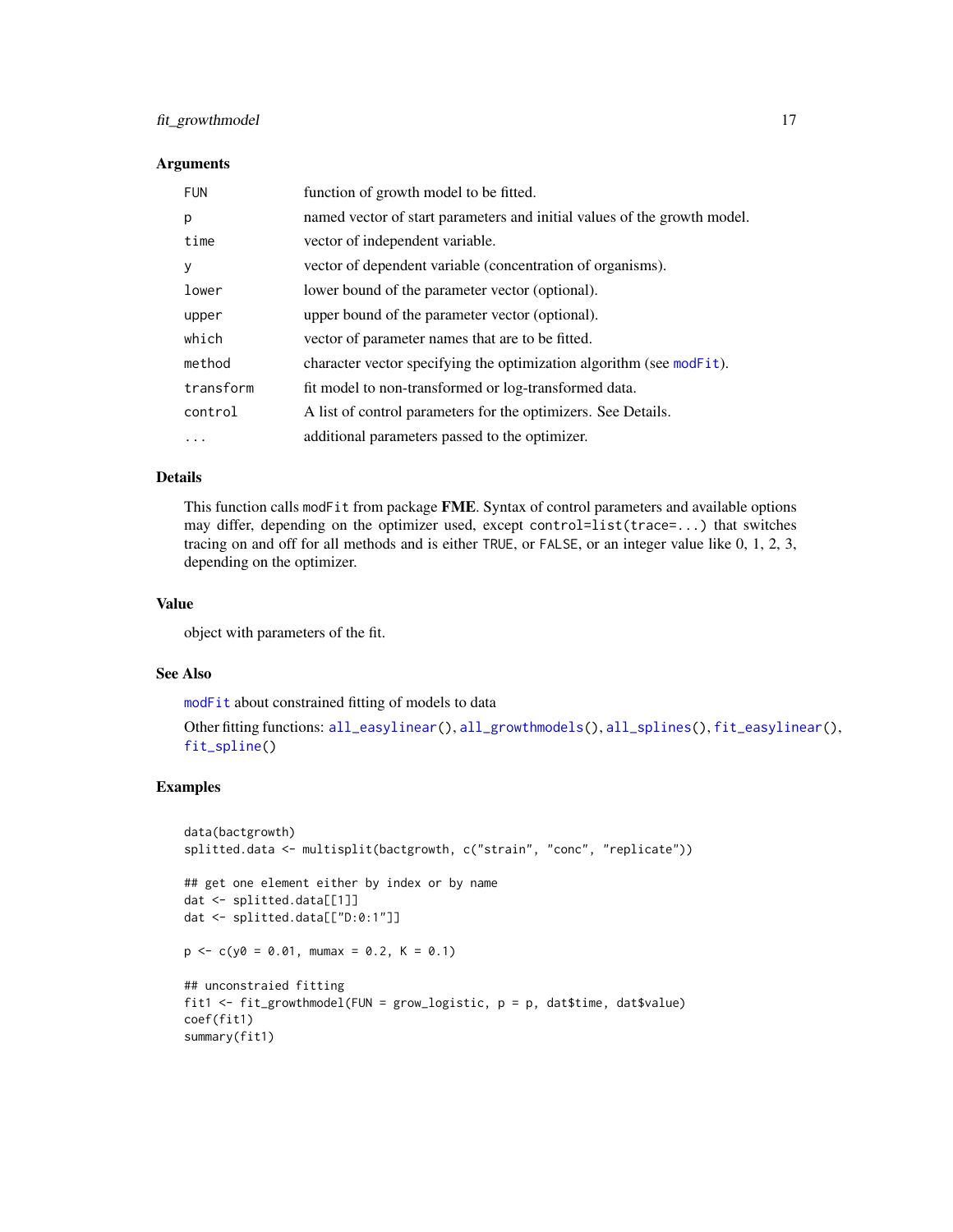```
## optional box-constraints
lower \leq -c(y\theta) = 1e-6, mumax = \theta, K = \theta)
upper <- c(y0 = 0.05, mumax = 5, K = 0.5)
fit1 <- fit_growthmodel(
  FUN = grow\_logistic, p = p, dat$time, dat$value,
  lower = lower, upper = upper)
plot(fit1, log="y")
```
<span id="page-17-1"></span>

fit\_spline *Fit Exponential Growth Model with Smoothing Spline*

# Description

Determine maximum growth rates from the first derivative of a smoothing spline.

# Usage

 $fit\_spline$ (time, y, optgrid = length(time), ...)

# Arguments

| time                    | vector of independent variable.                                                                                                                                                                                                                                                       |
|-------------------------|---------------------------------------------------------------------------------------------------------------------------------------------------------------------------------------------------------------------------------------------------------------------------------------|
|                         | vector of dependent variable (concentration of organisms).                                                                                                                                                                                                                            |
| optgrid                 | number of steps on the x-axis used for the optimum search. algorithm. The<br>default should work in most cases, as long as the data are equally spaced. A<br>smaller number may lead to non-detectable speed-up, but has the risk that the<br>search gets trapped in a local minimum. |
| $\cdot$ $\cdot$ $\cdot$ | other parameters passed to smooth, spline, see details.                                                                                                                                                                                                                               |

#### Details

The method was inspired by an algorithm of Kahm et al. (2010), with different settings and assumptions. In the moment, spline fitting is always done with log-transformed data, assuming exponential growth at the time point of the maximum of the first derivative of the spline fit.

All the hard work is done by function [smooth.spline](#page-0-0) from package stats, that is highly user configurable. Normally, smoothness is automatically determined via cross-validation. This works well in many cases, whereas manual adjustment is required otherwise, e.g. by setting spar to a fixed value  $[0, 1]$  that also disables cross-validation.

#### Value

object with parameters of the fit

<span id="page-17-0"></span>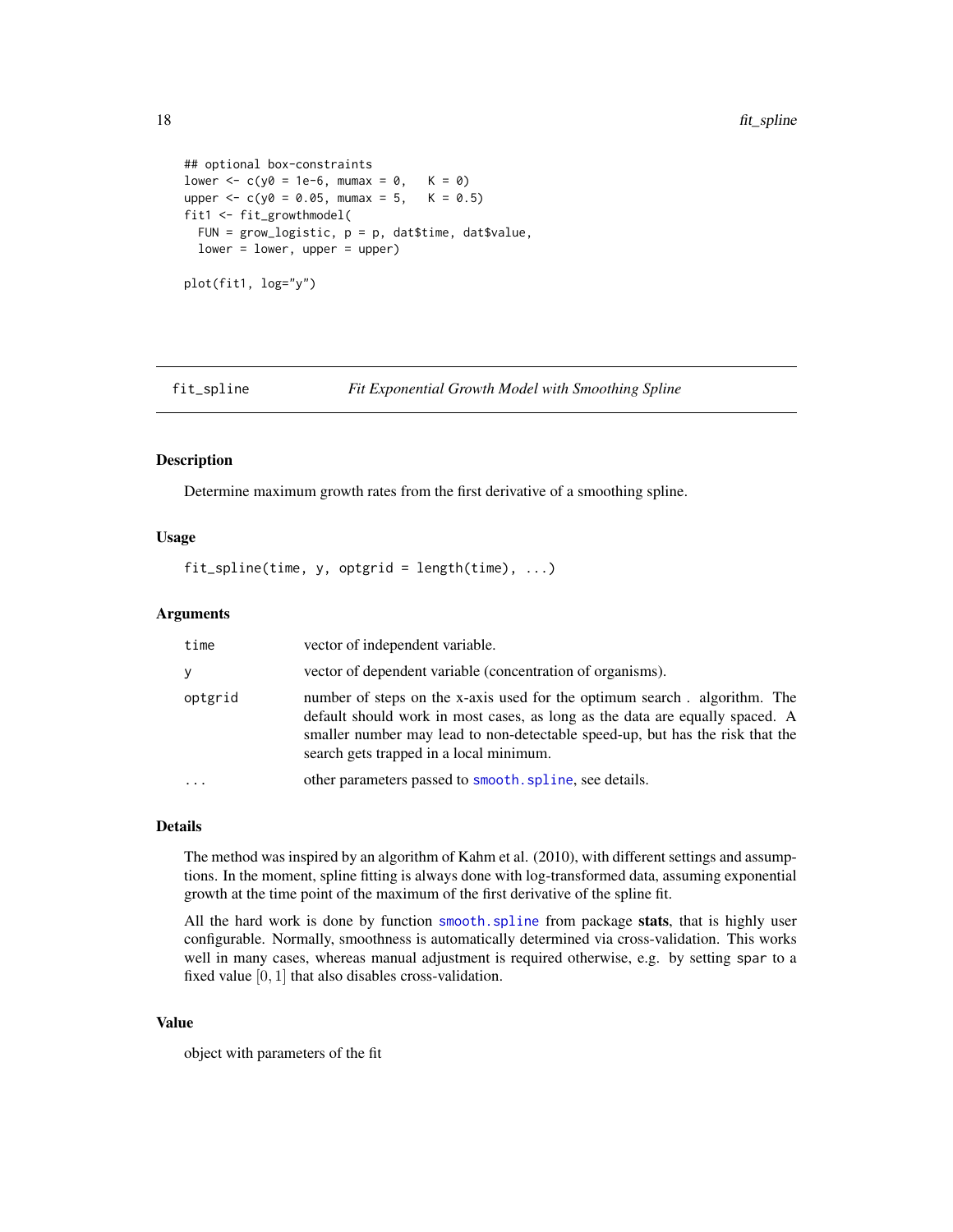#### <span id="page-18-0"></span>fit\_spline 19

# References

Kahm, M., Hasenbrink, G., Lichtenberg-Frate, H., Ludwig, J., Kschischo, M. 2010. grofit: Fitting Biological Growth Curves with R. Journal of Statistical Software, 33(7), 1-21, doi: [10.18637/](https://doi.org/10.18637/jss.v033.i07) [jss.v033.i07](https://doi.org/10.18637/jss.v033.i07)

# See Also

Other fitting functions: [all\\_easylinear\(](#page-3-1)), [all\\_growthmodels\(](#page-4-1)), [all\\_splines\(](#page-7-1)), [fit\\_easylinear\(](#page-14-1)), [fit\\_growthmodel\(](#page-15-1))

```
data(bactgrowth)
splitted.data <- multisplit(bactgrowth, c("strain", "conc", "replicate"))
dat <- splitted.data[[2]]
time <- dat$time
y <- dat$value
## automatic smoothing with cv
res <- fit_spline(time, y)
plot(res, log="y")
plot(res)
coef(res)
## a more difficult data set
dat <- splitted.data[[56]]
time <- dat$time
y <- dat$value
## default parameters
res <- fit_spline(time, y)
plot(res, log="y")
## small optgrid, trapped in local minimum
res <- fit_spline(time, y, optgrid=5)
plot(res, log="y")
## manually selected smoothing parameter
res <- fit_spline(time, y, spar=.5)
plot(res, log="y")
plot(res, ylim=c(0.005, 0.03))
```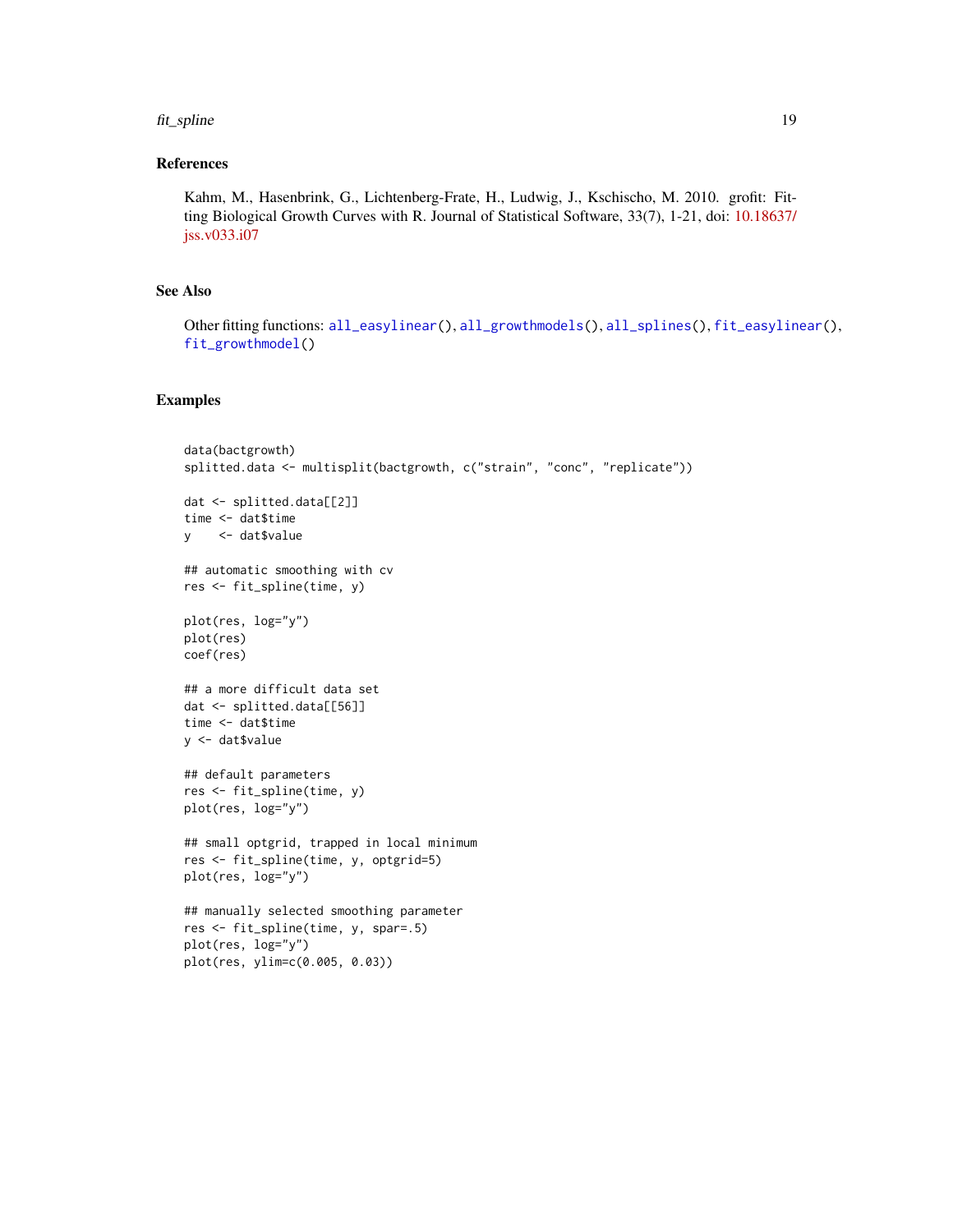<span id="page-19-0"></span>function\_growthmodel-class

*Union Class of Growth Model or Function*

# Description

This class union comprises parametric model functions from class growthmodel and ordinary functions to describe time-dependent growth of organisms.

# See Also

the constructor function [growthmodel](#page-19-1) how to create instances of class growthmodel.

<span id="page-19-1"></span>growthmodel *Create a User-defined Parametric Growth Model*

#### Description

This constructor method allows to create user-defined functions that can be used as parametric models describing time-dependent growth of organisms.

# Usage

```
growthmodel(x, panames = NULL)
```
#### Arguments

|        | a function with arguments times and parms, and returning a matrix with two |
|--------|----------------------------------------------------------------------------|
|        | columns time and y.                                                        |
| pnames | character vector with the names of the model parameters.                   |

# Details

Package growthrates has a plug-in architecture allowing user-defined growth models of the following form:

```
identifier <- function(time, parms) {
  ... content of function here ...
 return(as.matrix(data.frame(time=time, y=y)))
}
```
where time is a numeric vector and parms a named, non-nested list of model parameters. The constructor function growthmodel is used to attach the names of the parameters as an optional attribute.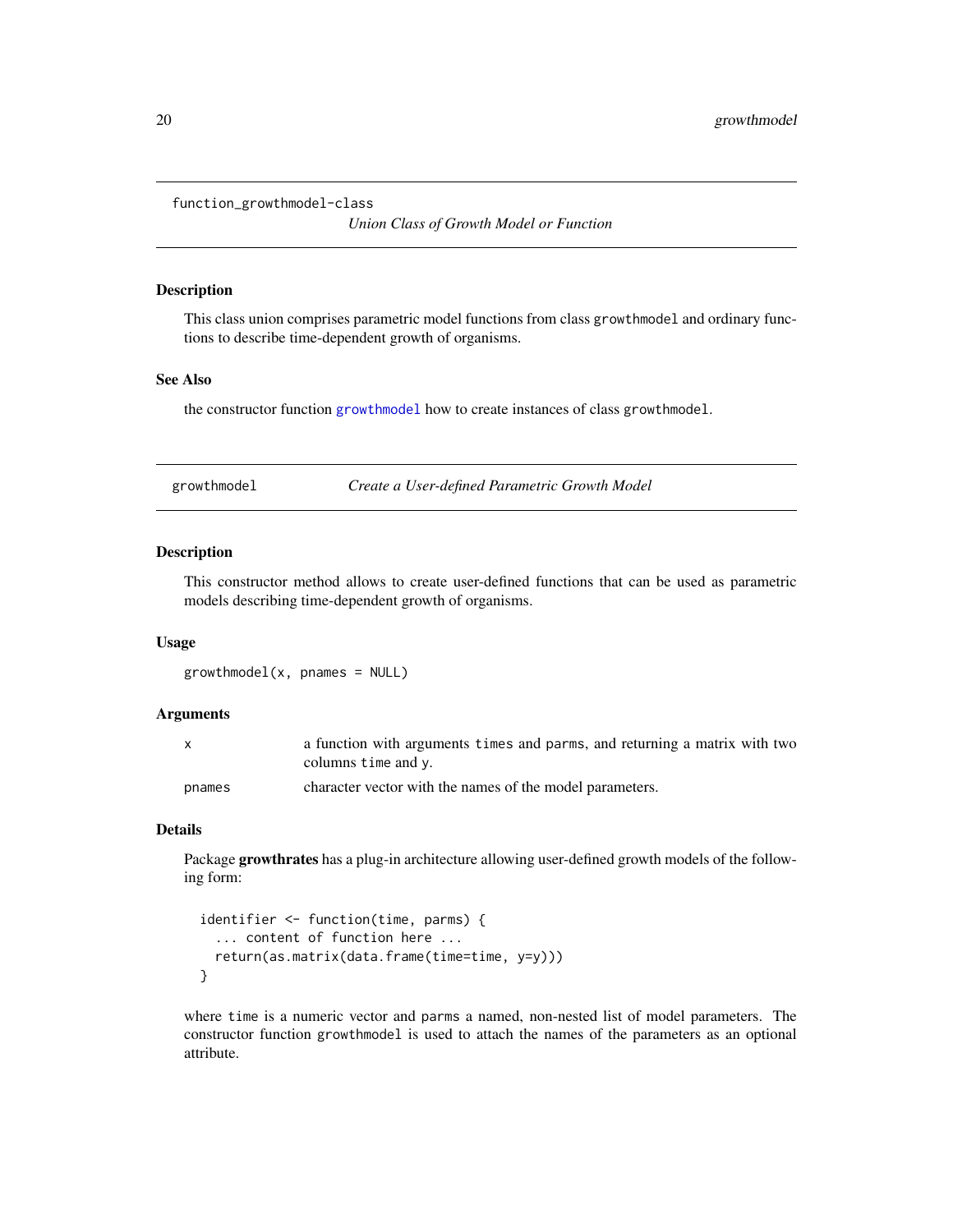# <span id="page-20-0"></span>growthmodel-class 21

# See Also

```
Other growth models: grow_baranyi(), grow_exponential(), grow_gompertz2(), grow_gompertz(),
grow_huang(), grow_logistic(), grow_richards(), ode_genlogistic(), ode_twostep()
```
#### Examples

```
test <- function(time, parms) {
  with(as.list(parms), {
   y \le -(K * y0) / (y0 + (K - y0) * exp(-mumax * time)) + y_shiftreturn(as.matrix(data.frame(time=time, y=y)))
})
}
mygrowthmodel <- growthmodel(test, c("y0", "mumax", "K", "y_shift"))
```
growthmodel-class *Class of Growth Model Functions*

# Description

This class is used for the parametric grow\_... functions of the package and can also be used for user-defined functions to describe time-dependent growth of organisms.

#### See Also

the constructor function [growthmodel](#page-19-1) how to create instances of this class.

growthrates\_fit-class *S4 Classes of Package* growthrates

# <span id="page-20-1"></span>Description

growthrates\_fit: top-level class representing a growthrates fit with any method.

#### Slots

- FUN model function used.
- fit results of the model fit.

obs observation data used for model fitting.

rsquared coefficient of determination.

par parameters of the fit.

ndx index values of the time points used (for easylinear\_fit).

xy x and y values at the maximum of the spline.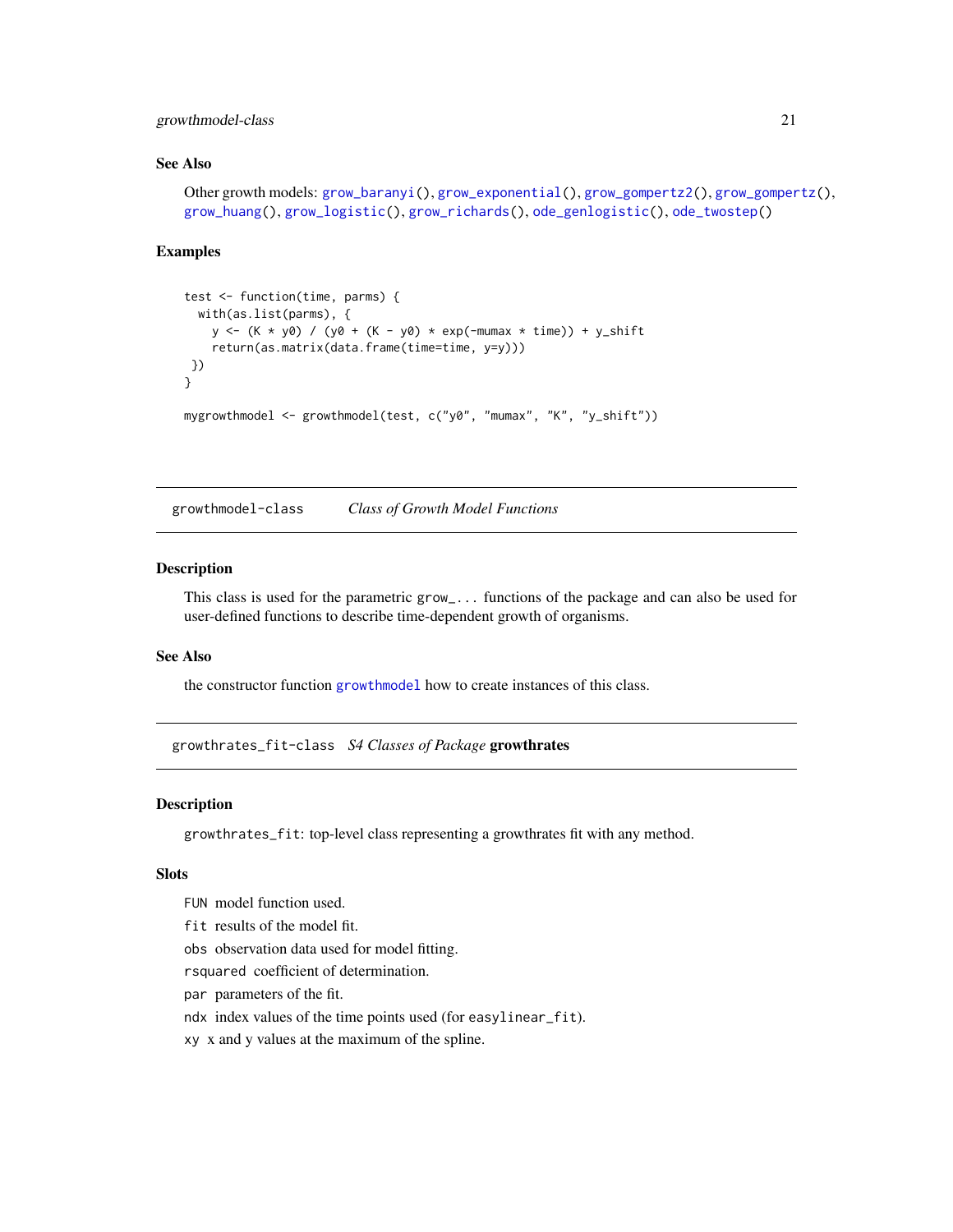<span id="page-21-1"></span><span id="page-21-0"></span>

#### Description

The growth model of Baranyi and Roberts (1995) written as analytical solution of the system of differential equations.

#### Usage

```
grow_baranyi(time, parms)
```
#### Arguments

| time  | vector of time steps (independent variable).                                                                                                                     |
|-------|------------------------------------------------------------------------------------------------------------------------------------------------------------------|
| parms | named parameter vector of the Baranyi growth model with:                                                                                                         |
|       | • yo initial value of abundance,                                                                                                                                 |
|       | • mumax maximum growth rate $(1/\text{time})$ ,                                                                                                                  |
|       | • K carrying capacity (max. abundance),                                                                                                                          |
|       | • h0 parameter specifying the initial physiological state of organisms (e.g.<br>cells) and in consequence the lag phase ( $h0 = max$ growth rate $*$ lag phase). |

#### Details

The version of the equation used in this package has the following form:

 $A = time + 1/munax * log(exp(-mumax * time) + exp(-h0) - exp(-mumax * time - h0))$  $log(y) = log(y0) + mumax * A - log(1 + (exp(mumax * A) - 1)/exp(log(K) - log(y0)))$ 

#### Value

vector of dependent variable (y).

#### References

Baranyi, J. and Roberts, T. A. (1994). A dynamic approach to predicting bacterial growth in food. International Journal of Food Microbiology, 23, 277-294.

Baranyi, J. and Roberts, T.A. (1995). Mathematics of predictive microbiology. International Journal of Food Microbiology, 26, 199-218.

#### See Also

```
Other growth models: grow_exponential(), grow_gompertz2(), grow_gompertz(), grow_huang(),
grow_logistic(), grow_richards(), growthmodel, ode_genlogistic(), ode_twostep()
```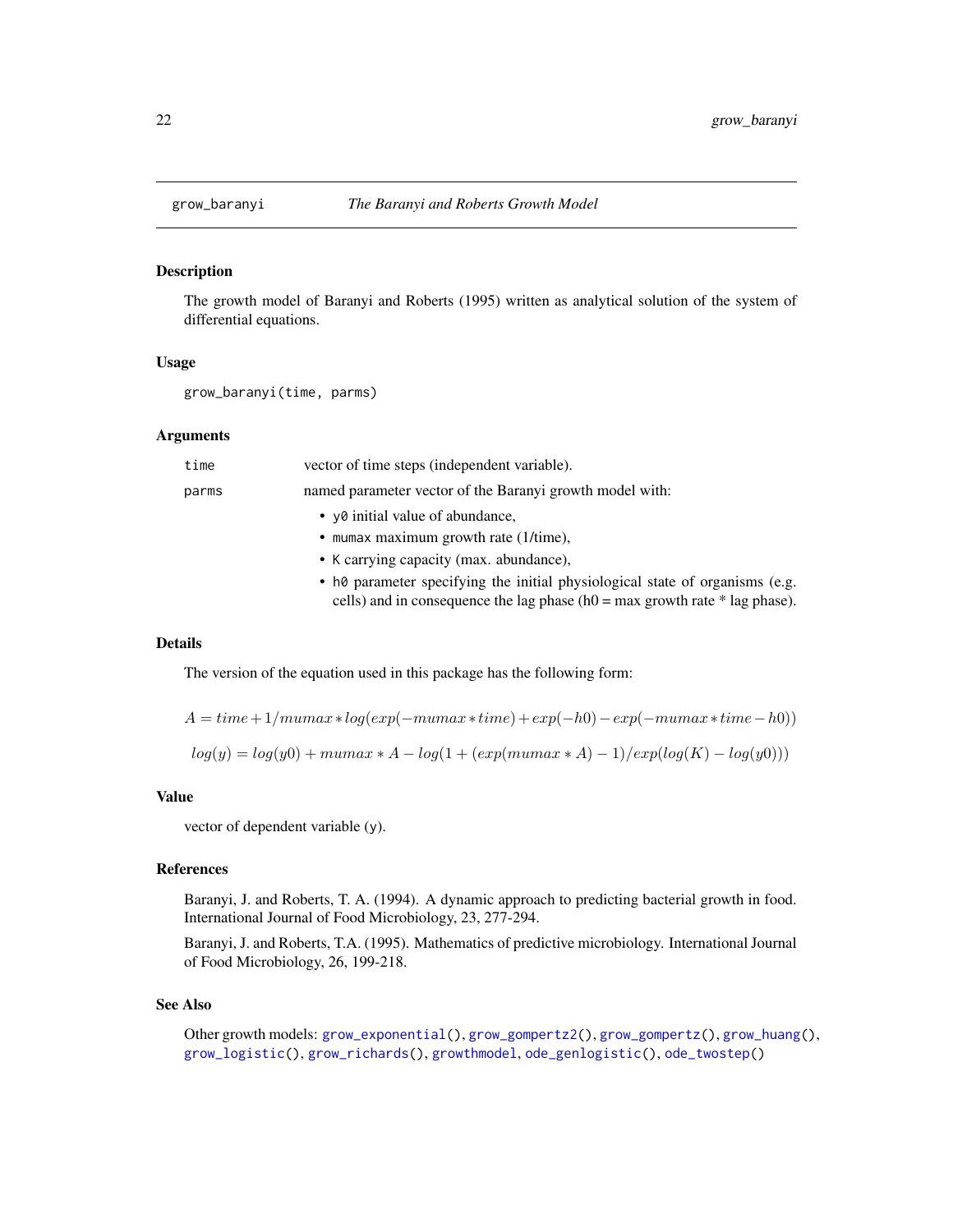# <span id="page-22-0"></span>grow\_exponential 23

# Examples

```
time <- seq(0, 30, length=200)
y <- grow_baranyi(time, c(y0=0.01, mumax=.5, K=0.1, h0=5))[,"y"]
plot(time, y, type="l")
plot(time, y, type="l", log="y")
```
<span id="page-22-1"></span>grow\_exponential *Exponential Growth Model*

# Description

Unlimited exponential growth model.

# Usage

grow\_exponential(time, parms)

# Arguments

| time  | vector of time steps (independent variable).                    |
|-------|-----------------------------------------------------------------|
| parms | named parameter vector of the exponential growth model with:    |
|       | • yo initial abundance (e.g. concentration of bacterial cells). |
|       | $\bullet$ mumax maximum growth rate (1/time).                   |

# Details

The equation used is:

 $y = y0 * exp(mumax * time)$ 

# Value

vector of dependent variable (y).

# See Also

Other growth models: [grow\\_baranyi\(](#page-21-1)), [grow\\_gompertz2\(](#page-24-1)), [grow\\_gompertz\(](#page-23-1)), [grow\\_huang\(](#page-25-1)), [grow\\_logistic\(](#page-27-1)), [grow\\_richards\(](#page-28-1)), [growthmodel](#page-19-1), [ode\\_genlogistic\(](#page-30-1)), [ode\\_twostep\(](#page-32-1))

```
time <- seq(0, 30, length=200)
y <- grow_exponential(time, c(y0=1, mumax=0.5))[,"y"]
plot(time, y, type="l")
```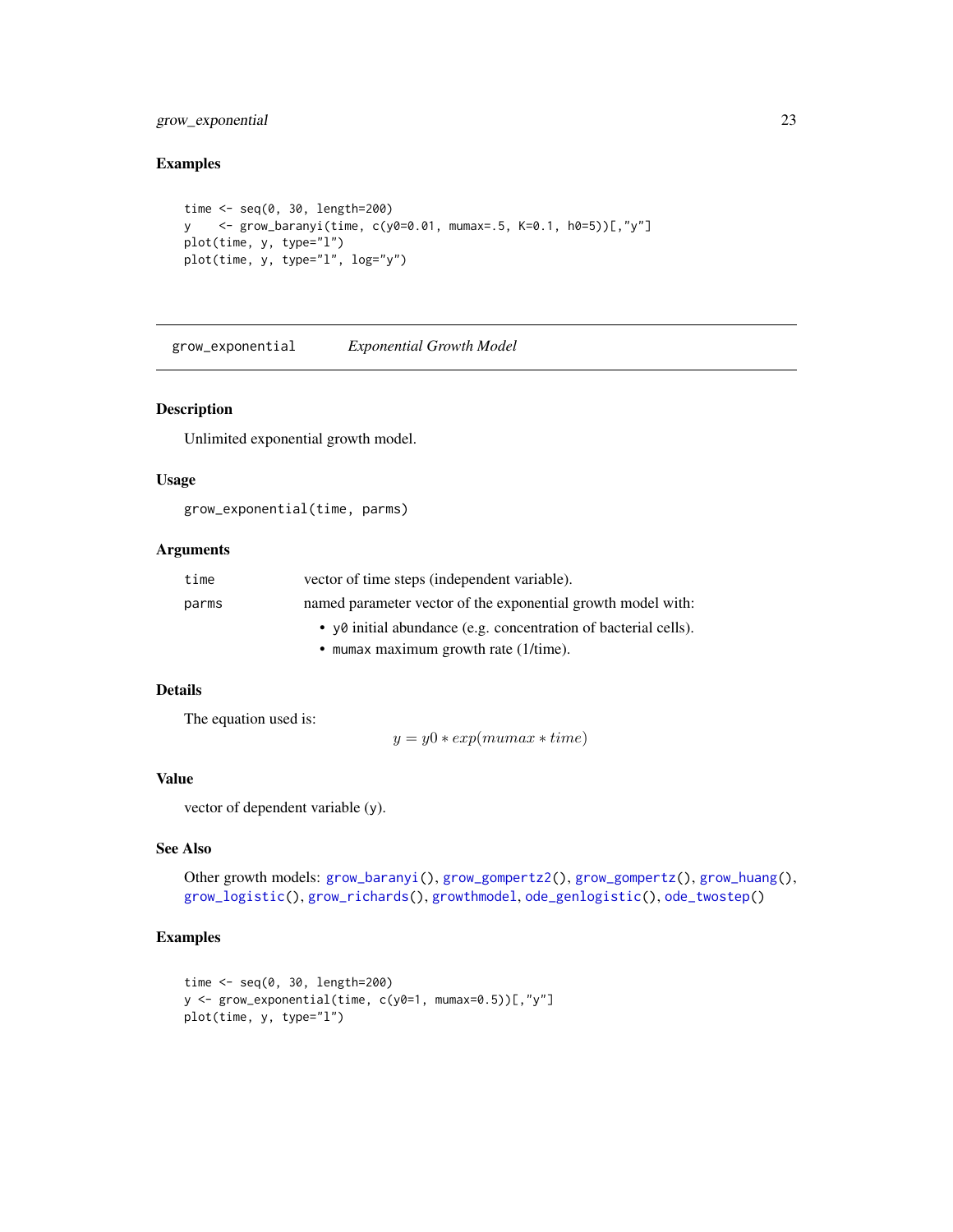<span id="page-23-1"></span><span id="page-23-0"></span>

#### Description

Gompertz growth model written as analytical solution of the differential equation system.

# Usage

```
grow_gompertz(time, parms)
```
# Arguments

| time  | vector of time steps (independent variable).              |
|-------|-----------------------------------------------------------|
| parms | named parameter vector of the Gompertz growth model with: |
|       | • y0 initial value of abundance,                          |
|       | • mumax maximum growth rate (1/time),                     |
|       | • K maximum abundance (carrying capacity).                |

#### Details

The equation used here is:

$$
y = K * exp(log(y0/K) * exp(-mumax * time))
$$

#### Value

vector of dependent variable (y)

#### Note

The naming of parameter "mumax" was done in analogy to the other growth models, but it turned out that it was not consistent with the maximum growth rate of the population. This can be considered as bug. The function will be removed or replaced in future versions of the package. Please use grow\_gompertz2 instead.

# References

Tsoularis, A. (2001) Analysis of Logistic Growth Models. Res. Lett. Inf. Math. Sci, (2001) 2, 23-46.

# See Also

```
Other growth models: grow_baranyi(), grow_exponential(), grow_gompertz2(), grow_huang(),
grow_logistic(), grow_richards(), growthmodel, ode_genlogistic(), ode_twostep()
```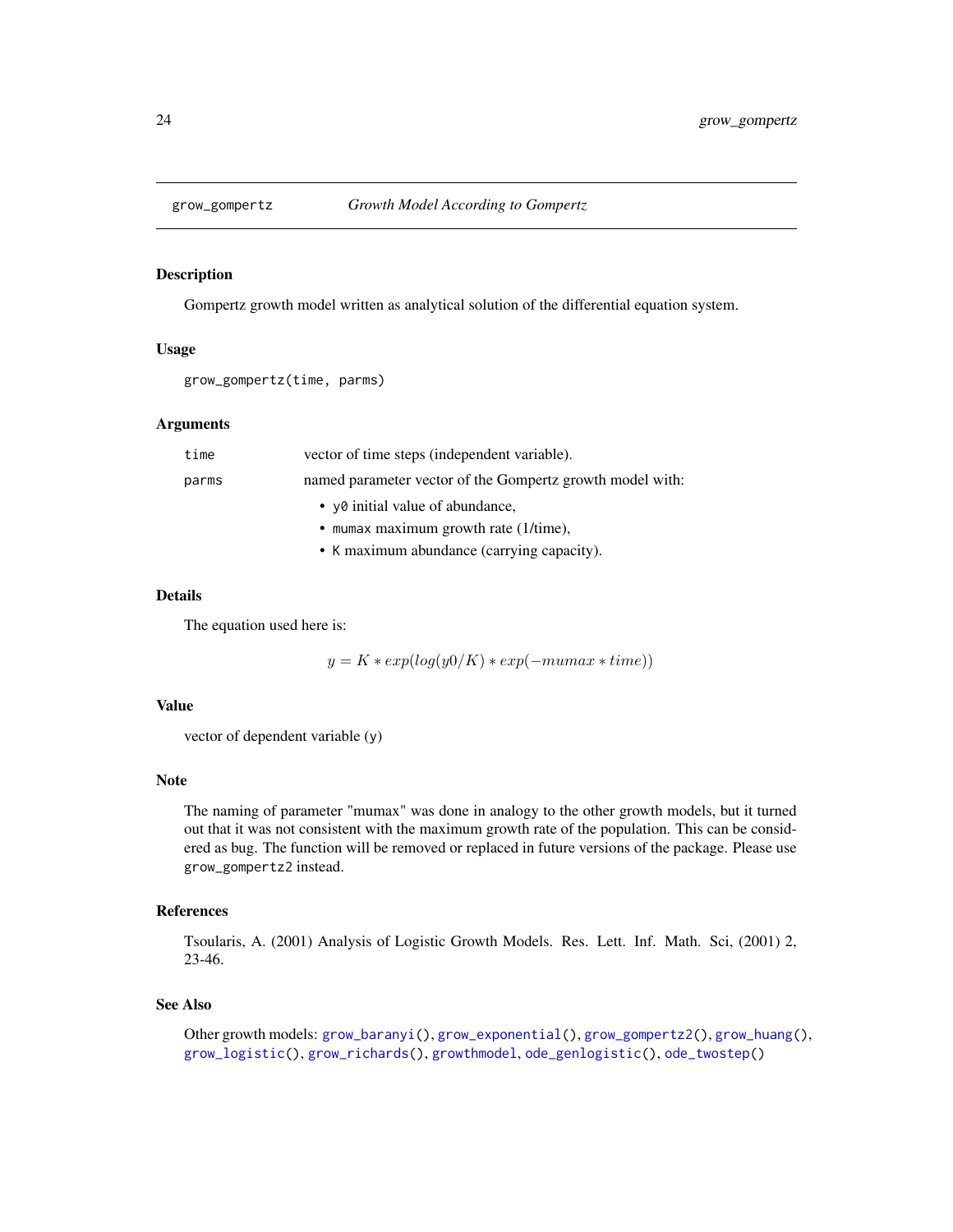# <span id="page-24-0"></span>grow\_gompertz2 25

# Examples

```
time <- seq(0, 30, length=200)
y <- grow_gompertz(time, c(y0=1, mumax=.2, K=10))[,"y"]
plot(time, y, type="l", ylim=c(0, 20))
```
<span id="page-24-1"></span>grow\_gompertz2 *Growth Model According to Gompertz*

# Description

Gompertz growth model written as analytical solution of the differential equation system.

#### Usage

```
grow_gompertz2(time, parms)
```
grow\_gompertz3(time, parms)

# Arguments

| time  | vector of time steps (independent variable).                  |
|-------|---------------------------------------------------------------|
| parms | named parameter vector of the Gompertz growth model with:     |
|       | • yo initial value of abundance,                              |
|       | • mumax maximum growth rate $(1/time)$ ,                      |
|       | • K maximum abundance (carrying capacity),                    |
|       | • lambda time of lag phase of the 3 parameter Gompertz model. |

# Details

The equation used here is:

```
y = y0 * (K/y0)^{(exp(-exp((exp(1) * muma x * (lambda - time)) / log(K/y0) + 1)))}
```
Functions grow\_gompert2 and grow\_gompertz3 describe sigmoidal growth with an exponentially decreasing intrinsic growth rate with or without an additional lag parameter. The formula follows the reparametrization of Zwietering et al (1990), with parameters that have a biological meaning.

#### Value

vector of dependent variable (y)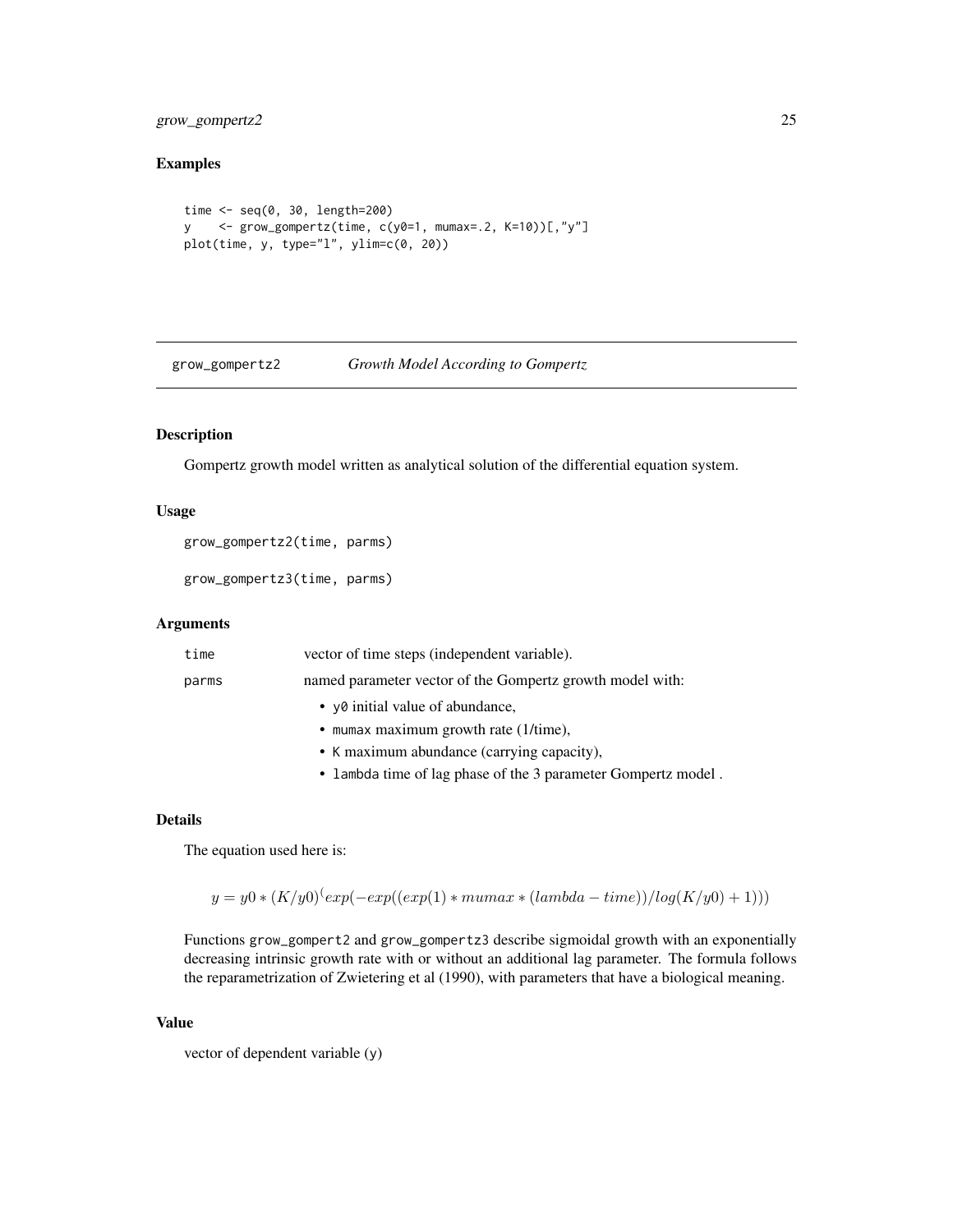#### <span id="page-25-0"></span>References

Tsoularis, A. (2001) Analysis of Logistic Growth Models. Res. Lett. Inf. Math. Sci, (2001) 2, 23-46.

Zwietering, M. H., Jongenburger, I., Rombouts, F. M., and Van't Riet, K. (1990). Modeling of the bacterial growth curve. Appl. Environ. Microbiol., 56(6), 1875-1881.

# See Also

```
Other growth models: grow_baranyi(), grow_exponential(), grow_gompertz(), grow_huang(),
grow_logistic(), grow_richards(), growthmodel, ode_genlogistic(), ode_twostep()
```
# Examples

```
time <- seq(0, 30, length=200)
y <- grow_gompertz(time, c(y0=1, mumax=.2, K=10))[,"y"]
plot(time, y, type="l", ylim=c(0, 12))
```
<span id="page-25-1"></span>

# grow\_huang *Growth Model According to Huang*

# Description

Huangs growth model written as analytical solution of the differential equations.

# Usage

grow\_huang(time, parms)

# Arguments

| time  | vector of time steps (independent variable).               |
|-------|------------------------------------------------------------|
| parms | named parameter vector of Huang's growth model with:       |
|       | • yo initial value of abundance,                           |
|       | • mumax maximum growth rate (1/time),                      |
|       | • K carrying capacity (max. total concentration of cells), |
|       | • alpha shape parameter determining the curvature,         |
|       | • lambda parameter determining the lag time.               |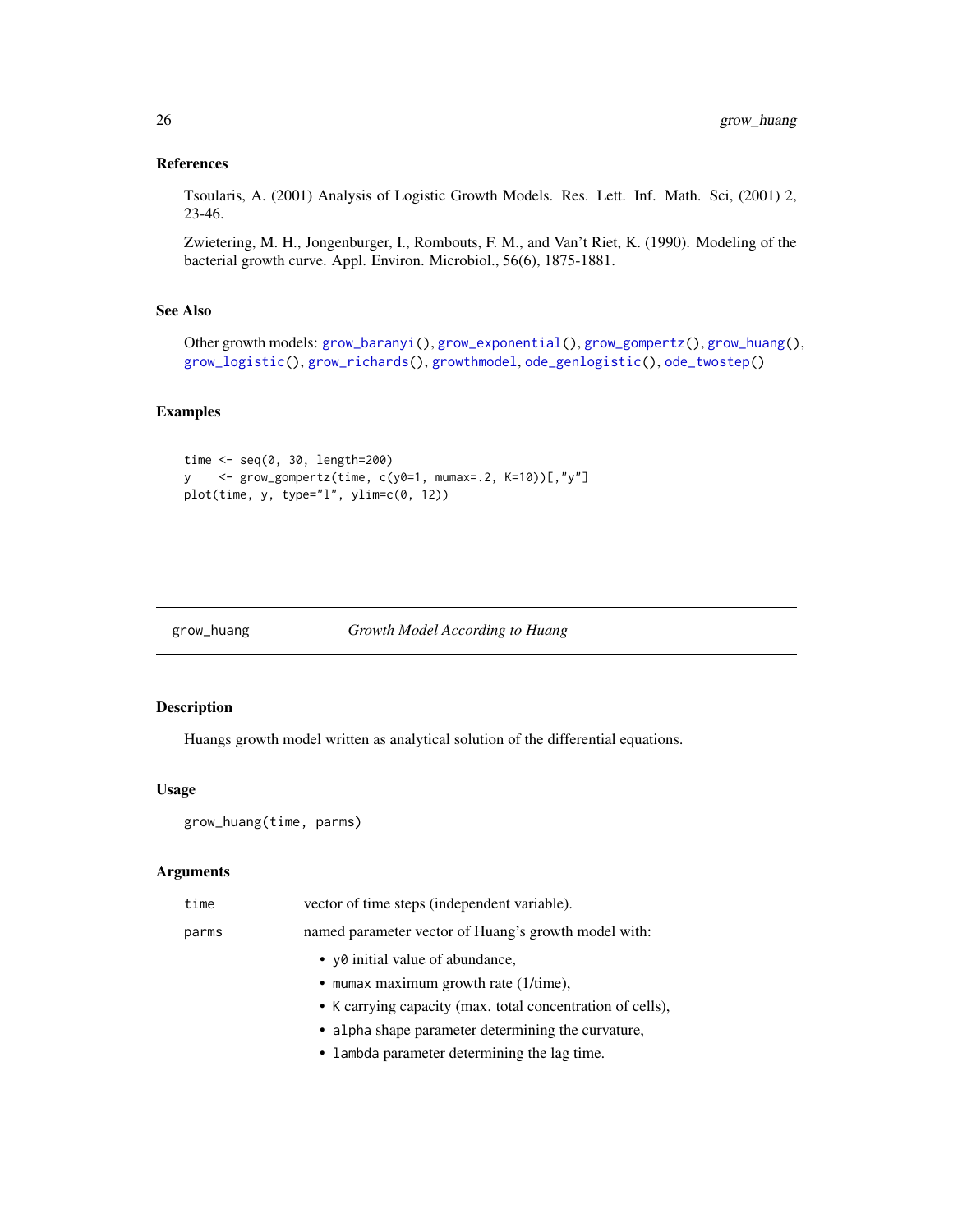<span id="page-26-0"></span>grow\_huang 27

#### Details

The version of the equation used in this package has the following form:

$$
B = time + 1/alpha * log((1 + exp(-alpha * (time - lambda)))/(1 + exp(a1) * (ambda)))
$$

$$
log(y) = log(y0) + log(K) - log(y0 + (K - y0) * exp(-mumax * B))
$$

In contrast to the original publication, all parameters related to population abundance  $(y, y0, K)$  are given as untransformed values. They are not log-transformed.

In general, using log-transformed parameters would indeed be a good idea to avoid the need of constained optimization, but tests showed that box-constrained optimization worked resonably well. Therefore, handling of optionally log-transformed parameters was removed from the package to avoid confusion. If you want to discuss this, please let me know.

#### Value

vector of dependent variable (y).

#### References

Huang, Lihan (2008) Growth kinetics of Listeria monocytogenes in broth and beef frankfurters - determination of lag phase duration and exponential growth rate under isothermal conditions. Journal of Food Science 73(5), E235 – E242. doi: [10.1111/j.17503841.2008.00785.x](https://doi.org/10.1111/j.1750-3841.2008.00785.x)

Huang, Lihan (2011) A new mechanistic growth model for simultaneous determination of lag phase duration and exponential growth rate and a new Belehdradek-type model for evaluating the effect of temperature on growth rate. Food Microbiology 28, 770 – 776. doi: [10.1016/j.fm.2010.05.019](https://doi.org/10.1016/j.fm.2010.05.019)

Huang, Lihan (2013) Introduction to USDA Integrated Pathogen Modeling Program (IPMP). Residue Chemistry and Predictive Microbiology Research Unit. USDA Agricultural Research Service.

# See Also

```
Other growth models: grow_baranyi(), grow_exponential(), grow_gompertz2(), grow_gompertz(),
grow_logistic(), grow_richards(), growthmodel, ode_genlogistic(), ode_twostep()
```

```
time <- seq(0, 30, length=200)
y <- grow_huang(time, c(y0=0.01, mumax=.1, K=0.1, alpha=1.5, lambda=3))[,"y"]
plot(time, y, type="l")
plot(time, y, type="l", log="y")
```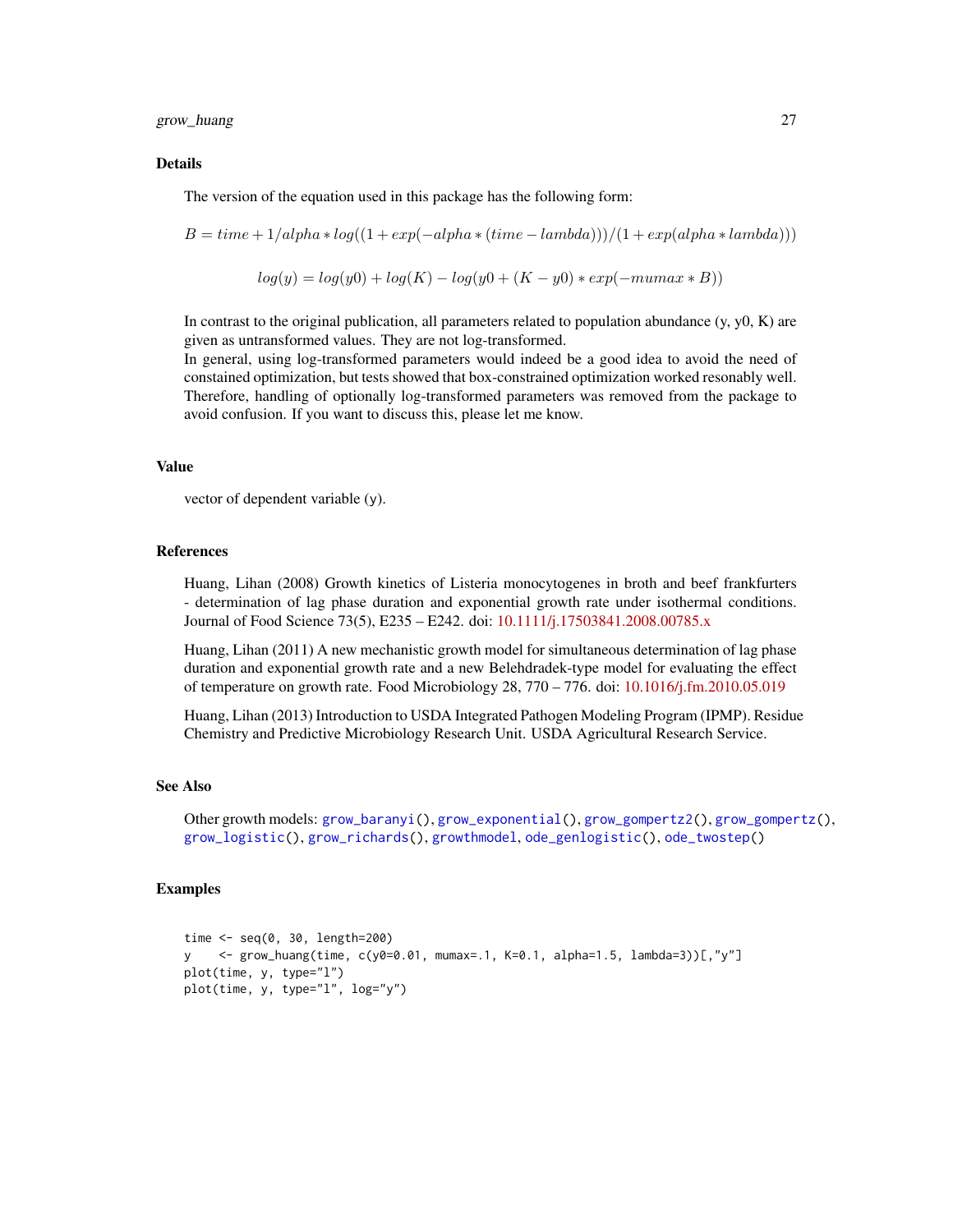<span id="page-27-1"></span><span id="page-27-0"></span>

# Description

Classical logistic growth model written as analytical solution of the differential equation.

#### Usage

```
grow_logistic(time, parms)
```
# Arguments

| time  | vector of time steps (independent variable)               |
|-------|-----------------------------------------------------------|
| parms | named parameter vector of the logistic growth model with: |
|       | • y0 initial value of population measure                  |
|       | • mumax intrinsic growth rate $(1/time)$                  |
|       | • K carrying capacity (max. total concentration of cells) |

# Details

The equation used is:

 $y = (K * y0)/(y0 + (K - y0) * exp(-mumax * time))$ 

# Value

vector of dependent variable (y).

# See Also

```
Other growth models: grow_baranyi(), grow_exponential(), grow_gompertz2(), grow_gompertz(),
grow_huang(), grow_richards(), growthmodel, ode_genlogistic(), ode_twostep()
```

```
time <- seq(0, 30, length=200)
y <- grow_logistic(time, c(y0=1, mumax=0.5, K=10))[,"y"]
plot(time, y, type="l")
```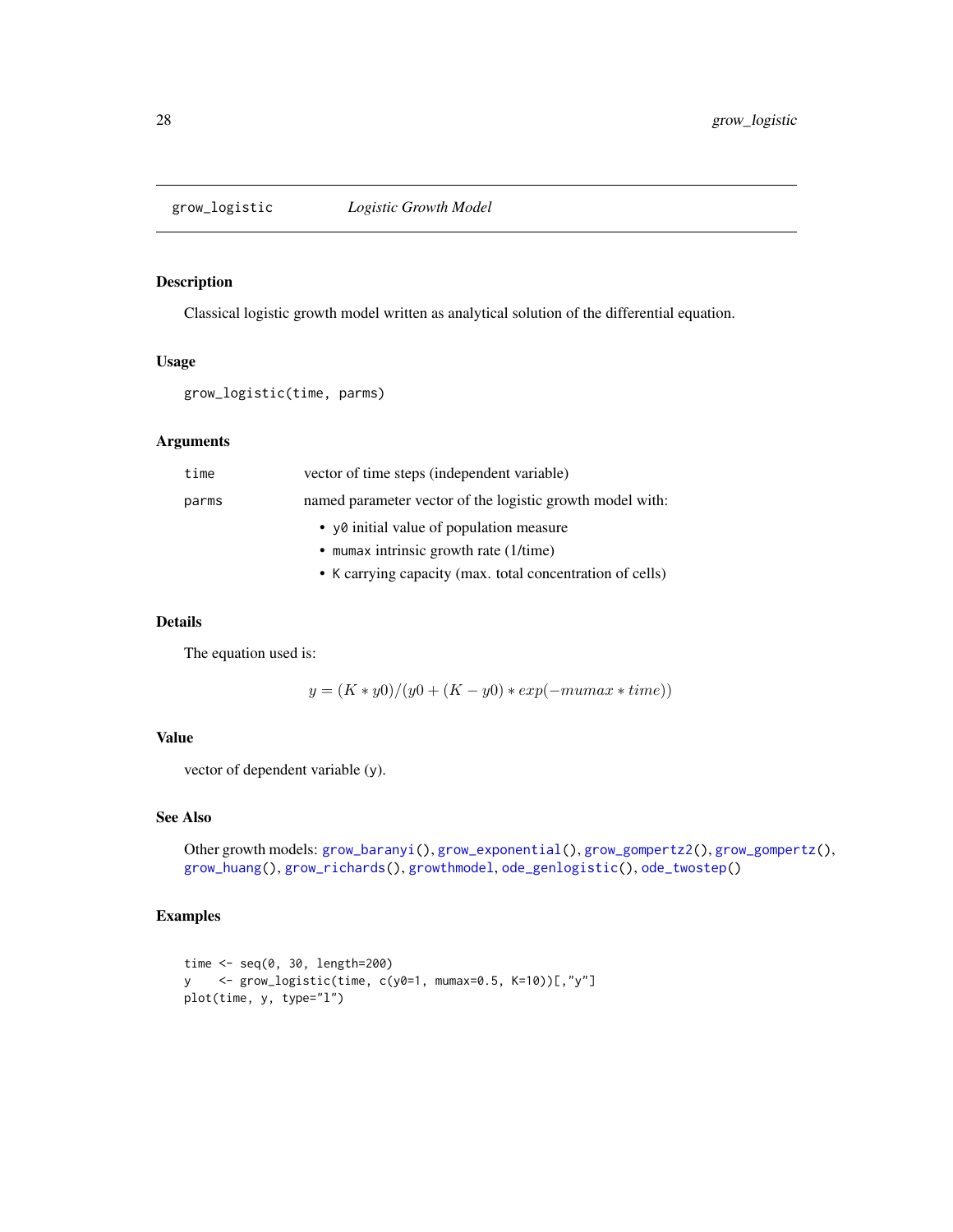<span id="page-28-1"></span><span id="page-28-0"></span>

# Description

Richards growth model written as analytical solution of the differential equation.

# Usage

```
grow_richards(time, parms)
```
#### Arguments

| time  | vector of time steps (independent variable).                                                     |
|-------|--------------------------------------------------------------------------------------------------|
| parms | named parameter vector of the Richards growth model with:                                        |
|       | • y0 initial value of abundance,                                                                 |
|       | • mumax maximum growth rate (note different interpretation compared to ex-<br>ponential growth), |
|       | • K carrying capacity (max. total concentration of cells),                                       |
|       |                                                                                                  |

• beta shape parameter determining the curvature.

#### Details

The equation used is:

 $y = K * (1 - exp(-beta * muma x * time) * (1 - (y0/K)^{-}beta))(-1/beta)$ 

The naming of parameters used here follows the convention of Tsoularis (2001), but uses mumax for growthrate and y for abundance to make them consistent to other growth functions.

# Value

vector of dependent variable (y).

#### References

Richards, F. J. (1959) A Flexible Growth Function for Empirical Use. Journal of Experimental Botany 10 (2): 290–300.

Tsoularis, A. (2001) Analysis of Logistic Growth Models. Res. Lett. Inf. Math. Sci, (2001) 2, 23–46.

#### See Also

Other growth models: [grow\\_baranyi\(](#page-21-1)), [grow\\_exponential\(](#page-22-1)), [grow\\_gompertz2\(](#page-24-1)), [grow\\_gompertz\(](#page-23-1)), [grow\\_huang\(](#page-25-1)), [grow\\_logistic\(](#page-27-1)), [growthmodel](#page-19-1), [ode\\_genlogistic\(](#page-30-1)), [ode\\_twostep\(](#page-32-1))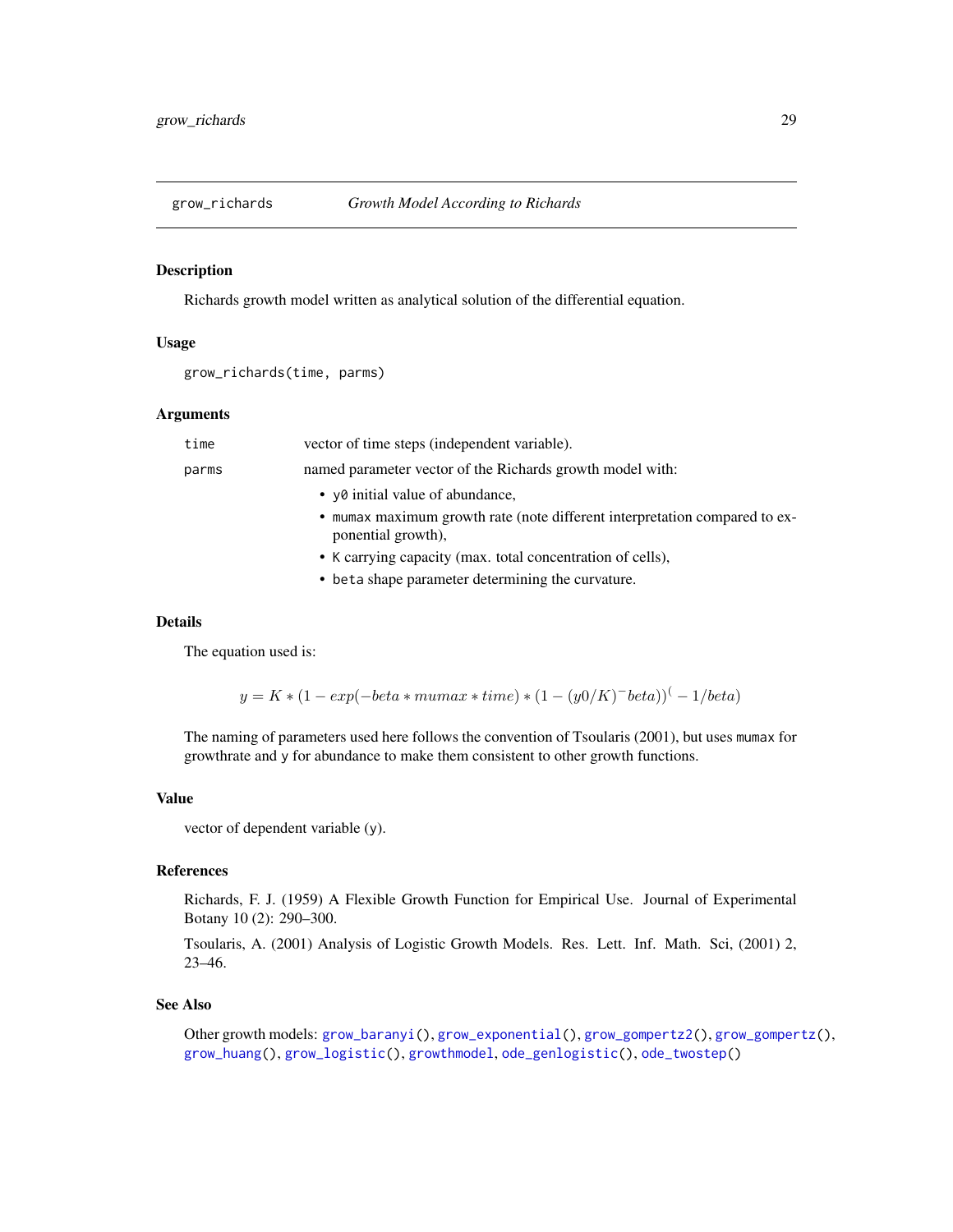# Examples

```
time \leq seq(0, 30, length=200)
y <- grow_richards(time, c(y0=1, mumax=.5, K=10, beta=2))[,"y"]
plot(time, y, type="l")
y <- grow_richards(time, c(y0=1, mumax=.5, K=10, beta=100))[,"y"]
lines(time, y, col="red")
y <- grow_richards(time, c(y0=1, mumax=.5, K=10, beta=.2))[,"y"]
lines(time, y, col="blue")
```
names.growthmodel *Get Names Attributes of Growth Models*

#### Description

Methods to get the parameter names of a growth model or to get or set identifiers of [multiple\\_fits](#page-20-1) objects.

# Usage

```
## S3 method for class 'growthmodel'
names(x)
## S4 method for signature 'multiple_fits'
```
names(x)

```
## S4 replacement method for signature 'multiple_fits'
names(x) <- value
```
# Arguments

|       | either a function being a parametric growth model of package <b>growthmodels</b> or |
|-------|-------------------------------------------------------------------------------------|
|       | an object with multiple fits.                                                       |
| value | a character vector of up to the same length as x, or NULL                           |

# Value

character vector of the parameter names

#### Methods

- Method for class [growthmodel](#page-19-1): returns information about valid parameter names if a pnames attribute exists, else NULL. NULL.
- Method for class [multiple\\_fits](#page-20-1): can be applied to objects returned by all\_growthmodels, all\_splines or all\_easylinear respectively. This can be useful for selecting subsets, e.g. for plotting, see example below.

<span id="page-29-0"></span>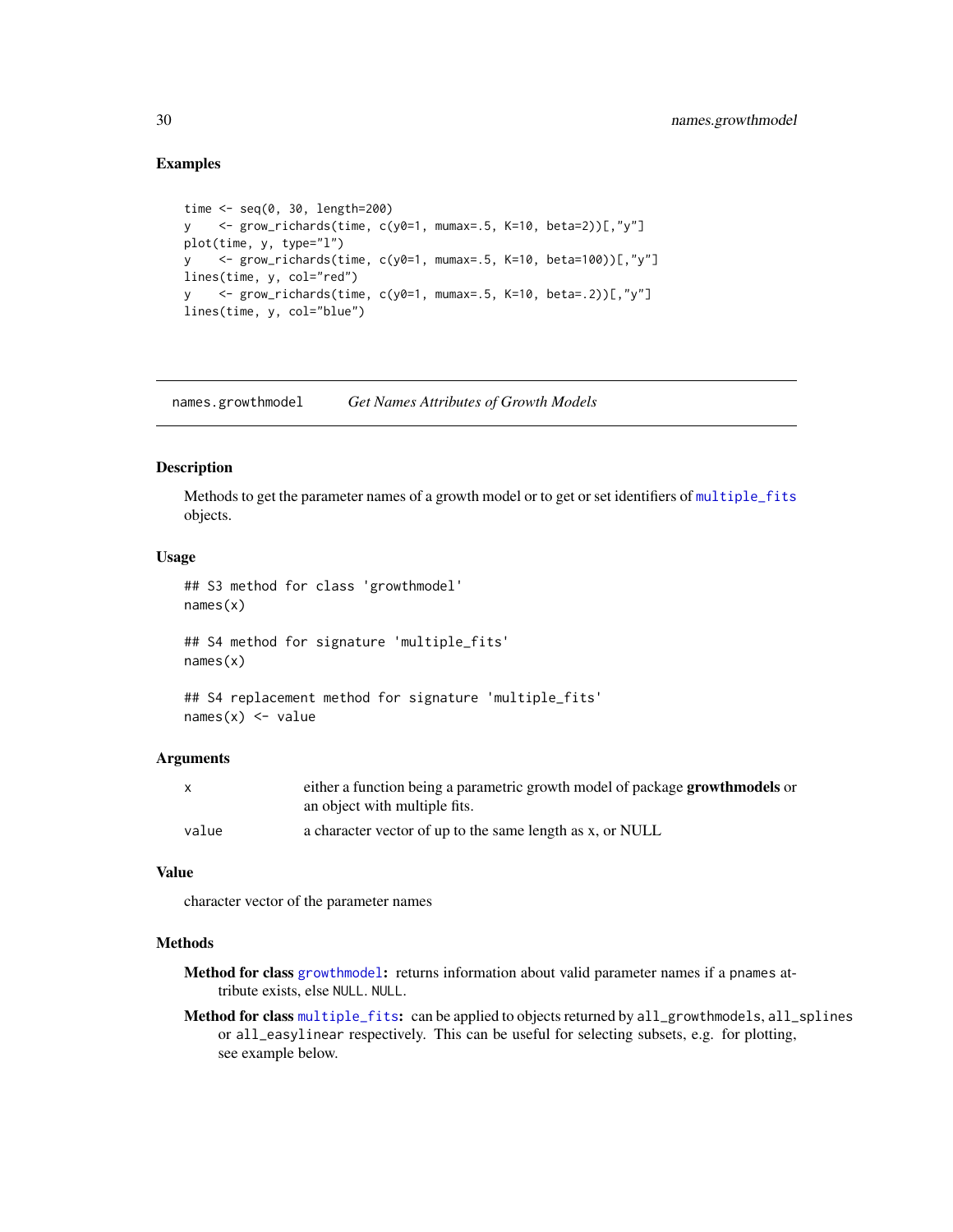# <span id="page-30-0"></span>ode\_genlogistic 31

# See Also

[multiple\\_fits](#page-20-1), [all\\_growthmodels](#page-4-1), [all\\_splines](#page-7-1), [all\\_easylinear](#page-3-1)

# Examples

```
## growthmodel-method
names(grow_baranyi)
## multiple_fits-method
L <- all_splines(value ~ time | strain + conc + replicate,
       data = bactgrowth)
names(L)
## plot only the 'R' strain
par(mfrow=c(4, 6))
plot(L[grep("R:", names(L))])
```
<span id="page-30-1"></span>ode\_genlogistic *Generalized Logistic Growth Model*

# Description

Generalized logistic growth model solved as differential equation.

# Usage

```
ode_genlogistic(time, y, parms, ...)
```
# grow\_genlogistic(time, parms, ...)

#### Arguments

| time  | vector of simulation time steps                                                                                                       |
|-------|---------------------------------------------------------------------------------------------------------------------------------------|
| у     | named vector with initial value of the system (e.g. cell concentration)                                                               |
| parms | parameters of the generalized logistic growth model                                                                                   |
|       | • mumax maximum growth rate $(1/time)$                                                                                                |
|       | • K carrying capacity (max. abundance)                                                                                                |
|       | • alpha, beta, gamma parameters determining the shape of growth. Setting<br>all values to one returns the ordinary logistic function. |
| .     | additional parameters passed to the ode-function.                                                                                     |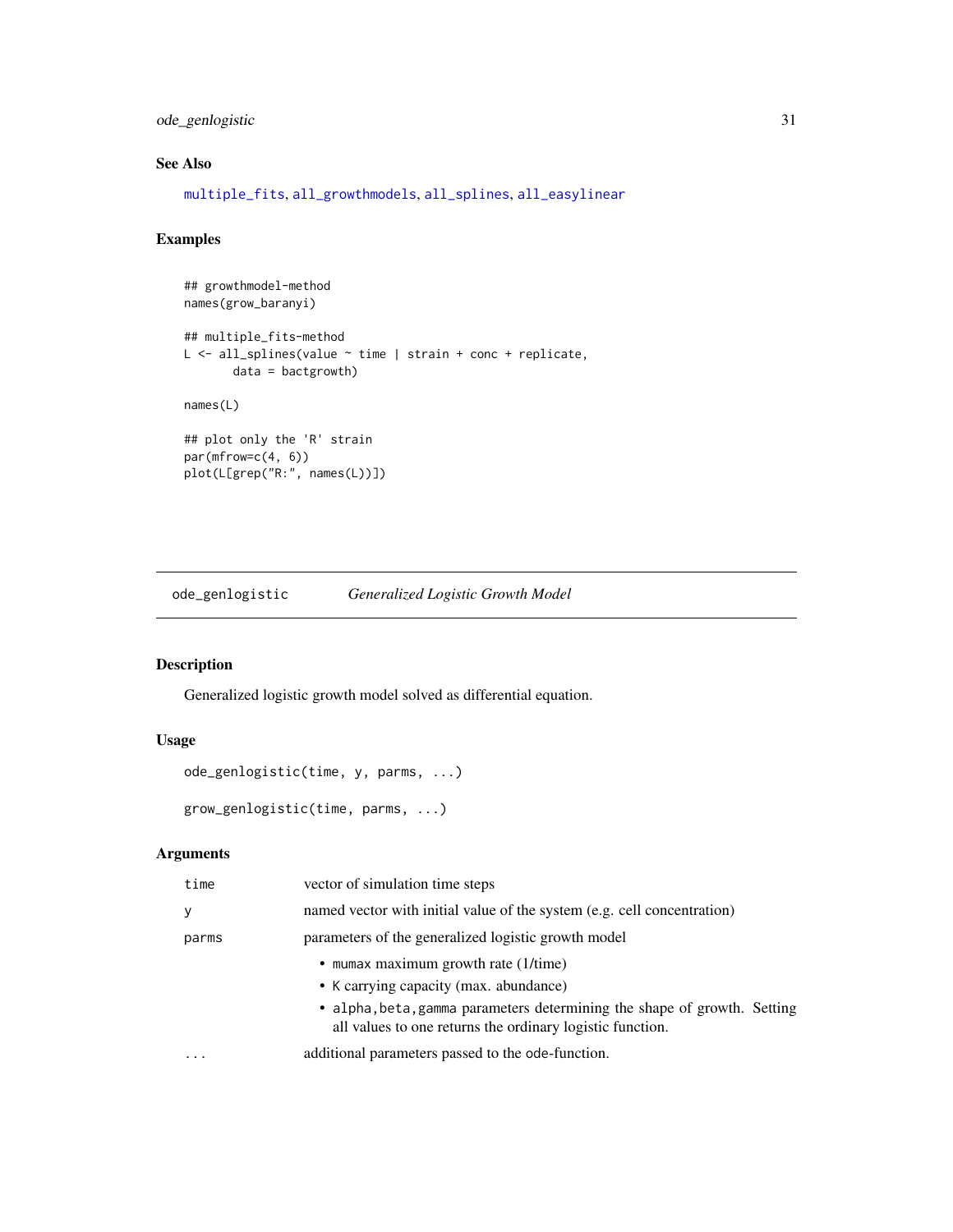<span id="page-31-0"></span>The model is given as its first derivative:

$$
dy/dt = mumax * y^a lpha * (1 - (y/K)^b eta)^gamma
$$

that is then numerically integrated ('simulated') according to time (t).

The generalized logistic according to Tsoularis (2001) is a flexible model that covers exponential and logistic growth, Richards, Gompertz, von Bertalanffy, and some more as special cases.

The differential equation is solved numerically, where function ode\_genlogistic is the differential equation, and grow\_genlogistic runs a numerical simulation over time.

The default version grow\_genlogistic is run directly as compiled code, whereas the R versions ode\_logistic is provided for testing by the user.

#### Value

For ode\_genlogistic: matrix containing the simulation outputs. The return value of has also class deSolve.

For grow\_genlogistic: vector of dependent variable (y).

- time time of the simulation
- y abundance of organisms

# References

Tsoularis, A. (2001) Analysis of Logistic Growth Models. Res. Lett. Inf. Math. Sci, (2001) 2, 23-46.

# See Also

```
Other growth models: grow_baranyi(), grow_exponential(), grow_gompertz2(), grow_gompertz(),
grow_huang(), grow_logistic(), grow_richards(), growthmodel, ode_twostep()
```

```
time \leq seq(0, 30, length=200)
parms <- c(mumax=0.5, K=10, alpha=1, beta=1, gamma=1)
y0 \le -c(y=.1)out <- ode(y0, time, ode_genlogistic, parms)
plot(out)
out2 <- ode(y0, time, ode_genlogistic, parms = c(mumax=0.2, K=10, alpha=2, beta=1, gamma=1))
out3 <- ode(y0, time, ode_genlogistic, parms = c(mumax=0.2, K=10, alpha=1, beta=2, gamma=1))
out4 <- ode(y0, time, ode_genlogistic, parms = c(mumax=0.2, K=10, alpha=1, beta=1, gamma=2))
out5 <- ode(y0, time, ode_genlogistic, parms = c(mumax=0.2, K=10, alpha=.5, beta=1, gamma=1))
out6 <- ode(y0, time, ode_genlogistic, parms = c(mumax=0.2, K=10, alpha=1, beta=.5, gamma=1))
out7 <- ode(y0, time, ode_genlogistic, parms = c(mumax=0.3, K=10, alpha=1, beta=1, gamma=.5))
plot(out, out2, out3, out4, out5, out6, out7)
```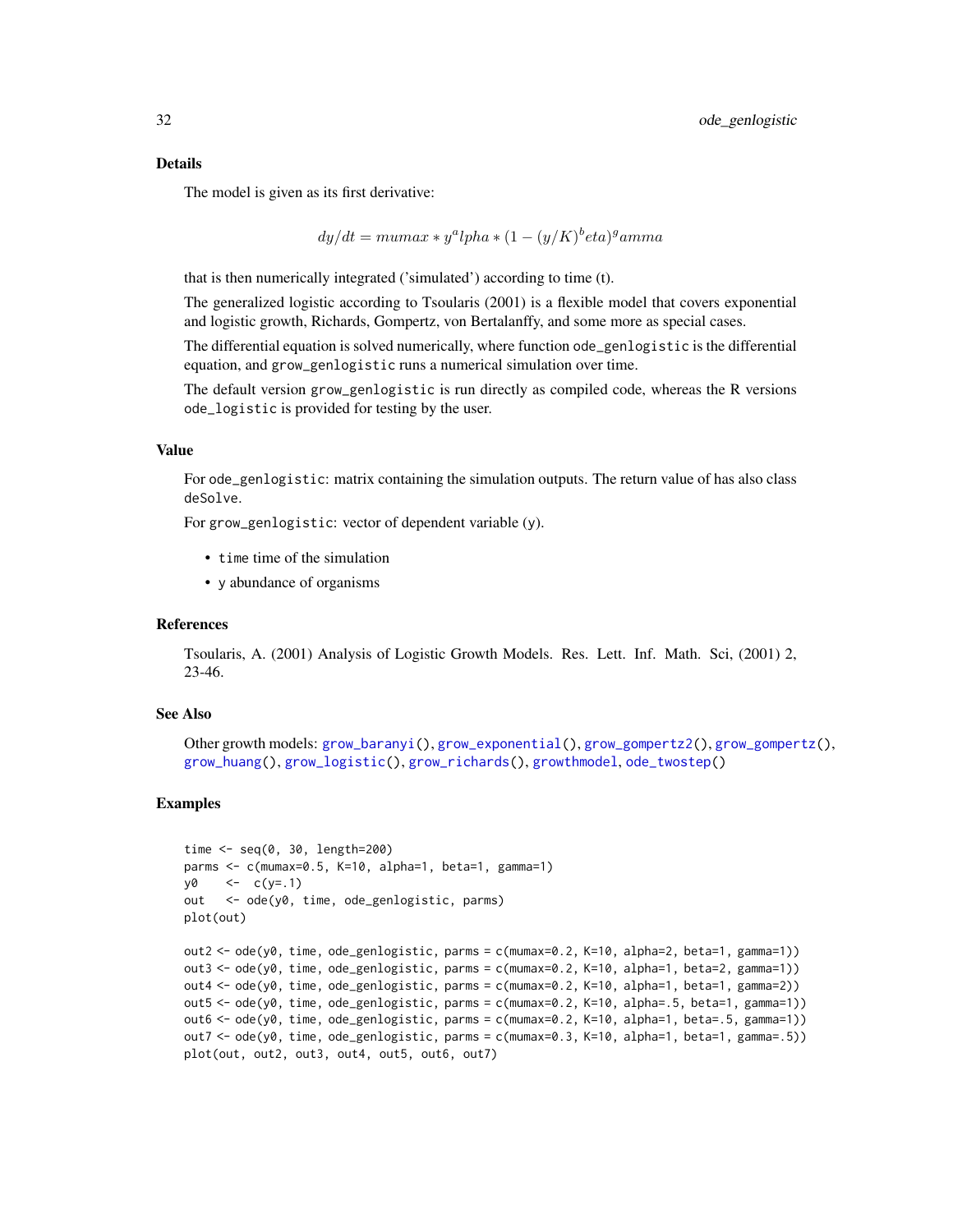```
## growth with lag (cf. log_y)
plot(ode(y0, time, ode_genlogistic, parms = c(mumax=1, K=10, alpha=2, beta=.8, gamma=5)))
```
<span id="page-32-1"></span>ode\_twostep *Twostep Growth Model*

# Description

System of two differential equations describing bacterial growth as two-step process of activation (or adaptation) and growth.

#### Usage

```
ode_twostep(time, y, parms, ...)
```

```
grow_twostep(time, parms, ...)
```
#### Arguments

| time  | actual time (for the ode) resp. vector of simulation time steps.                                                                                  |
|-------|---------------------------------------------------------------------------------------------------------------------------------------------------|
| У     | named vector with state of the system (yi, ya: abundance of inactive and active<br>organisms, e.g. concentration of inactive resp. active cells). |
| parms | parameters of the two-step growth model:                                                                                                          |
|       | • yi, ya initial abundance of active and inactive organisms,                                                                                      |
|       | • kw activation ("wakeup") constant (1/time),                                                                                                     |
|       | • mumax maximum growth rate $(1/time)$ ,                                                                                                          |
|       | • K carrying capacity (max. abundance).                                                                                                           |
| .     | placeholder for additional parameters (for user-extended versions of this func-<br>tion)                                                          |

#### Details

The model is given as a system of two differential equations:

$$
dy_i/dt = -kw * yi
$$

$$
dy_a/dt = kw * yi + mumas * (1 - (yi + ya)/K) * ya
$$

that are then numerically integrated ('simulated') according to time (t). The model assumes that the population consists of active  $(y_a)$  and inactive  $(y_i)$  cells so that the observed abundance is  $(y =$  $y_i + y_a$ ). Adapting inactive cells change to the active state with a first order 'wakeup' rate (kw).

Function ode\_twostep is the system of differential equations, whereas grow\_twostep runs a numerical simulation over time.

A similar two-compartment model, but without the logistic term, was discussed by Baranyi (1998).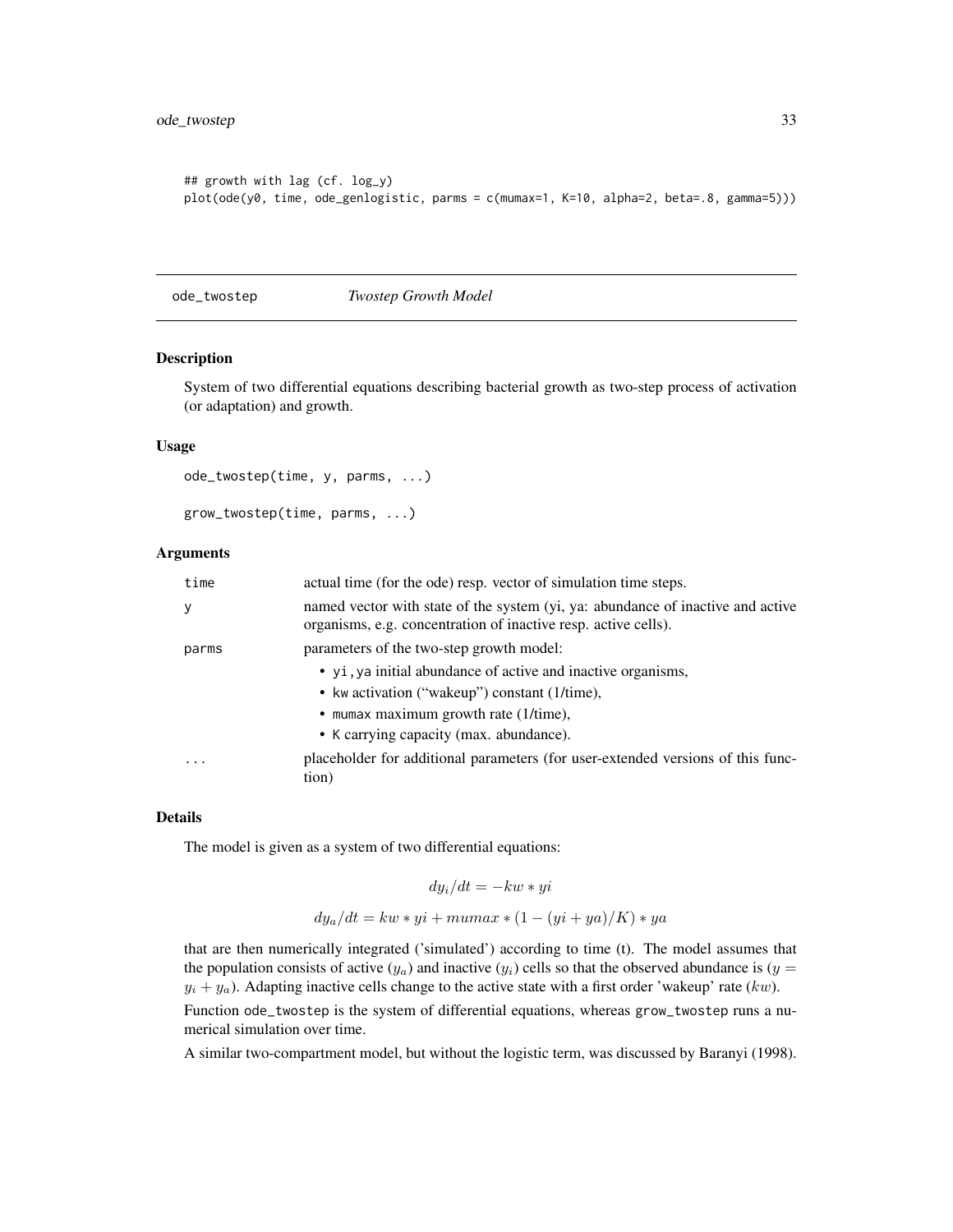# <span id="page-33-0"></span>Value

For ode\_twostep: matrix containing the simulation outputs. The return value of has also class deSolve.

For grow\_twostep: vector of dependent variable (y):

- time time of the simulation
- yi concentration of inactive cells
- ya concentration of active cells
- y total cell concentration

# References

Baranyi, J. (1998). Comparison of stochastic and deterministic concepts of bacterial lag. J. heor. Biol. 192, 403–408.

# See Also

Other growth models: [grow\\_baranyi\(](#page-21-1)), [grow\\_exponential\(](#page-22-1)), [grow\\_gompertz2\(](#page-24-1)), [grow\\_gompertz\(](#page-23-1)), [grow\\_huang\(](#page-25-1)), [grow\\_logistic\(](#page-27-1)), [grow\\_richards\(](#page-28-1)), [growthmodel](#page-19-1), [ode\\_genlogistic\(](#page-30-1))

Other growth models: [grow\\_baranyi\(](#page-21-1)), [grow\\_exponential\(](#page-22-1)), [grow\\_gompertz2\(](#page-24-1)), [grow\\_gompertz\(](#page-23-1)), [grow\\_huang\(](#page-25-1)), [grow\\_logistic\(](#page-27-1)), [grow\\_richards\(](#page-28-1)), [growthmodel](#page-19-1), [ode\\_genlogistic\(](#page-30-1))

# Examples

```
time <- seq(0, 30, length=200)
parms <- c(kw = 0.1,mumax=0.2, K=0.1)
y0 <- c(yi=0.01, ya=0.0)
out <- ode(y0, time, ode_twostep, parms)
plot(out)
o <- grow_twostep(0:100, c(yi=0.01, ya=0.0, kw = 0.1,mumax=0.2, K=0.1))
plot(o)
```
plot *Plot Model Fits*

#### Description

Methods to plot growth model fits together with the data and, alternatively, plot diagnostics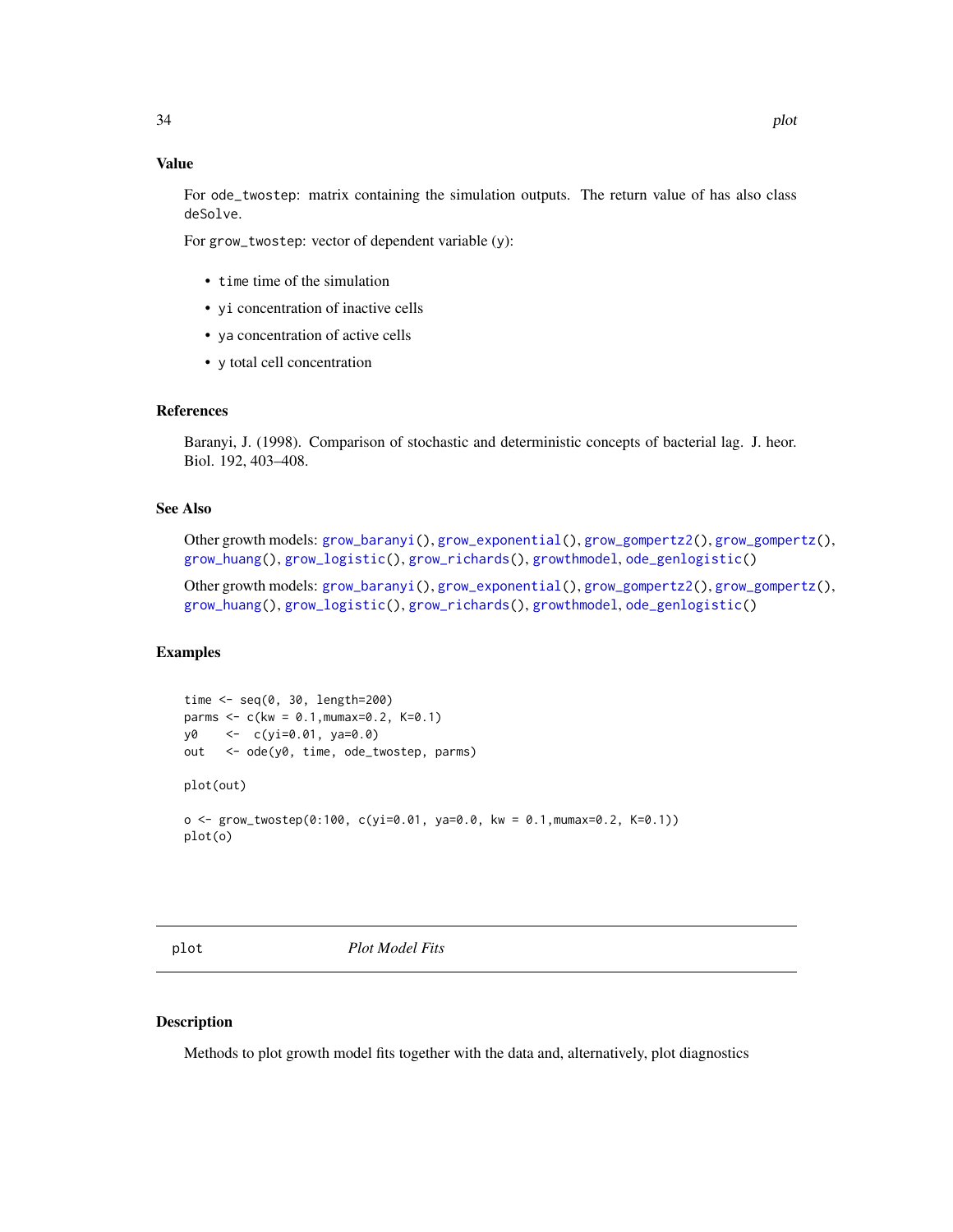<span id="page-34-0"></span>plot the state of  $\sim$  35

# Usage

```
## S4 method for signature 'nonlinear_fit,missing'
plot(x, y, log = "", which = c("fit", "diagonostics"), ...)## S4 method for signature 'nonlinear_fit'
lines(x, \ldots)## S4 method for signature 'easylinear_fit,missing'
plot(x, y, log = "", which = c("fit", "diagnostics"), ...)
## S4 method for signature 'smooth.spline_fit,missing'
plot(x, y, \ldots)## S4 method for signature 'easylinear_fit'
lines(x, \ldots)## S4 method for signature 'multiple_fits,missing'
plot(x, y, ...)
```
# Arguments

| X         | an object returned by a model fitting function of package <b>growthrates</b> , that can<br>contain one or multiple fits. |
|-----------|--------------------------------------------------------------------------------------------------------------------------|
| y         | (ignored) for compatibility with the default plot method.                                                                |
| log       | a character string which contains " $y$ " if the y axis is to be logarithmic.                                            |
| which     | either "fit" (default) or "diagnostics".                                                                                 |
| $\ddotsc$ | other arguments pased to the plotting methods, see plot.default and par.                                                 |

# Details

The plot methods detect automatically which type of plot is appropriate, depending on the class of x and can plot either one single model fit or a complete series (multiple fits). In the latter case it may be wise to redirect the graphics to an external file (e.g. a pdf) and / or to use tomething like  $par(mfrow=c(3,3))$ .

The lines-method is currently only available for single fits.

If you need more control, you can of course also write own plotting functions.

#### See Also

[plot.default](#page-0-0), [par](#page-0-0), [fit\\_growthmodel](#page-15-1), [fit\\_easylinear](#page-14-1), [all\\_growthmodels](#page-4-1), [all\\_easylinear](#page-3-1)

```
data(bactgrowth)
splitted.data <- multisplit(bactgrowth, c("strain", "conc", "replicate"))
```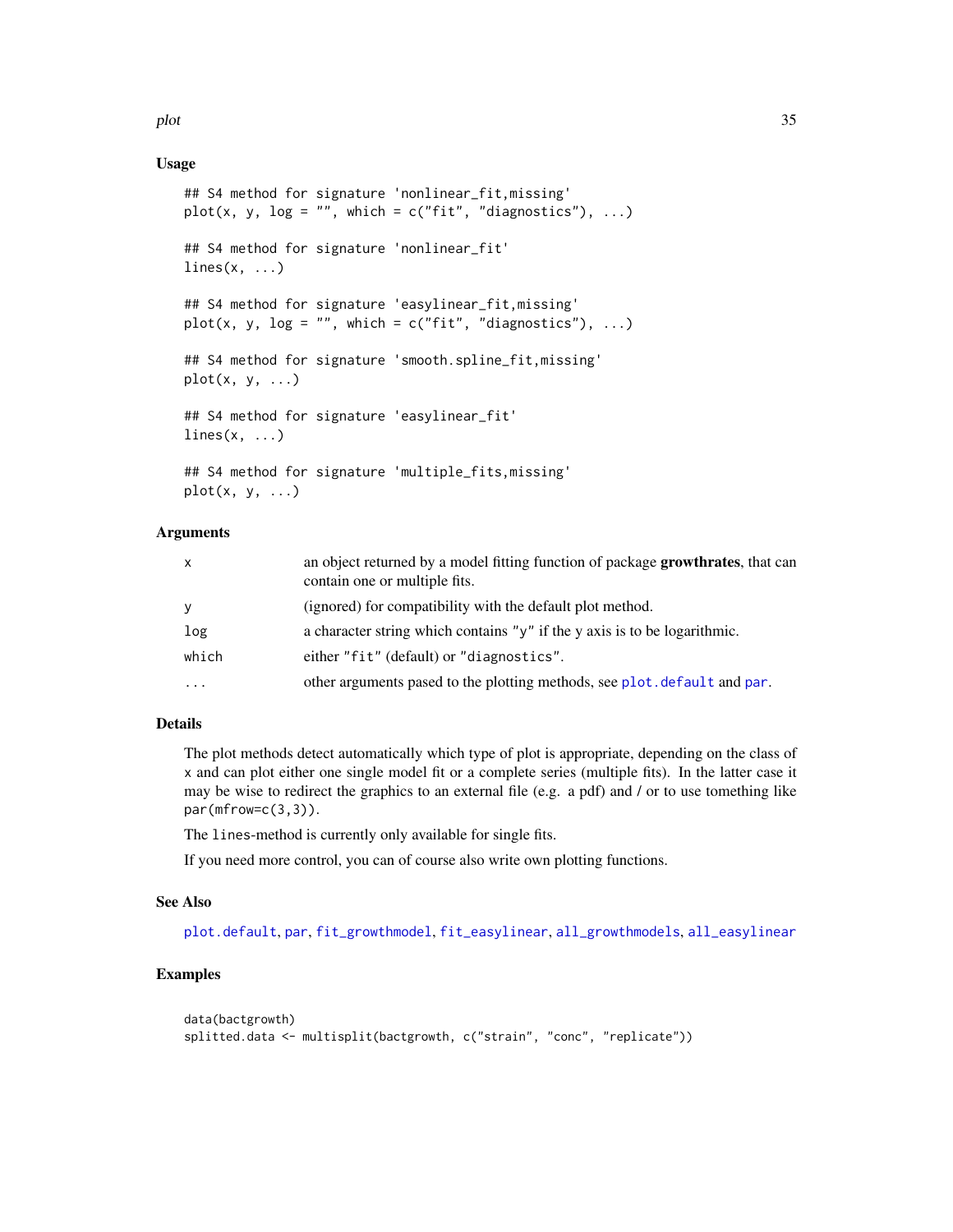```
## get table from single experiment
dat <- splitted.data[["D:0:1"]]
fit1 <- fit_spline(dat$time, dat$value)
plot(fit1, log="y")
plot(fit1)
## derive start parameters from spline fit
p <- coef(fit1)
## subset of first 10 data
first10 <- dat[1:10, ]
fit2 <- fit_growthmodel(grow_exponential, p=p, time=first10$time, y=first10$value)
p \leftarrow c(coef(fitt), K = max(datavalue))fit3 <- fit_growthmodel(grow_logistic, p=p, time=dat$time, y=dat$value, transform="log")
plot(fit1)
lines(fit2, col="green")
lines(fit3, col="red")
all.fits <- all_splines(value ~ time | strain + conc + replicate, data = bactgrowth)
par(mfrow=c(3,3))
plot(all.fits)
## it is also possible to plot a single fit or a subset of the fits
par(mfrow=c(1,1))
plot(all.fits[["D:0:1"]])
par(mfrow=c(2,2))
plot(all.fits[1:4])
## plot only the 'R' strain
par(mfrow=c(4, 6))plot(all.fits[grep("R:", names(all.fits))])
```

```
predict,growthrates_fit-method
                        Model Predictions for growthrates Fits
```
# Description

Class-specific methods of package growthrates to make predictions.

#### Usage

```
## S4 method for signature 'growthrates_fit'
predict(object, ...)
```
<span id="page-35-0"></span>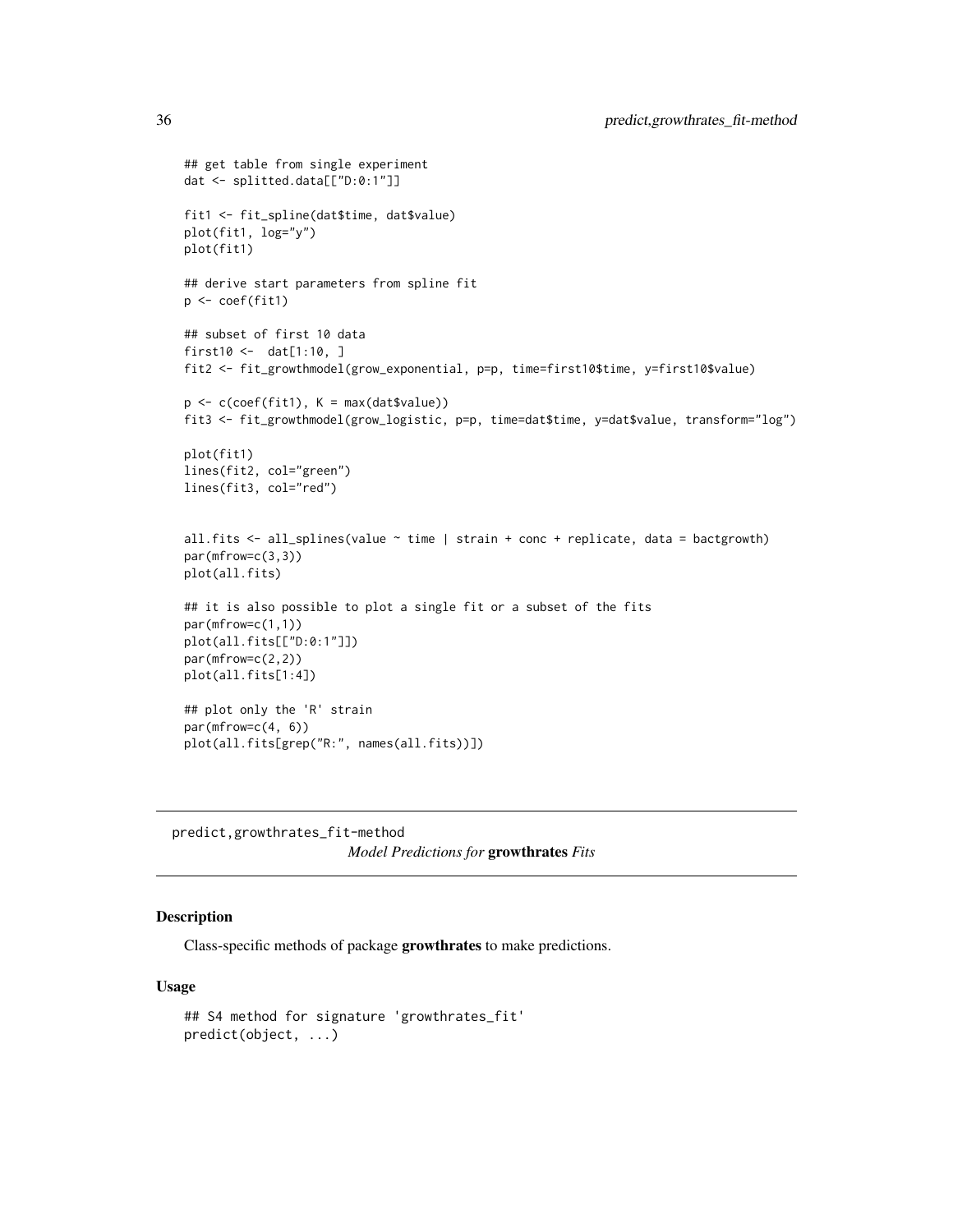```
## S4 method for signature 'smooth.spline_fit'
predict(object, newdata = NULL, ..., type = c("exponential", "spline"))
## S4 method for signature 'easylinear_fit'
predict(object, newdata = NULL, ..., type = c("exponential", "no_lag"))
## S4 method for signature 'nonlinear_fit'
predict(object, newdata, ...)
## S4 method for signature 'multiple_fits'
predict(object, ...)
```
# Arguments

| object  | name of a 'growthrates' object for which prediction is desired.                                                              |
|---------|------------------------------------------------------------------------------------------------------------------------------|
| $\cdot$ | additional arguments affecting the predictions produced.                                                                     |
| newdata | an optional data frame with column 'time' for new time steps with which to<br>predict.                                       |
| type    | type of predict. Can be 'exponential' or 'spline' for fit_spline, resp.<br>code'exponential' or 'no_lag' for fit_easylinear. |

# Details

The implementation of the predict methods is still experimental and under discussion.

# See Also

[methods](#page-0-0), [predict.smooth.spline](#page-0-0), [predict.lm](#page-0-0), [predict.nls](#page-0-0)

```
data(bactgrowth)
splitted.data <- multisplit(bactgrowth, c("strain", "conc", "replicate"))
## get table from single experiment
dat <- splitted.data[[1]]
## --- linear fit -----------------------------------------------------------
fit <- fit_easylinear(dat$time, dat$value)
plot(fit)
pr <- predict(fit)
lines(pr[,1:2], col="blue", lwd=2, lty="dashed")
pr <- predict(fit, newdata=list(time=seq(2, 6, .1)), type="no_lag")
lines(pr[,1:2], col="magenta")
## --- spline fit -----------------------------------------------------------
```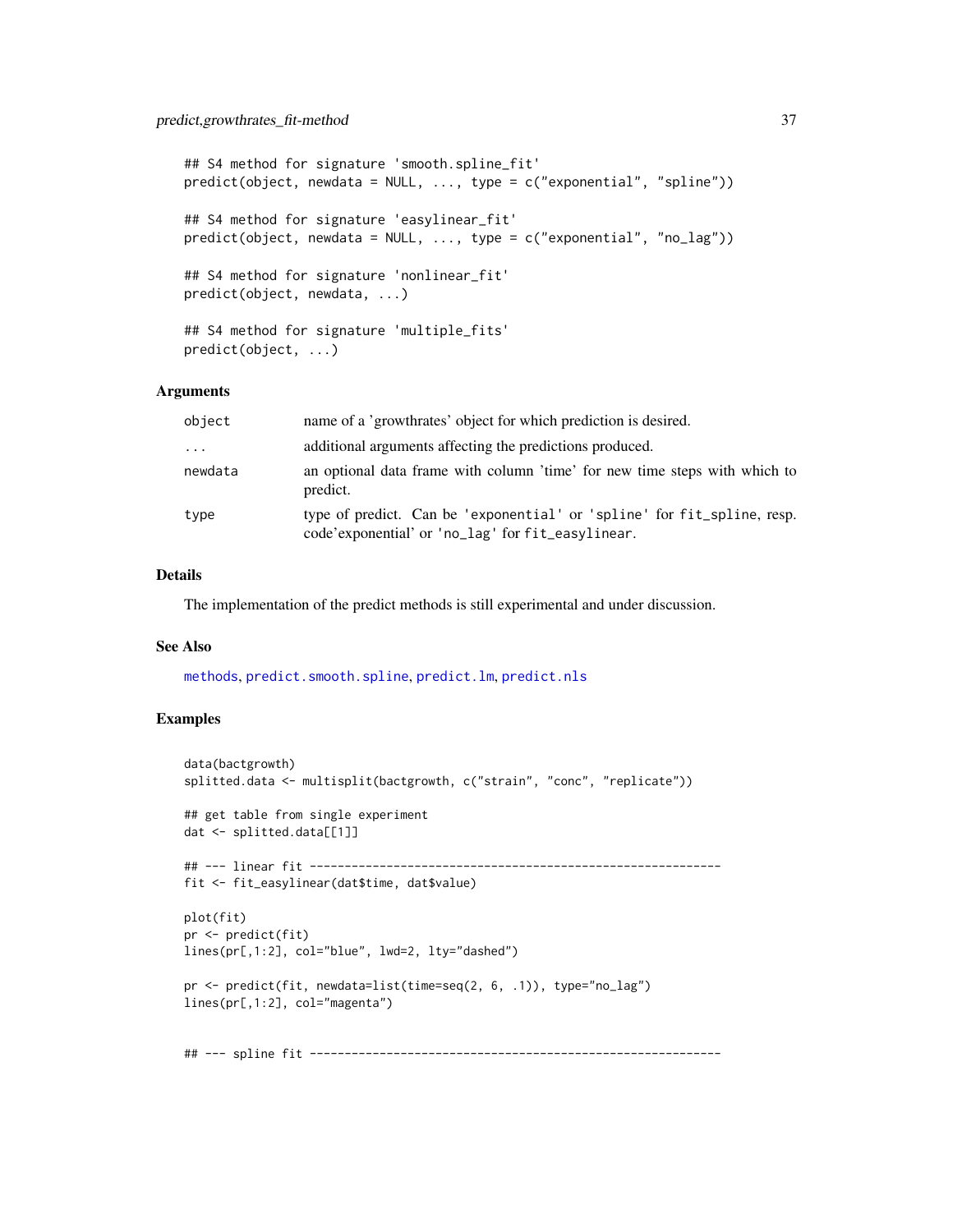```
fit1 <- fit_spline(dat$time, dat$value, spar=0.5)
coef(fit1)
summary(fit1)
plot(fit1)
pr <- predict(fit1)
lines(pr[,1:2], lwd=2, col="blue", lty="dashed")
pr <- predict(fit1, newdata=list(time=2:10), type="spline")
lines(pr[,1:2], lwd=2, col="cyan")
## --- nonlinear fit --------------------------------------------------------
dat <- splitted.data[["T:0:2"]]
p \leq -c(y0 = 0.02, \text{ m}{\text{u}} \approx -5, \text{K} = 0.05, \text{h0} = 1)fit2 <- fit_growthmodel(grow_baranyi, p=p, time=dat$time, y=dat$value)
## prediction for given data
predict(fit2)
## prediction for new data
pr <- predict(fit2, newdata=data.frame(time=seq(0, 50, 0.1)))
plot(fit2, xlim=c(0, 50))
lines(pr[, c("time", "y")], lty="dashed", col="red")
```
rsquared,growthrates\_fit-method

*Accessor Methods of Package* growthrates*.*

#### Description

Functions to access the results of fitted growthrate objects: summary, coef, rsquared, deviance, residuals, df.residual, obs, results.

#### Usage

```
## S4 method for signature 'growthrates_fit'
rsquared(object, ...)
## S4 method for signature 'growthrates_fit'
obs(object, ...)
## S4 method for signature 'growthrates_fit'
coef(object, extended = FALSE, ...)## S4 method for signature 'easylinear_fit'
coef(object, ...)
```
<span id="page-37-0"></span>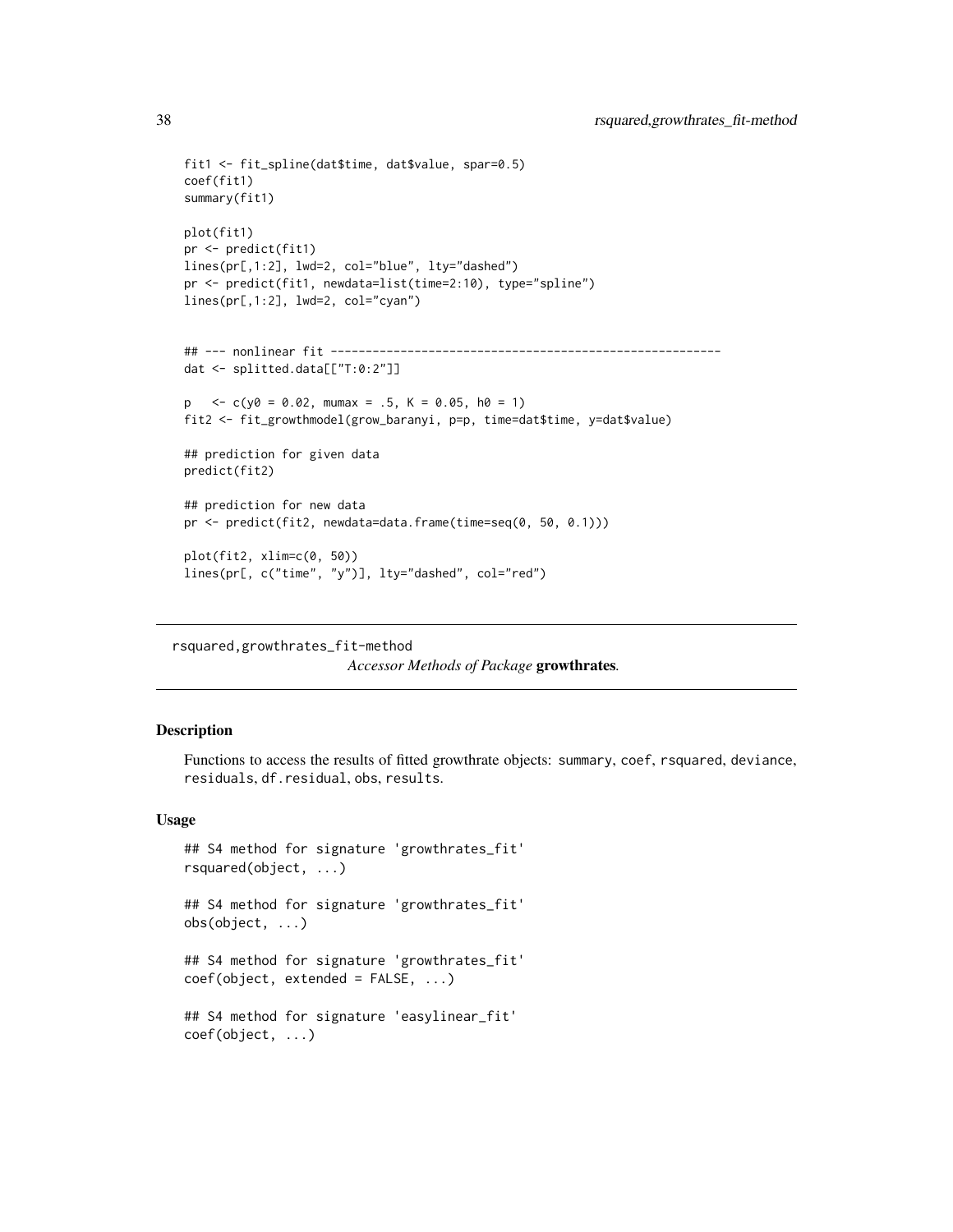## S4 method for signature 'smooth.spline\_fit' coef(object, extended = FALSE, ...) ## S4 method for signature 'growthrates\_fit' deviance(object, ...) ## S4 method for signature 'growthrates\_fit' summary(object, ...) ## S4 method for signature 'nonlinear\_fit' summary(object, cov = TRUE, ...) ## S4 method for signature 'growthrates\_fit' residuals(object, ...) ## S4 method for signature 'growthrates\_fit' df.residual(object, ...) ## S4 method for signature 'smooth.spline\_fit' summary(object,  $cov = TRUE, ...$ ) ## S4 method for signature 'smooth.spline\_fit' df.residual(object, ...) ## S4 method for signature 'smooth.spline\_fit' deviance(object, ...) ## S4 method for signature 'multiple\_fits' coef(object, ...) ## S4 method for signature 'multiple\_fits' rsquared(object, ...) ## S4 method for signature 'multiple\_fits' deviance(object, ...) ## S4 method for signature 'multiple\_fits' results(object, ...) ## S4 method for signature 'multiple\_easylinear\_fits' results(object, ...) ## S4 method for signature 'multiple\_fits' summary(object, ...) ## S4 method for signature 'multiple\_fits' residuals(object, ...)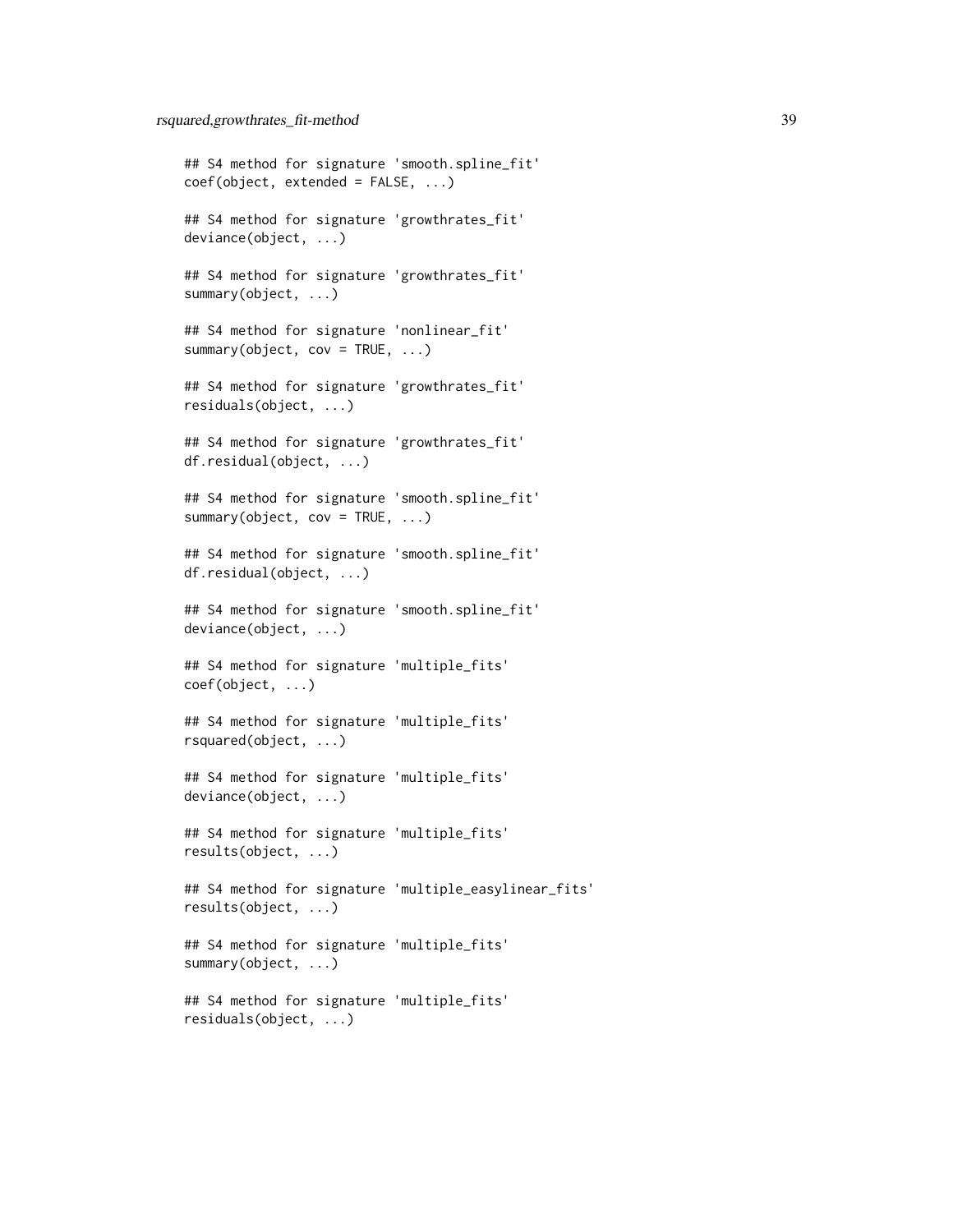# <span id="page-39-0"></span>Arguments

| object                  | name of a 'growthrate' object.                          |
|-------------------------|---------------------------------------------------------|
| $\cdot$ $\cdot$ $\cdot$ | other arguments passed to the methods.                  |
| extended                | boolean if extended set of parameters shoild be printed |
| COV                     | boolean if the covariance matrix should be printed.     |

#### Examples

```
data(bactgrowth)
splitted.data <- multisplit(bactgrowth, c("strain", "conc", "replicate"))
## get table from single experiment
dat <- splitted.data[[10]]
fit1 <- fit_spline(dat$time, dat$value, spar=0.5)
coef(fit1)
summary(fit1)
## derive start parameters from spline fit
p \leftarrow c(coef(fitt), K = max(datavalue))fit2 <- fit_growthmodel(grow_logistic, p=p, time=dat$time, y=dat$value, transform="log")
coef(fit2)
rsquared(fit2)
deviance(fit2)
summary(fit2)
plot(residuals(fit2) ~ obs(fit2)[,2])
```
[,multiple\_fits,ANY,missing-method *Extract or Replace Parts of a 'multiple\_fits' Object*

# Description

Operators to access parts of 'multiple\_fits' objects

# Usage

```
## S4 method for signature 'multiple_fits,ANY,missing'
x[i, j, \ldots, drop = TRUE]## S4 method for signature 'multiple_fits,ANY,missing'
x[[i, j, ...]]
```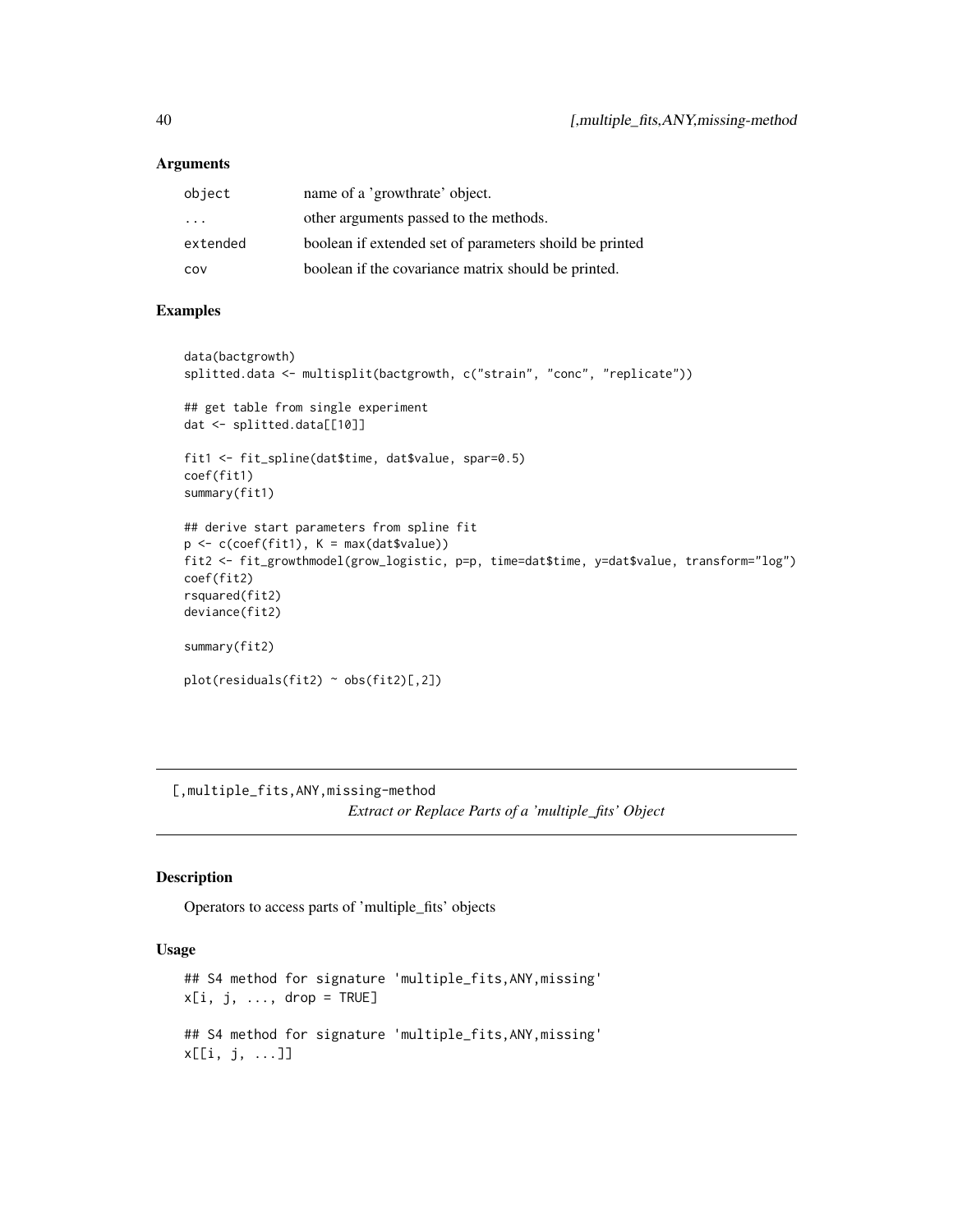# Arguments

| $\mathsf{x}$            | object of class multiple_fits                                   |
|-------------------------|-----------------------------------------------------------------|
| i                       | numeric or character index                                      |
| j                       | NULL (for compatibility with other uses of $[$ or $[$ $[$ $]$ ) |
| $\cdot$ $\cdot$ $\cdot$ | optional arguments passed to $\Gamma$                           |
| drop                    | If TRUE the result is coerced to the lowest possible dimension  |

```
data(bactgrowth)
L <- all_splines(value ~ time | strain + conc +replicate, data=bactgrowth)
coef(L[[1]])
plot(L[["R:0:2"]])
par(mfrow=c(2, 2))
plot(L[1:4])
```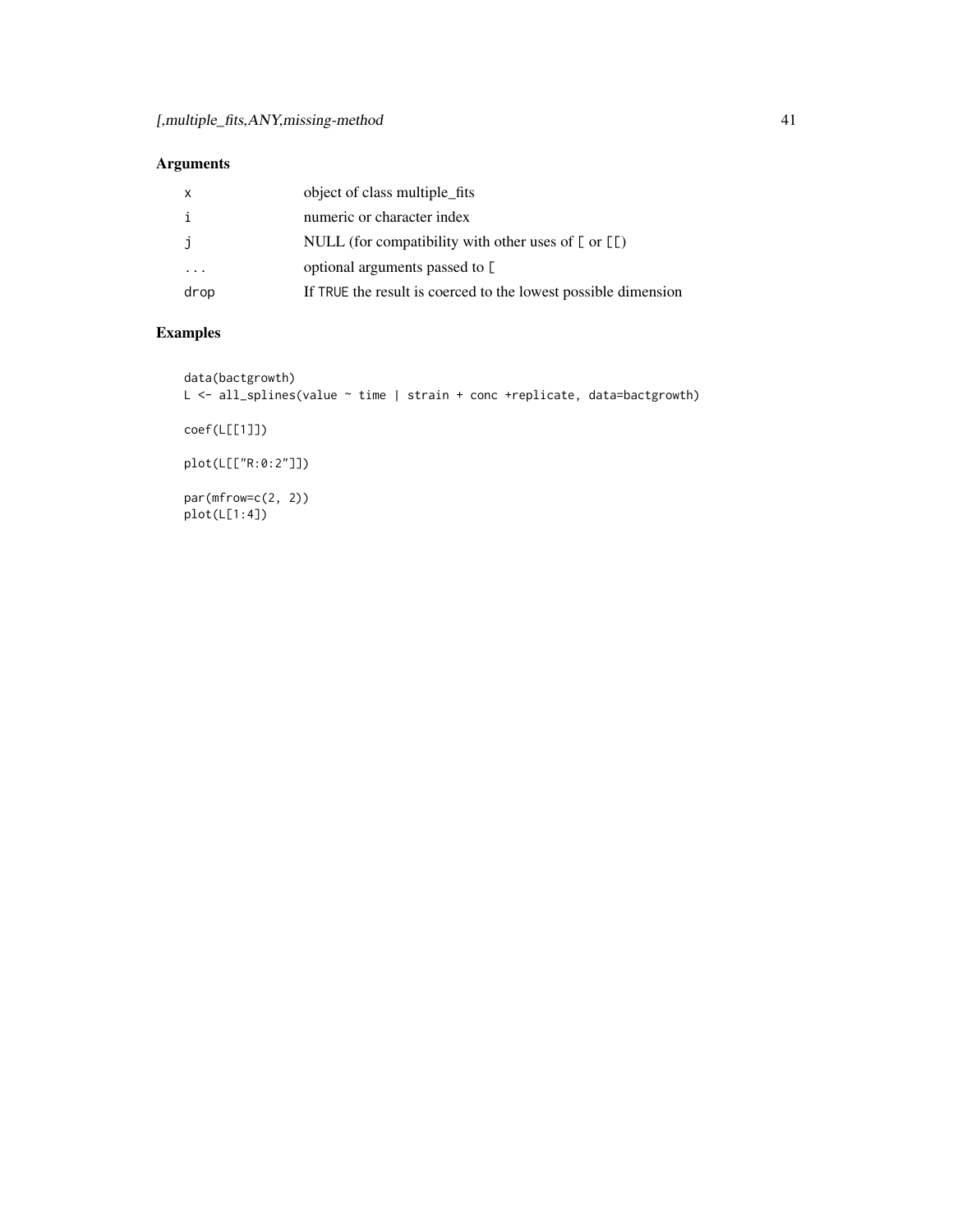# <span id="page-41-0"></span>**Index**

∗ data antibiotic, [10](#page-9-0) bactgrowth, [11](#page-10-0) ∗ fitting functions all\_easylinear, [4](#page-3-0) all\_growthmodels, [5](#page-4-0) all\_splines, [8](#page-7-0) fit\_easylinear, [15](#page-14-0) fit\_growthmodel, [16](#page-15-0) fit\_spline, [18](#page-17-0) ∗ growth models grow\_baranyi, [22](#page-21-0) grow\_exponential, [23](#page-22-0) grow\_gompertz, [24](#page-23-0) grow\_gompertz2, [25](#page-24-0) grow\_huang, [26](#page-25-0) grow\_logistic, [28](#page-27-0) grow\_richards, [29](#page-28-0) growthmodel, [20](#page-19-0) ode\_genlogistic, [31](#page-30-0) ode\_twostep, [33](#page-32-0) ∗ package growthrates-package, [2](#page-1-0) [,multiple\_fits, ANY, missing-method, [40](#page-39-0) [[,multiple\_fits,ANY,missing-method *(*[,multiple\_fits,ANY,missing-method*)*, [40](#page-39-0) all\_easylinear, *[3](#page-2-0)*, [4,](#page-3-0) *[7](#page-6-0)*, *[9](#page-8-0)*, *[16,](#page-15-0) [17](#page-16-0)*, *[19](#page-18-0)*, *[31](#page-30-0)*, *[35](#page-34-0)* all\_growthmodels, *[3](#page-2-0)*, *[5](#page-4-0)*, [5,](#page-4-0) *[9](#page-8-0)*, *[16,](#page-15-0) [17](#page-16-0)*, *[19](#page-18-0)*, *[31](#page-30-0)*,

*[35](#page-34-0)*

all\_splines, *[3](#page-2-0)*, *[5](#page-4-0)*, *[7](#page-6-0)*, [8,](#page-7-0) *[16,](#page-15-0) [17](#page-16-0)*, *[19](#page-18-0)*, *[31](#page-30-0)* antibiotic, [10](#page-9-0)

bactgrowth, [11](#page-10-0)

coef,easylinear\_fit-method *(*rsquared,growthrates\_fit-method*)*, [38](#page-37-0)

coef,growthrates\_fit-method *(*rsquared,growthrates\_fit-method*)*, [38](#page-37-0) coef,multiple\_fits-method *(*rsquared,growthrates\_fit-method*)*, [38](#page-37-0) coef,smooth.spline\_fit-method *(*rsquared,growthrates\_fit-method*)*, [38](#page-37-0) deviance,growthrates\_fit-method *(*rsquared,growthrates\_fit-method*)*, [38](#page-37-0) deviance,multiple\_fits-method *(*rsquared,growthrates\_fit-method*)*, [38](#page-37-0) deviance,smooth.spline\_fit-method *(*rsquared,growthrates\_fit-method*)*, [38](#page-37-0) df.residual,growthrates\_fit-method *(*rsquared,growthrates\_fit-method*)*, [38](#page-37-0) df.residual,smooth.spline\_fit-method *(*rsquared,growthrates\_fit-method*)*, [38](#page-37-0) easylinear\_fit-class *(*growthrates\_fit-class*)*, [21](#page-20-0) extcoef\_logistic, [12](#page-11-0) fit\_easylinear, *[3](#page-2-0)*, *[5](#page-4-0)*, *[7](#page-6-0)*, *[9](#page-8-0)*, [15,](#page-14-0) *[17](#page-16-0)*, *[19](#page-18-0)*, *[35](#page-34-0)* fit\_growthmodel, *[3](#page-2-0)*, *[5](#page-4-0)*, *[7](#page-6-0)*, *[9](#page-8-0)*, *[16](#page-15-0)*, [16,](#page-15-0) *[19](#page-18-0)*, *[35](#page-34-0)* fit\_spline, *[3](#page-2-0)*, *[5](#page-4-0)*, *[7](#page-6-0)*, *[9](#page-8-0)*, *[16,](#page-15-0) [17](#page-16-0)*, [18](#page-17-0) function\_growthmodel-class, [20](#page-19-0)

grow\_baranyi, *[21](#page-20-0)*, [22,](#page-21-0) *[23,](#page-22-0) [24](#page-23-0)*, *[26](#page-25-0)[–29](#page-28-0)*, *[32](#page-31-0)*, *[34](#page-33-0)* grow\_exponential, *[21,](#page-20-0) [22](#page-21-0)*, [23,](#page-22-0) *[24](#page-23-0)*, *[26](#page-25-0)[–29](#page-28-0)*, *[32](#page-31-0)*, *[34](#page-33-0)* grow\_genlogistic *(*ode\_genlogistic*)*, [31](#page-30-0)

functions *(*growthmodel*)*, [20](#page-19-0)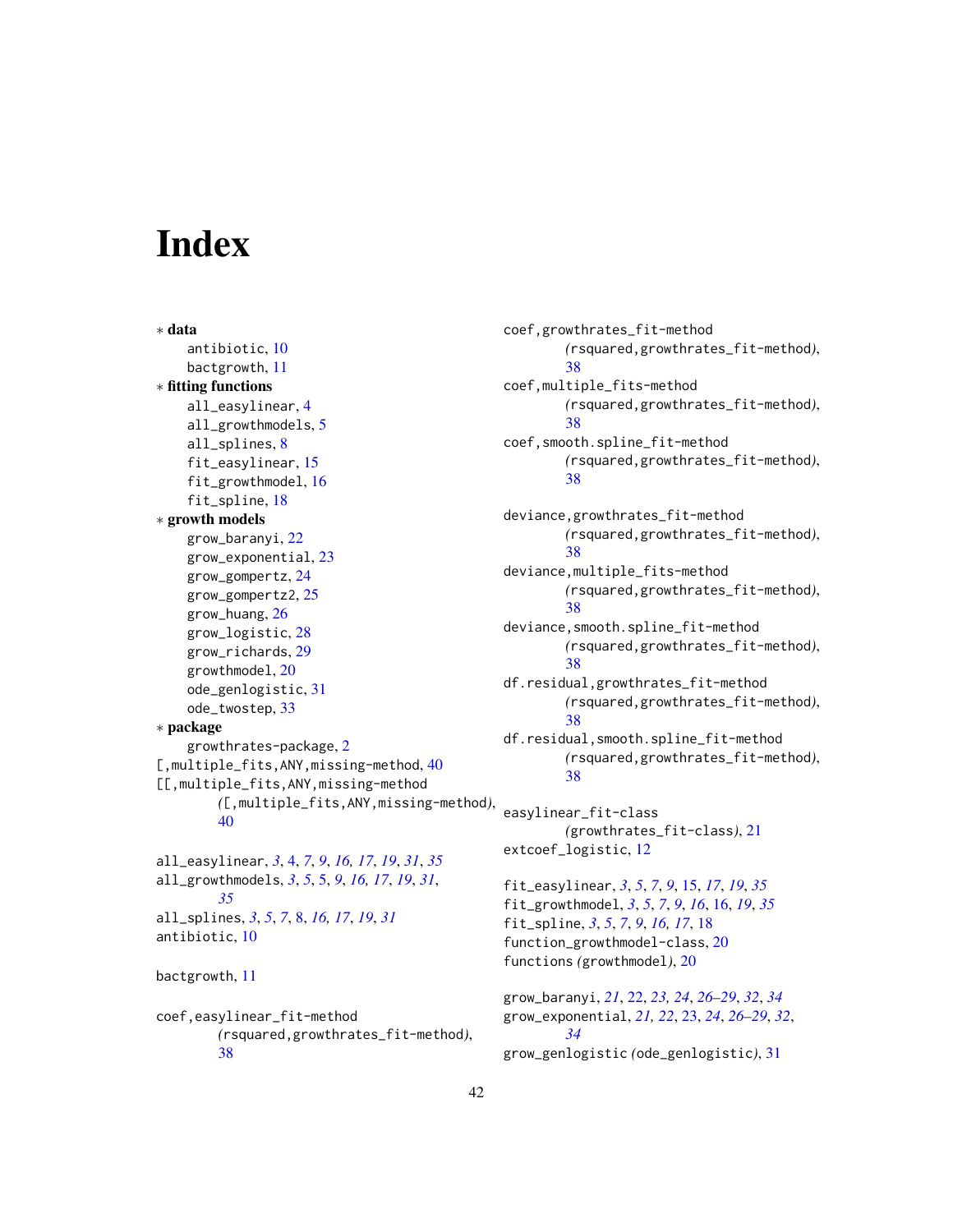# $I<sub>N</sub>$  and  $I<sub>3</sub>$  and  $I<sub>43</sub>$

```
grow_gompertz, 21–23, 24, 26–29, 32, 34
grow_gompertz2, 21–24, 25, 27–29, 32, 34
grow_gompertz3 (grow_gompertz2), 25
grow_huang, 21–24, 26, 26, 28, 29, 32, 34
grow_logistic, 21–24, 26, 27, 28, 29, 32, 34
grow_richards, 21–24, 26–28, 29, 32, 34
grow_twostep (ode_twostep), 33
growthmodel, 20, 20, 21–24, 26–30, 32, 34
growthmodel-class, 21
growthrates (growthrates-package), 2
growthrates-package, 2
growthrates_fit-class, 21
```
lines,easylinear\_fit-method *(*plot*)*, [34](#page-33-0) lines,nonlinear\_fit-method *(*plot*)*, [34](#page-33-0)

```
methods, 37
modFit, 17
multiple_easylinear_fits-class
        (growthrates_fit-class), 21
multiple_fits, 30, 31
multiple_fits (growthrates_fit-class),
        21multiple_fits-class
        (growthrates_fit-class), 21
multiple_nonlinear_fits-class
        (growthrates_fit-class), 21
multiple_smooth.spline_fits-class
        (growthrates_fit-class), 21
```

```
names,multiple_fits-method
        (names.growthmodel), 30
names.growthmodel, 30
names<-,multiple_fits-method
        (names.growthmodel), 30
nonlinear_fit-class
        (growthrates_fit-class), 21
```
obs,growthrates\_fit-method *(*rsquared,growthrates\_fit-method*)*, [38](#page-37-0) ode\_genlogistic, *[21](#page-20-0)[–24](#page-23-0)*, *[26–](#page-25-0)[29](#page-28-0)*, [31,](#page-30-0) *[34](#page-33-0)* ode\_twostep, *[21](#page-20-0)[–24](#page-23-0)*, *[26–](#page-25-0)[29](#page-28-0)*, *[32](#page-31-0)*, [33](#page-32-0)

# par, *[35](#page-34-0)* plot, [34](#page-33-0) plot,easylinear\_fit,missing-method *(*plot*)*, [34](#page-33-0) plot,multiple\_fits,missing-method *(*plot*)*, [34](#page-33-0)

plot,nonlinear\_fit,missing-method *(*plot*)*, [34](#page-33-0) plot,smooth.spline\_fit,missing-method *(*plot*)*, [34](#page-33-0) plot.default, *[35](#page-34-0)* predict,easylinear\_fit-method *(*predict,growthrates\_fit-method*)*, [36](#page-35-0) predict,growthrates\_fit-method, [36](#page-35-0) predict,multiple\_fits-method *(*predict,growthrates\_fit-method*)*, [36](#page-35-0) predict,nonlinear\_fit-method *(*predict,growthrates\_fit-method*)*, [36](#page-35-0) predict,smooth.spline\_fit-method *(*predict,growthrates\_fit-method*)*, [36](#page-35-0) predict.lm, *[37](#page-36-0)* predict.nls, *[37](#page-36-0)*

predict.smooth.spline, *[37](#page-36-0)*

residuals,growthrates\_fit-method *(*rsquared,growthrates\_fit-method*)*, [38](#page-37-0) residuals,multiple\_fits-method

*(*rsquared,growthrates\_fit-method*)*, [38](#page-37-0)

results,multiple\_easylinear\_fits-method *(*rsquared,growthrates\_fit-method*)*, [38](#page-37-0)

results,multiple\_fits-method *(*rsquared,growthrates\_fit-method*)*, [38](#page-37-0)

rsquared,growthrates\_fit-method, [38](#page-37-0) rsquared,multiple\_fits-method *(*rsquared,growthrates\_fit-method*)*, [38](#page-37-0)

smooth.spline, *[8,](#page-7-0) [9](#page-8-0)*, *[18](#page-17-0)* smooth.spline\_fit-class *(*growthrates\_fit-class*)*, [21](#page-20-0) summary,growthrates\_fit-method *(*rsquared,growthrates\_fit-method*)*, [38](#page-37-0) summary,multiple\_fits-method *(*rsquared,growthrates\_fit-method*)*, [38](#page-37-0)